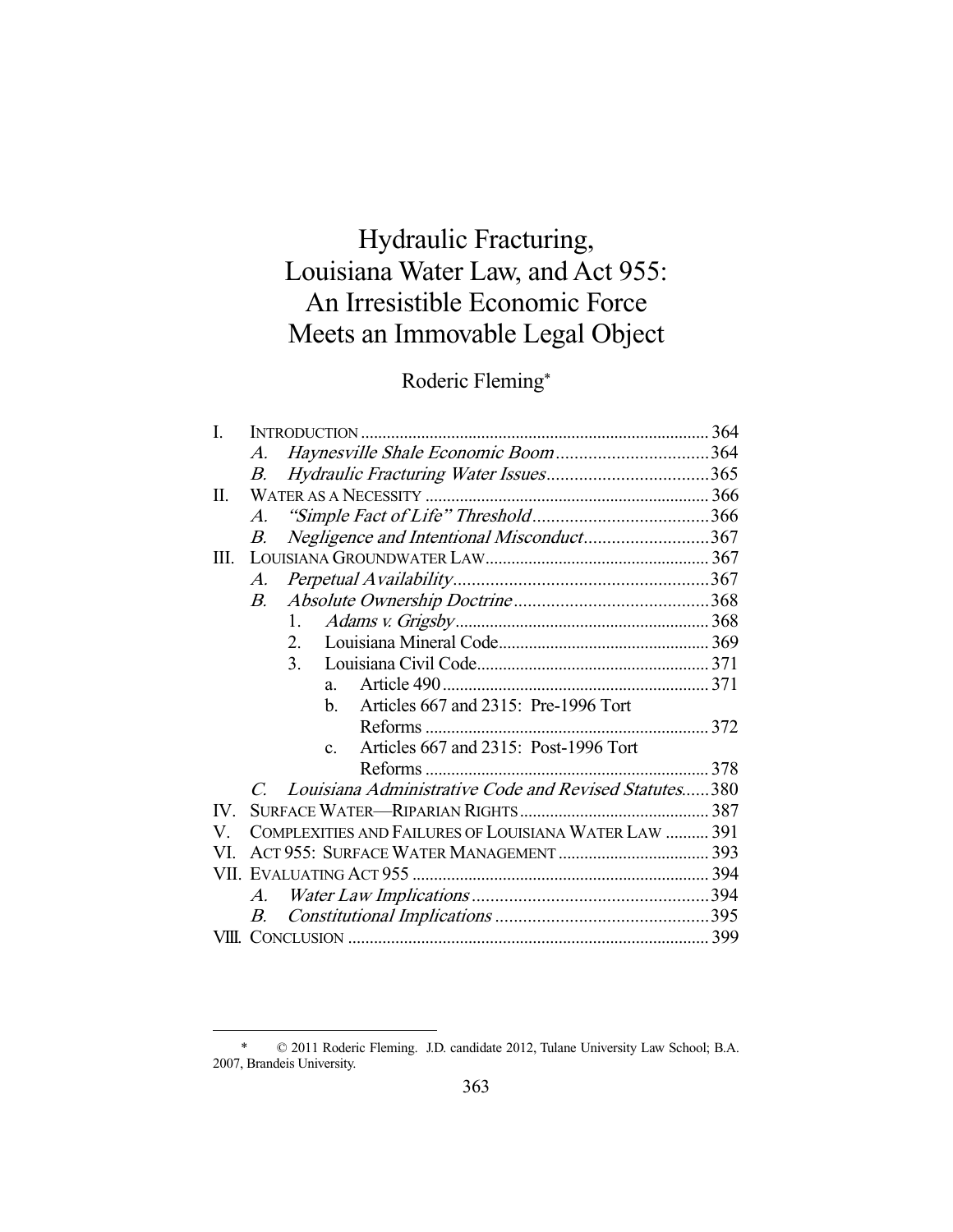#### I. INTRODUCTION

## A. Haynesville Shale Economic Boom

 In 2007, a potentially enormous natural gas field was discovered two miles underground in the northwest corner of Louisiana.<sup>1</sup> Known as the Haynesville Shale natural gas play, it is estimated to contain around 250 trillion cubic feet of natural gas, equivalent to a decade's worth of North American consumption.<sup>2</sup> Because it is not only a domestic source of energy, but also one that burns cleaner than coal or oil, the development of natural gas plays in the United States, like the Haynesville Shale, has many supporters.<sup>3</sup> It is the enormous financial prize, however, that has drawn a flood of energy companies to Northwest Louisiana in what has been called a "modern-day gold rush."4 The energy companies are not the only parties cashing in on the natural gas boom; individual landowners and public bodies in the largely rural area could stand to make millions in mineral rights leases and royalties practically overnight. One study predicted that development of the Haynesville Shale from 2010 to 2014 would inject \$61 billion of business sales into the Louisiana economy, with over \$15 billion to household earnings and over \$1 billion of leasing, royalty, and tax revenue for the state and local governments.<sup>5</sup> The director of the Louisiana Oil and Gas Association, which funded the study, described the potential economic impact for the state as "absolutely monstrous,"6 and one energy company executive summed up the role the Haynesville Shale has played in a struggling national economy as "a flu shot for northern Louisiana."<sup>7</sup> In the end, while there is ample room for skepticism regarding inherently speculative and perhaps shortsighted industry projections, there remains the inescapable observation that based on excited estimates alone, the Haynesville Shale natural gas play has become a nearly irresistible force in Northern Louisiana.

 <sup>1.</sup> Vickie Welborn, Playing the Haynesville Shale, SHREVEPORT TIMES, Feb. 7, 2001, at A01.

<sup>2.</sup> Rick Jervis, Gas Drilling Fuels a Boom, USA TODAY, Dec. 14, 2010, http://www. usatoday.com/news/nation/2010-12-14-1Alouisiana14\_CV\_N.htm.

 <sup>3.</sup> Ian Urbina, Regulation Lax as Gas Wells' Tainted Water Hits Rivers, N.Y.TIMES, Feb. 28, 2011, at A1.

<sup>4.</sup> Jervis, *supra* note 2.

 <sup>5.</sup> LOREN C. SCOTT, THE ECONOMIC IMPACT OF THE HAYNESVILLE SHALE ON THE LOUISIANA ECONOMY IN 2008 (2009), available at http://dnr.louisiana.gov/assets/docs/mineral/ haynesvilleshale/loren-scott-impact2008.pdf.

 <sup>6.</sup> See Welborn, supra note 1.

<sup>7.</sup> See Jervis, *supra* note 2.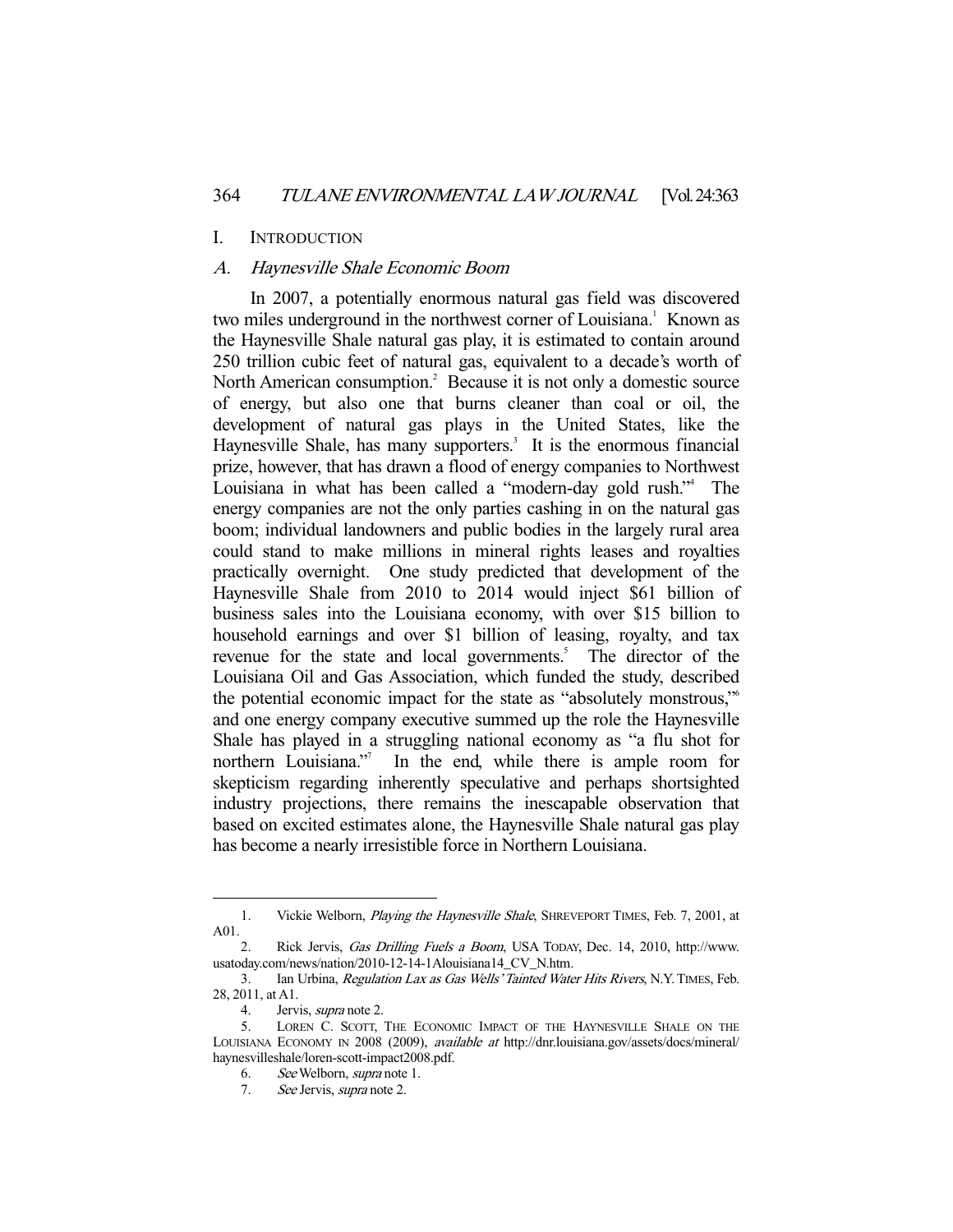#### B. Hydraulic Fracturing Water Issues

 Despite the obvious economic benefit to Louisiana, the massive natural resource requirements of the Haynesville Shale drilling operations have forced Louisiana to ask the age-old question of what happens when an irresistible force meets an immovable object. A profitable development of the Haynesville Shale play relies entirely on hydraulic fracturing stimulation technology (fracing).<sup>8</sup> In fact, it is the recent advancement of fracing technology that has made the Haynesville Shale and other shale deposits of natural gas across the country so lucrative. The fracing process involves pumping millions of gallons of water into a well at high pressure in order to open up and, with the addition of sand and various chemicals, hold open fractures in the shale from which natural gas escapes.<sup>9</sup> Despite drawing unprecedented amounts of natural gas to the surface, withdrawing millions of gallons of groundwater out of aquifers for each of several hundred, and eventually several thousand, natural gas wells located in a handful of parishes in Northwestern Louisiana has put a worrisome strain on the aquifers in the region.<sup>10</sup> Many of the groundwater aquifers in the Haynesville Shale area, especially those surrounding Shreveport, the largest city in the region and the hub of oil and gas activity, have been facing uncertain or decreasing water levels for years.<sup>11</sup> From the moment the first few wells were drilled, various parties in Louisiana began to anticipate the inevitable clash between the enormous water use requirements of fracing operations and the communities relying on the already fragile aquifers.<sup>12</sup>

 Despite the unsustainable present circumstances and the looming conflict, existing Louisiana water law stood in the way of effecting a solution, not only for the parties seeking continued development of the play, but also for those seeking compromises and protection. Four aspects of water law characterized this standoff: (1) the fundamental need for water law to protect a community that relies on groundwater, (2) the inability of existing Louisiana water law to protect these groundwater interests, (3) the uncertainties in Louisiana water law with regard to whether energy companies can utilize surface waters for their fracing operations, and (4) the complexities and inefficiencies of Louisiana water law that limit its adaptability and its potential to protect these groundwater interests.

<sup>8.</sup> Brian M. Chustz, New Surface Water Use Permitting Process, 58 LA. B.J. 196 (2010).<br>9. See Urbina, supra note 3.

See Urbina, *supra* note 3.

 <sup>10.</sup> Id.

<sup>11.</sup> Water Gets a Friend, SHREVEPORT TIMES, May 11, 2010, at A06.

 <sup>12.</sup> Id.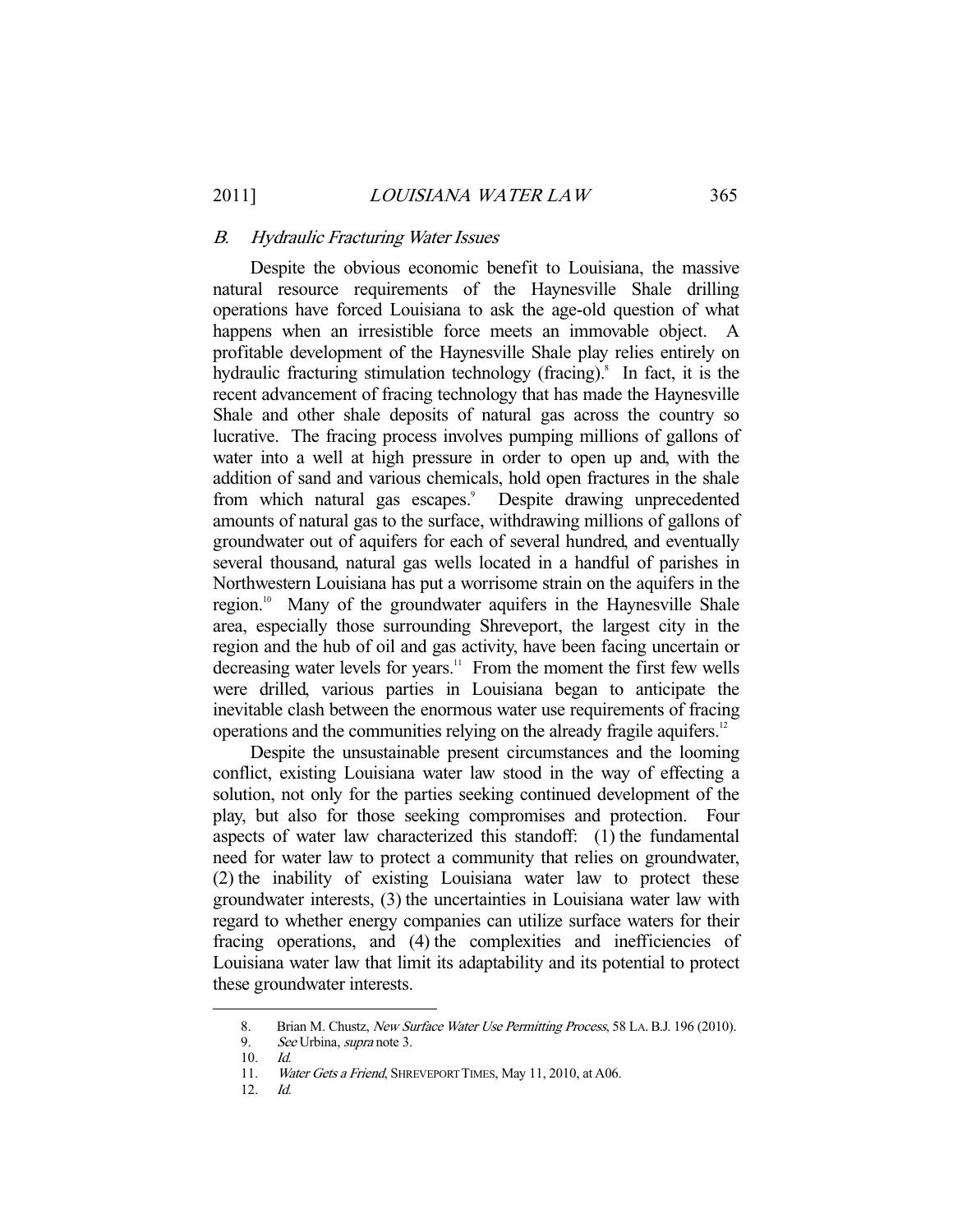#### II. WATER AS A NECESSITY

## A. "Simple Fact of Life" Threshold

 The United States Supreme Court has recognized as a "simple fact of life that 'water, unlike other natural resources, is essential for human survival."<sup>13</sup> Within natural resources law, this universal dependency would suggest, perhaps, that water is a "special case" needing special laws.<sup>14</sup> For instance, international law has recognized access to water as a human right, because, as one commentator explains, without it, an "otherwise free human is deprived of both life and liberty, enslaved by any who would shut off the supply."<sup>15</sup> Recognizing water's special necessity, the Supreme Court held that a state may grant a "limited preference" in groundwater use for its citizens that would stand against conflicting federal regulation.<sup>16</sup> While there is a wide margin between declaring water a human right and a limited preference, these examples are not raised to suggest boundaries for the Haynesville Shale water conflicts. Indeed, the "limited preference" holding only limits the Commerce Clause power of a United States Congress that has traditionally deferred to state water law.<sup>17</sup> Moreover, access as a human right has, in some regards, less traction in the United States than anywhere else in the world.<sup>18</sup> The human right and limited preference arguments are presented to suggest that the pertinent question is not whether a "simple fact of life" threshold should exist within a state's water law, but instead where that threshold should lie and how it should be protected. As one commentator surmised, "[s]ustainability of . . . ground water . . . of quality no worse than nature provided, should be the purpose of every contemporary legal system."19 Fundamentally, water law must at some level and in some manner protect a "simple fact of life" threshold for human survival. Regardless of where this threshold should lie in Louisiana water law, or whether it is protected as a right, a preference, or something else entirely, there should be little debate that it

 <sup>13.</sup> Or. Waste Sys., Inc. v. Dep't of Envtl. Quality, 511 U.S. 93, 107 (1994) (quoting Sporhase v. Nebraska ex rel. Douglas, 458 U.S. 941, 952 (1982)).

 <sup>14.</sup> Steven J. Levine, Ground Water: Louisiana's Quasi-Fictional and Truly Fugacious Mineral, 44 LA. L. REV. 1123, 1127-28 (1984).

 <sup>15.</sup> Montgomery F. Simus & James G. Workman, The Water Ethic: The Inexorable Birth of a Certain Alienable Right, 23 TUL.ENVTL. L.J. 439, 449 (2009).

 <sup>16.</sup> Sporhase, 458 U.S. at 956-57.

<sup>17.</sup> See California v. United States, 438 U.S. 645 (1978).<br>18. Simus & Workman, *supra* note 15, at 442.

Simus & Workman, *supra* note 15, at 442.

 <sup>19.</sup> ROBERT E. BECK & AMY K. KELLEY, WATERS AND WATER RIGHTS § 18.08 (3d ed. 2003).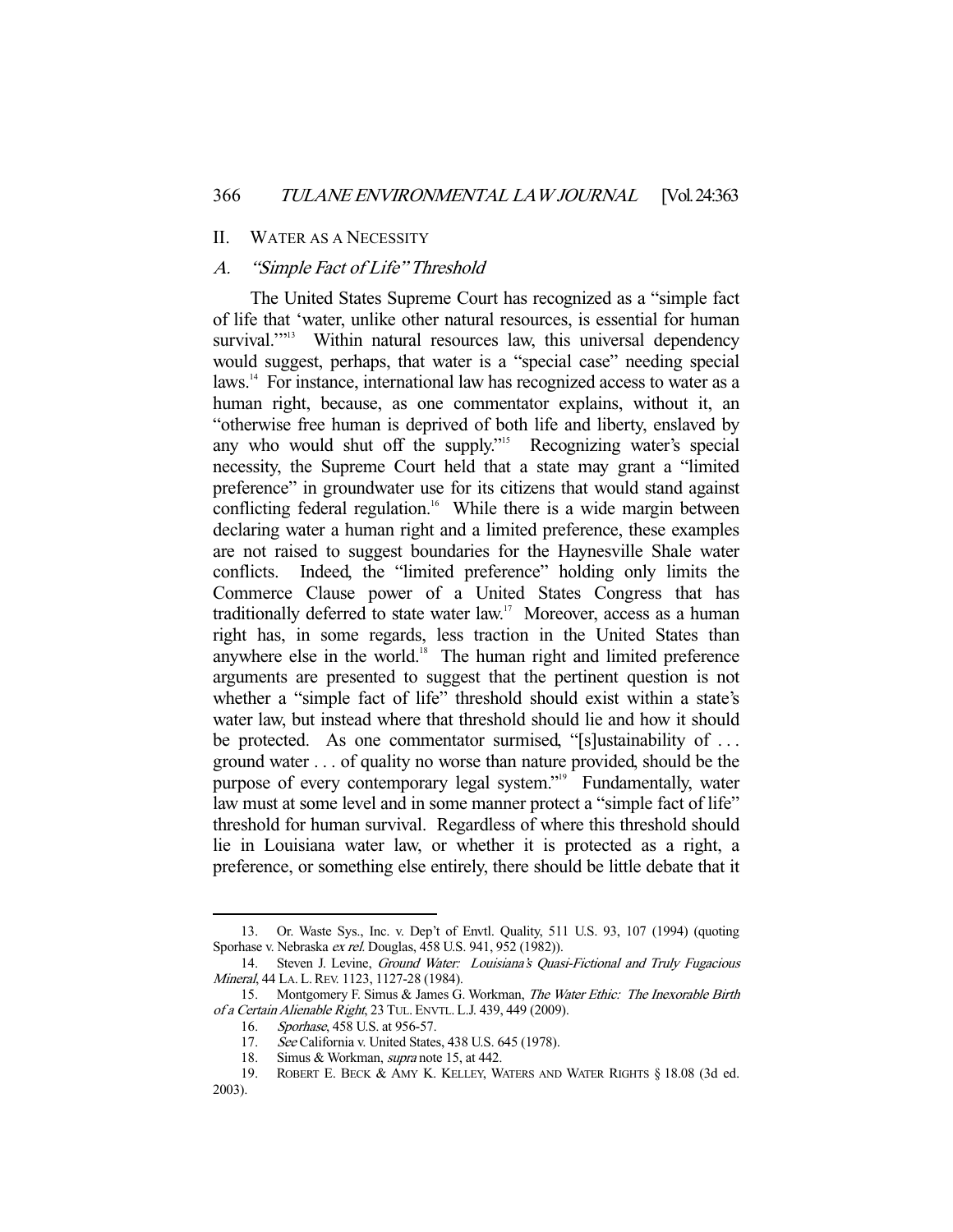must exist and serve as an impediment to energy company interests in unbridled water access.

#### B. Negligence and Intentional Misconduct

 As Louisiana water law is explored in the following Parts, it should be noted at the onset that Louisiana's protections for water rights that stem from negligence and intentional misconduct will be assumed to fail to provide the "simple fact of life" threshold or necessary protection of threatened groundwater interests in the Haynesville Shale conflict. Here, the primary inquiry is whether Louisiana law can prevent the depletion of an aquifer from legal, prudent, and efficient fracing operations. The availability of actions for negligence, intentional misconduct, waste, or pollution of groundwater, for example, will be entirely ineffective in this regard. Therefore, while these provisions are not omitted from discussion, they will be briefly explained away as providing incomplete protection when they exist as the sole avenues to remedy.

#### III. LOUISIANA GROUNDWATER LAW

#### A. Perpetual Availability

 Unfortunately, in Louisiana, where annual rainfall is twice the national average<sup>20</sup> and where the area of the state covered by water is the fourth largest in the country, $21$  an abundance of water throughout much of the state has tempered, if not entirely eliminated, the manner by which the state's water laws reflect the "simple fact of life" threshold that should be fundamental to any water law system. Regrettably, Louisiana's water law has developed around a fictional premise of perpetual availability,<sup>22</sup> which, in its obliviousness to the scientific facts, $23$  is tragically intolerant of any such threshold. The influence of the perpetual availability fiction can be fully appreciated in the adoption of the common law doctrine of absolute ownership, or the "English Rule," in Louisiana groundwater code provisions and case  $law<sup>24</sup>$  Remarkably, because water has been so available and conflicts so infrequent,

<sup>20.</sup> Levine, *supra* note 14, at 1127 (citing MARK BORTON & HAROLD ELLIS, SOME LEGAL ASPECTS OF WATER USE IN LOUISIANA 5 (1960)).

<sup>21.</sup> Id. (citing LA. STATE & SOIL & WATER CONSERVATION COMM., LOUISIANA'S NATURAL RESOURCES-A CONSERVATION PLAN FOR THE FUTURE 5 (n.d.)).

<sup>22.</sup> *Id.* at 1128.

 <sup>23.</sup> One Louisiana hydrologist described that this "assumption is rarely if ever completely true and it may be almost completely false." Id. (quoting RAPHAEL KAZMANN, MODERN HYDROLOGY 200 (1965)).

<sup>24.</sup> *Id.* at 1130.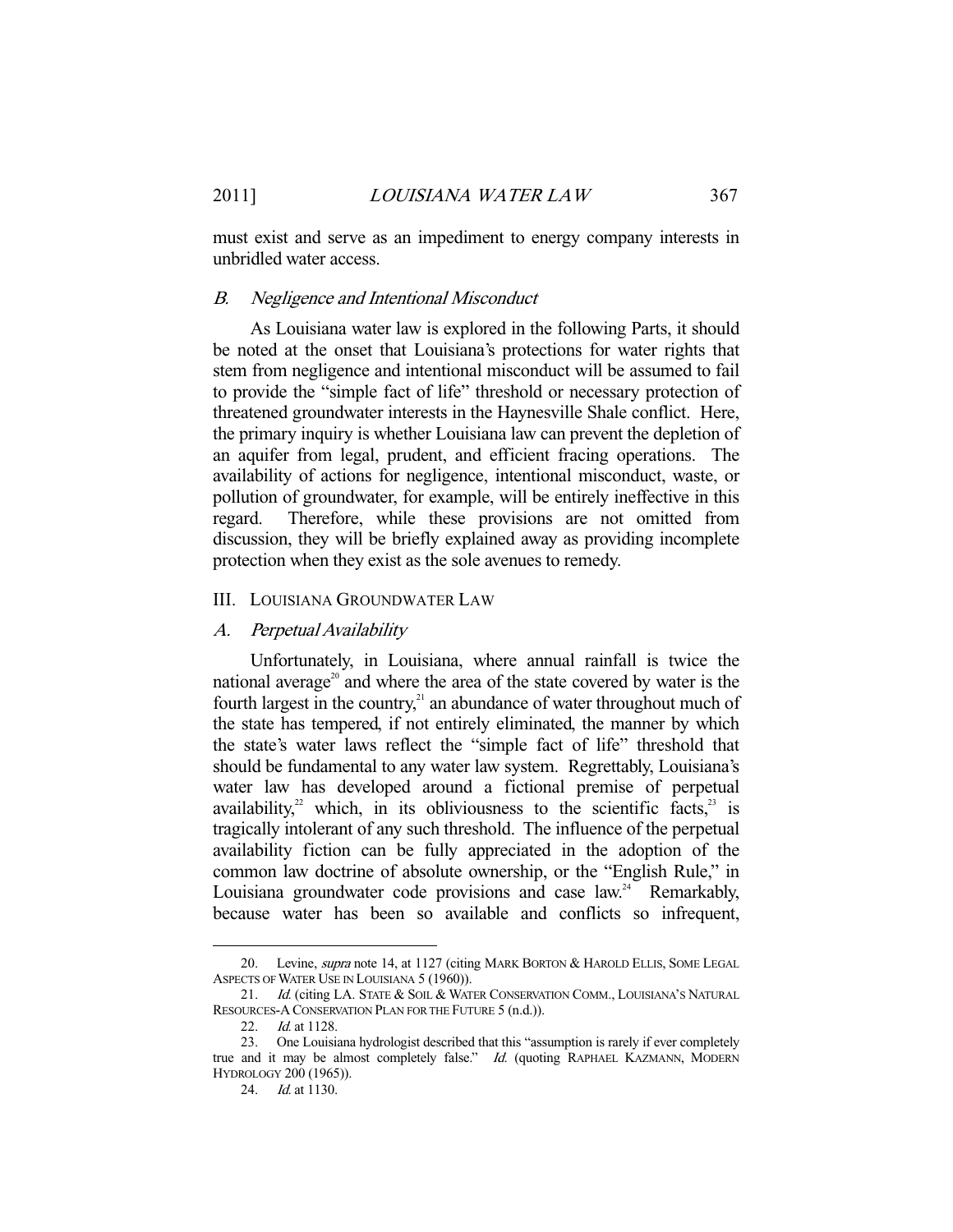Louisiana courts and the state legislature have had little impetus to change the laws or modify the system, making Louisiana groundwater law closer to the classic common law version of water rights than any of the neighboring common law states. $25$ 

#### B. Absolute Ownership Doctrine

## 1. Adams v. Grigsby

 The leading case for the doctrine of absolute ownership in Louisiana is *Adams v. Grigsby*.<sup>26</sup> It is the only case in Louisiana jurisprudence involving a dispute over an aquifer shared by adjoining neighbors.27 In the 1963 case, several landowners sued a neighboring oil operator for damaging an aquifer on which they all depended.<sup>28</sup> The defendant oil operator was pumping more than 100,000 gallons of water per day out of the aquifer for over a year, and the plaintiffs sought damages for modifications to pumps, wells, and piping as consequences of the defendant's pumping.<sup>29</sup> The court held that as a subterranean liquid, mineral groundwater must be classified by analogy to oil and gas as a fugitive mineral, which by earlier analogy were likened to "ferae naturae."<sup>30</sup> Under this property law concept, a landowner's possession over groundwater, like that over a wild animal, is limited; if it escapes onto other land "or come[s] under another's control, the title of the former owner is gone."31 In addition to applying the rule of capture, the court again looked to the oil and gas law and jurisprudence to find no merit to the plaintiffs' demands to limit the amount of water withdrawn by the defendant. The court did concede the potential for relief for plaintiff landowners under circumstances involving groundwater pollution or waste.<sup>32</sup> However, as noted previously, waste is largely irrelevant for the purposes of this discussion, and groundwater pollution, as it is related to negligence and intentional misconduct, offers incomplete protection. As to the protection of the "simple fact of life" threshold that the Northern Louisiana communities require, the court declared that as to the limit of the amount of water withdrawn, only the

<sup>25.</sup> Joseph W. Dellapenna, The Law of Water Allocation in the Southeastern States at the Opening of the Twenty-First Century, 25 U. ARK. LITTLE ROCK L. REV. 9, 73 (2002).

 <sup>26. 152</sup> So. 2d 619 (La. Ct. App. 1963).

<sup>27.</sup> Levine, *supra* note 14, at 1128.

<sup>28.</sup> Adams, 152 So. 2d at 621.

 <sup>29.</sup> Id.

 <sup>30.</sup> The court found this comparison "too well established by the jurisprudence of our state to require citation or necessitate comment." Id. at 622.

 <sup>31.</sup> Id. (citing Rives v. Gulf Ref. Co. of La., 62 So. 623, 625 (La. 1913)).

 <sup>32.</sup> Id. at 624.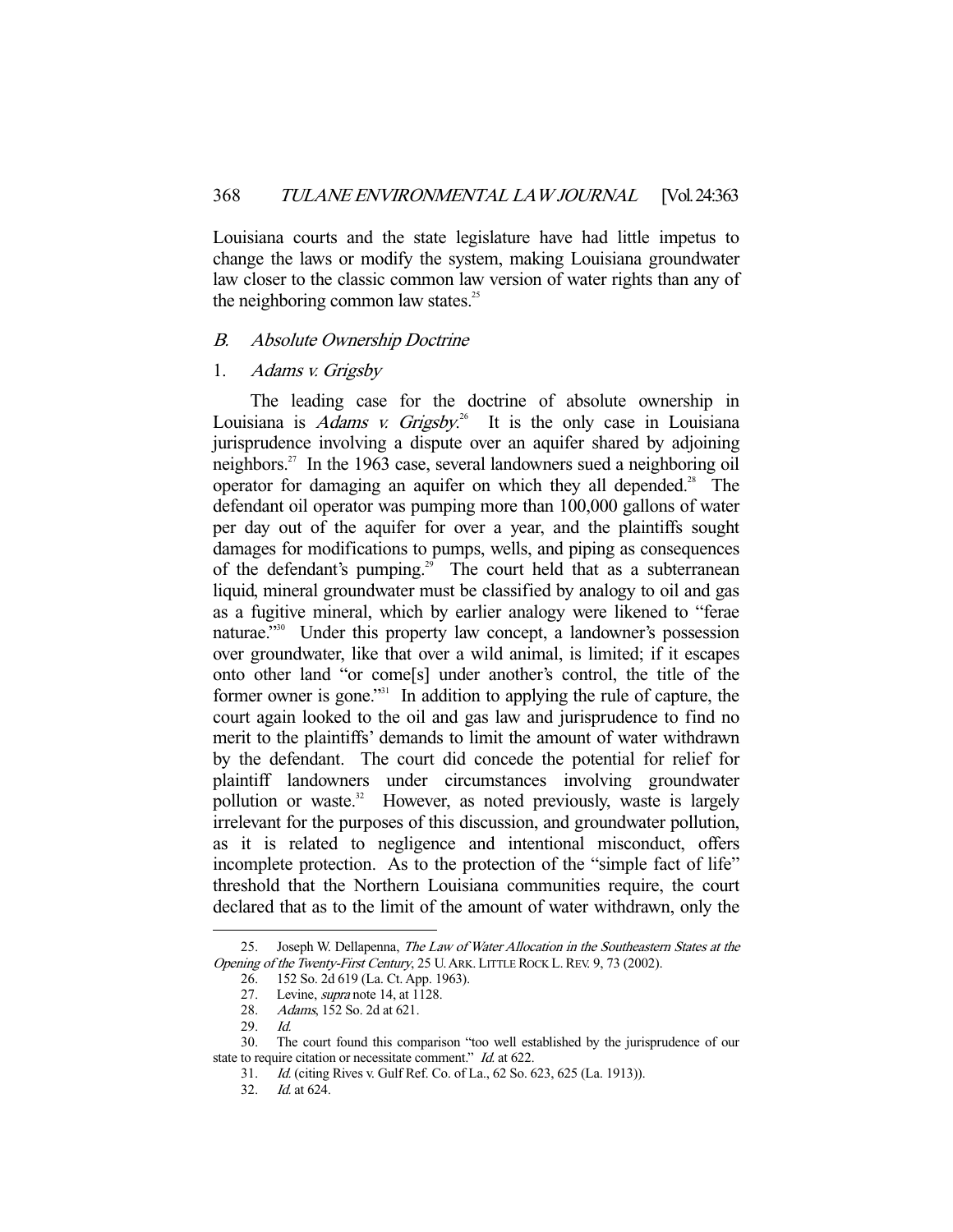legislature could regulate ownership and, therefore, withdrawals.<sup>33</sup> Absent a statutory limit, the defendant's right to "use an unlimited and unregulated amount of water from a well drilled on his own land cannot be interfered with .... His ownership, *acquired upon reducing the water* to his possession, is unrestricted and unregulated."<sup>34</sup>

#### 2. Louisiana Mineral Code

 Many of the holdings in Adams are substantiated, if not restated, in the Louisiana Mineral Code (Mineral Code). Although Louisiana courts have not considered whether groundwater is within the purview of the Mineral Code, some commentators, relying on Higgins Oil & Fuel Co. v. Guaranty Oil Co. $35$  and Adams, have stated that the principle of "mineral" rights" as it appears in the Mineral Code is applicable to water rights.<sup>36</sup> If controlling, the Mineral Code is explicit in supporting an absolute ownership classification of the Louisiana groundwater law. It states:

A landowner may use and enjoy his property in the most unlimited manner for the purpose of discovering and producing minerals, provided it is not prohibited by law. He may reduce to possession and ownership all of the minerals occurring naturally in a liquid or gaseous state that can be obtained by operations on or beneath his land even though his operations may cause their migration from beneath the land of another.<sup>37</sup>

The qualifying limitation that the use not be "prohibited by law" is coupled with other provisions in the Mineral Code that state that an owner may not "deprive another intentionally or negligently" of his rights or "intentionally or negligently cause damage to him."<sup>38</sup> More significant are the provisions that provide that a relationship of "correlative rights and duties" exists between landowners sharing a common reservoir or deposit of minerals,<sup>39</sup> and that landowners "must exercise their respective rights with reasonable regard for the rights of the other owners."<sup>40</sup> In interpreting these obligations, Louisiana courts have adopted a balancing test "to encourage and promote the production of all natural resources in

 <sup>33.</sup> Id.

 <sup>34.</sup> Id.

 <sup>35. 82</sup> So. 206 (La. 1919).

 <sup>36.</sup> See Levine, supra note 14, at 1131; John M. McCollam, A Primer for the Practice of Mineral Law Under the New Louisiana Mineral Code, 50 TUL. L. REV. 729, 733 n.5 (1976).

 <sup>37.</sup> LA.REV. STAT.ANN. § 31:8 (2010).

 <sup>38.</sup> Id. § 31:10.

 <sup>39.</sup> Id. § 31:9.

 <sup>40.</sup> Id. § 31:11(A).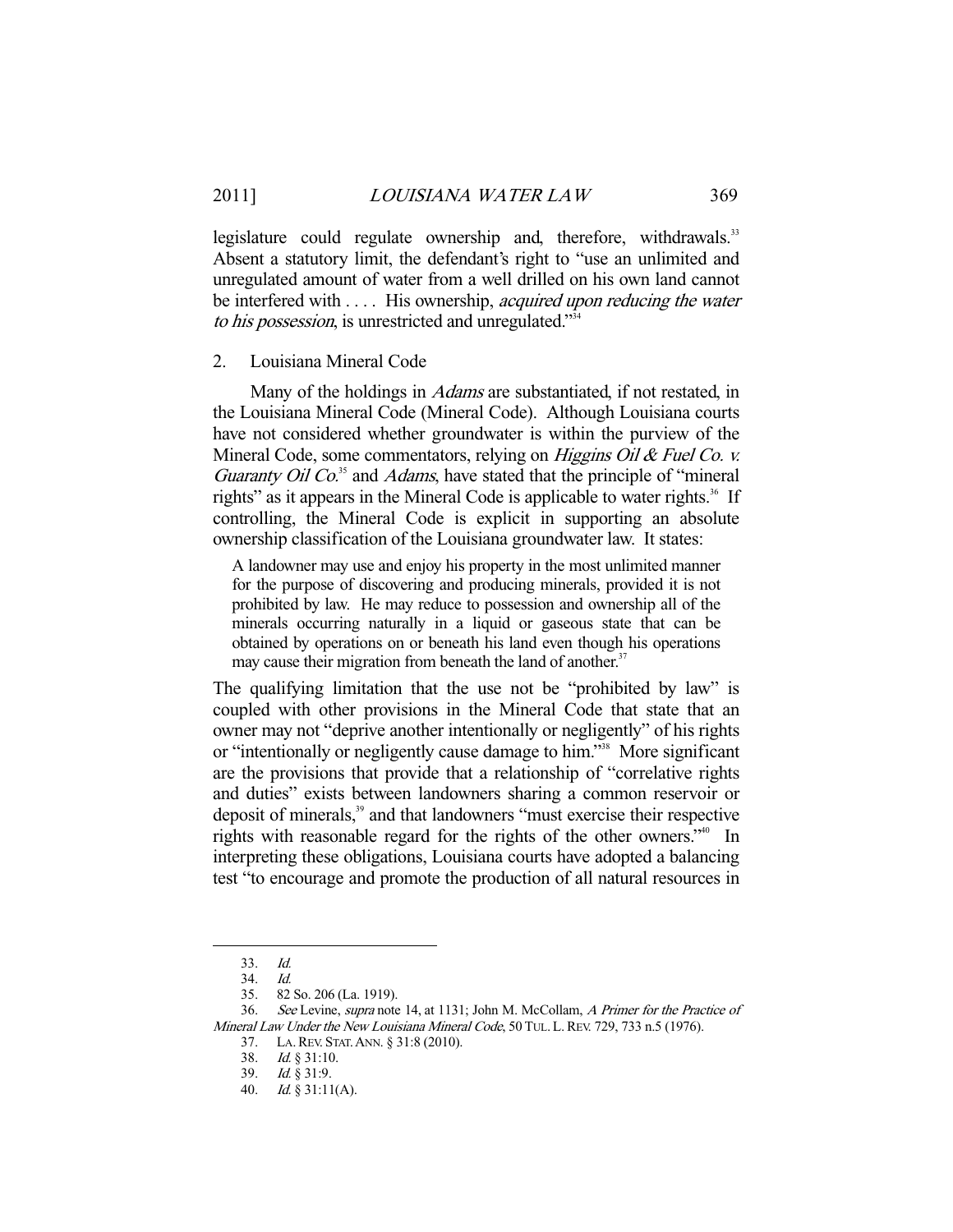a manner that will prevent waste and allow a greater ultimate recovery."<sup>41</sup> Although prevention of waste is a concern with all resources regulated under the Mineral Code, the encouragement of resource production and "ultimate recovery" appears alien to modern water law systems largely concerned with the conservation of water.<sup>42</sup> The Mineral Code attaches "correlative rights and duties with respect to one another in the development and production of the common source of minerals," not the conservation of those minerals, and likely reflects rights and duties in the jurisprudence that are distinct to those duties groundwater users must necessarily owe to one another. The Mineral Code codified and perhaps replaced the general obligation of "good neighborliness" that Louisiana courts had previously applied in oil and gas cases;<sup>43</sup> certainly, a "good neighbor" would not deplete his or her neighbor's source of drinking water, whereas a "good neighbor" may, by certain manners, deplete his or her neighbor's source of oil.<sup>44</sup>

 Because Louisiana Mineral Code jurisprudence is lacking the necessary limits to the absolute control doctrine, the courts could still recognize the distinctions between water and oil or gas and apply the correlative rights or reasonable use doctrines as established in the water laws of other states. Under either of these doctrines, the rule of absolute ownership must be limited to some extent where a rule of sharing is supported.<sup>45</sup> The correlative rights doctrine generally requires strict proportional sharing, whereas the reasonable use rule requires sharing on the basis of the unreasonableness of competing uses.<sup>46</sup> However, despite the appearance of operable sharing rules in the Mineral Code, the actual provisions in the Louisiana Revised Statutes are nevertheless careful not to contradict the absolute ownership doctrine.<sup> $47$ </sup> The provision establishing correlative rights and duties is explicitly qualified as "not affect[ing] the right of a landowner to extract liquid or gaseous minerals in accordance with the principle" of absolute ownership as established in the Mineral Code.<sup>48</sup> These provisions, if held by a Louisiana court to be relevant in determining groundwater rights, would likely have little

<sup>41.</sup> Lisa Diane Conly, Reasonable Regard: A Solution to the Lignite Problem, 43 LA. L. REV. 1239, 1243-44 (1983).

<sup>42.</sup> See BECK & KELLEY, *supra* note 19, §§ 19.45-.49.

 <sup>43.</sup> Id. § 20.02.

 <sup>44.</sup> Id.

 <sup>45.</sup> Id.

 <sup>46.</sup> Id. § 21:02.

 <sup>47.</sup> LA. REV. STAT. ANN. § 31:10 (2010). The absolute ownership doctrine is codified in LA.REV. STAT.ANN. § 31:8.

 <sup>48.</sup> Id. § 31:10.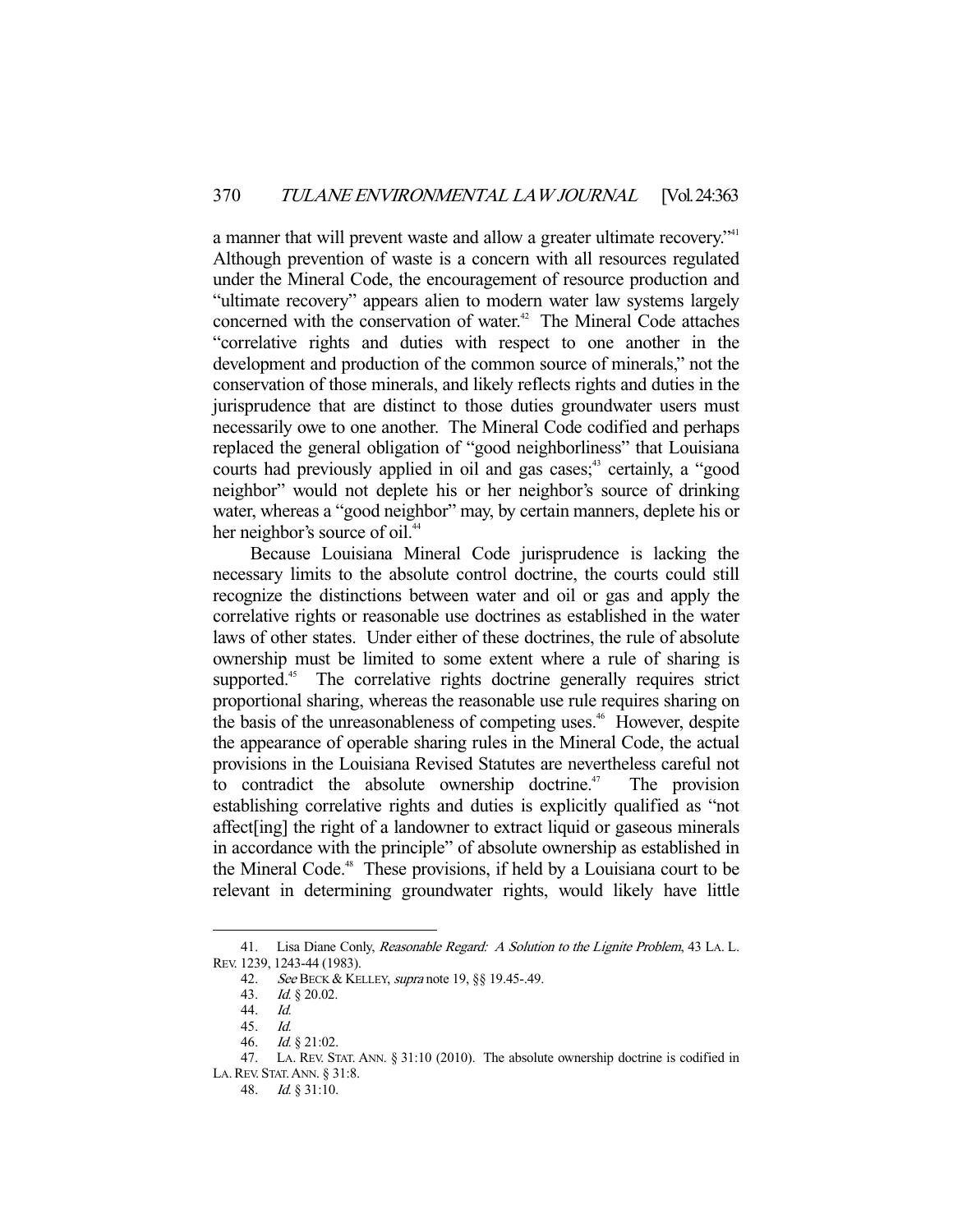impact in circumstances where efficient and prudently run fracing operations are depleting an aquifer.

#### 3. Louisiana Civil Code

a. Article 490

The absolute capture doctrine and the holdings in *Adams* are also found in the Louisiana Civil Code, which in turn reflects several ancient maxims. Within civil law systems, much of the law applied to conflicts over the use of property derives from centuries of courts, commentators, and legislators balancing these maxims.<sup>49</sup> Two broad concepts, cujus est soilum ejus est usque ad coelom et ad infernos, or "whoever owns the soil owns everything up to the sky and down to the depths,"<sup>50</sup> and neminem laedit qui suo jure utitur, which states that the exercise of a right does not give rise to civil responsibility, $51$  are particularly important in balancing the law as it relates to groundwater. Article 490 of the Civil Code, which has been a part of Louisiana law since  $1808$ ,<sup>52</sup> embodies these maxims, stating that "[u]nless otherwise provided by law, the ownership of a tract of land carries with it the ownership of everything that is directly above or under it."<sup>53</sup> Furthermore, it states that an owner can "draw all the advantages that accrue from" works made on his land "unless he is restrained by law or by rights of others."<sup>54</sup> Article 490 and the maxims behind it go far towards substantiating the absolute ownership doctrine. However, the *Adams* court and others<sup>55</sup> concluded that while an application of the concepts to a mineral like coal was acceptable, these concepts did not wholly suffice for fugacious minerals such as oil and gas. For this reason, yet another concept, the *ferae* naturae analogy, was incorporated and eventually applied to determine Louisiana water rights.<sup>56</sup>

 Interestingly, the courts have ignored the stipulations of article 490 in negligence and nuisance cases concerning the pollution of

<sup>49.</sup> See A.N. Yiannopoulos, Civil Responsibility in the Framework of Vicinage: Articles 667-669 and 2315 of the Civil Code, 48 TUL. L.REV. 195 (1974).

 <sup>50.</sup> BLACK'S LAW DICTIONARY 1628 (7th ed. 1999) (providing the translation).

<sup>51.</sup> See Yiannopoulos, *supra* note 49, at 195.

<sup>52.</sup> Levine, *supra* note 14, at 1130.

 <sup>53.</sup> LA.CIV.CODE ANN. art. 490 (2010).

 <sup>54.</sup> Id.

 <sup>55.</sup> See Adams v. Grigsby, 152 So. 2d 619, 624 (La. Ct. App. 1963); James M. Klebba, Water Rights and Water Policy in Louisiana: Laissez Faire Riparianism, Market Based Approaches, or a New Managerialism, 53 LA. L. REV. 1779, 1819 (1993) (citing Rives v. Gulf Ref. Co., 62 So. 623, 625 (La. 1913)).

<sup>56.</sup> See supra text accompanying notes 30-31.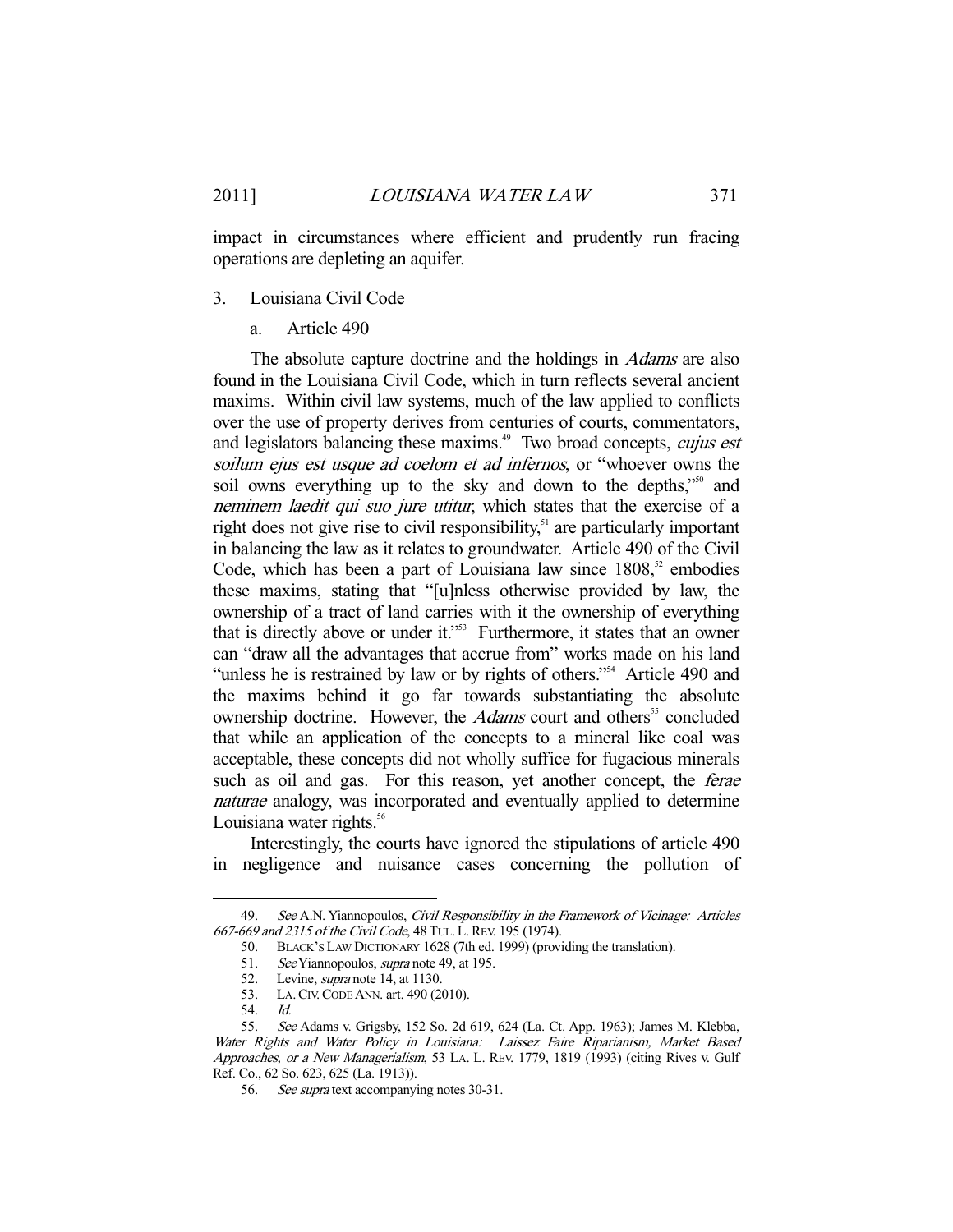groundwater.<sup>57</sup> The court in *Adams* was clearly unwilling to do the same in regard to the depletion of an aquifer.<sup>58</sup> One argument that was raised before the court in Adams relied on the other side of the balance in the law from article 490 and the maxims previously noted. This position in the law lies with article 667,<sup>59</sup> which was intended to codify<sup>60</sup> the maxim sic utere tuum ut alienum no laedas, which requires that property be used in such a manner as not to injure that of another.<sup>61</sup> Although the application of article  $667^{\circ}$  to the circumstances at issue in *Adams* was obviously rejected, the potential for this article to be applied in future cases with a more advanced understanding of hydraulic science and involving perhaps a more drastic factual scenario will be discussed in the subsequent Part.

## b. Articles 667 and 2315: Pre-1996 Tort Reforms

 While article 490 is in line with the absolute ownership doctrine to a point, the qualifications limiting the rights when "otherwise provided by law" and when "restrained by law or by the rights of others," like the similar provisions in the Mineral Code, may provide significant departures from the absolute ownership doctrine. $65$  Article 667 and article  $2315$ ,  $64$  theoretically, could provide these limits. The fact that article 667 was intended to codify the *sic utere* maxim<sup>65</sup> strongly suggests that this is how drafters of the Code long intended for the Civil Code to limit the damages to a neighbor caused by a water user exercising his legitimate *neminem laedit* supported water rights. Appropriately, both article 667 and 2315 were raised in the Adams case, and although Adams and all other decisions on the issue of the depletion of a common reservoir of fugacious minerals have found no violation of either article,<sup>66</sup> it is possible that this is more a result of a lack of the requisite circumstances and a misunderstanding of the science rather than a fundamental position within the law. $\degree$  Therefore, a survey of legal options and solutions available to protect groundwater rights in the

 <sup>57.</sup> Dellapenna, supra note 25, at 76.

<sup>58.</sup> Adams, 152 So. 2d at 624; Yiannopoulos, *supra* note 49, at 195.

 <sup>59.</sup> LA.CIV.CODE ANN. art. 667 (2010).

 <sup>60.</sup> Yiannopoulos, supra note 49, at 203.

 <sup>61.</sup> Id. at 195.

 <sup>62.</sup> LA.CIV.CODE ANN. art. 667.

<sup>63.</sup> See Klebba, *supra* note 55, at 1825-26.

 <sup>64.</sup> LA. CIV. CODE ANN. art. 2315. This is a general tort provision to which article 667 is almost inextricably tied.

 <sup>65.</sup> Yiannopoulos, supra note 49, at 203.

 <sup>66.</sup> See McCoy v. Ark. Natural Gas Co., 143 So. 383 (La. 1932).

<sup>67.</sup> See, e.g., Dellapenna, supra note 25, at 77; Levine, supra note 14, at 127-30.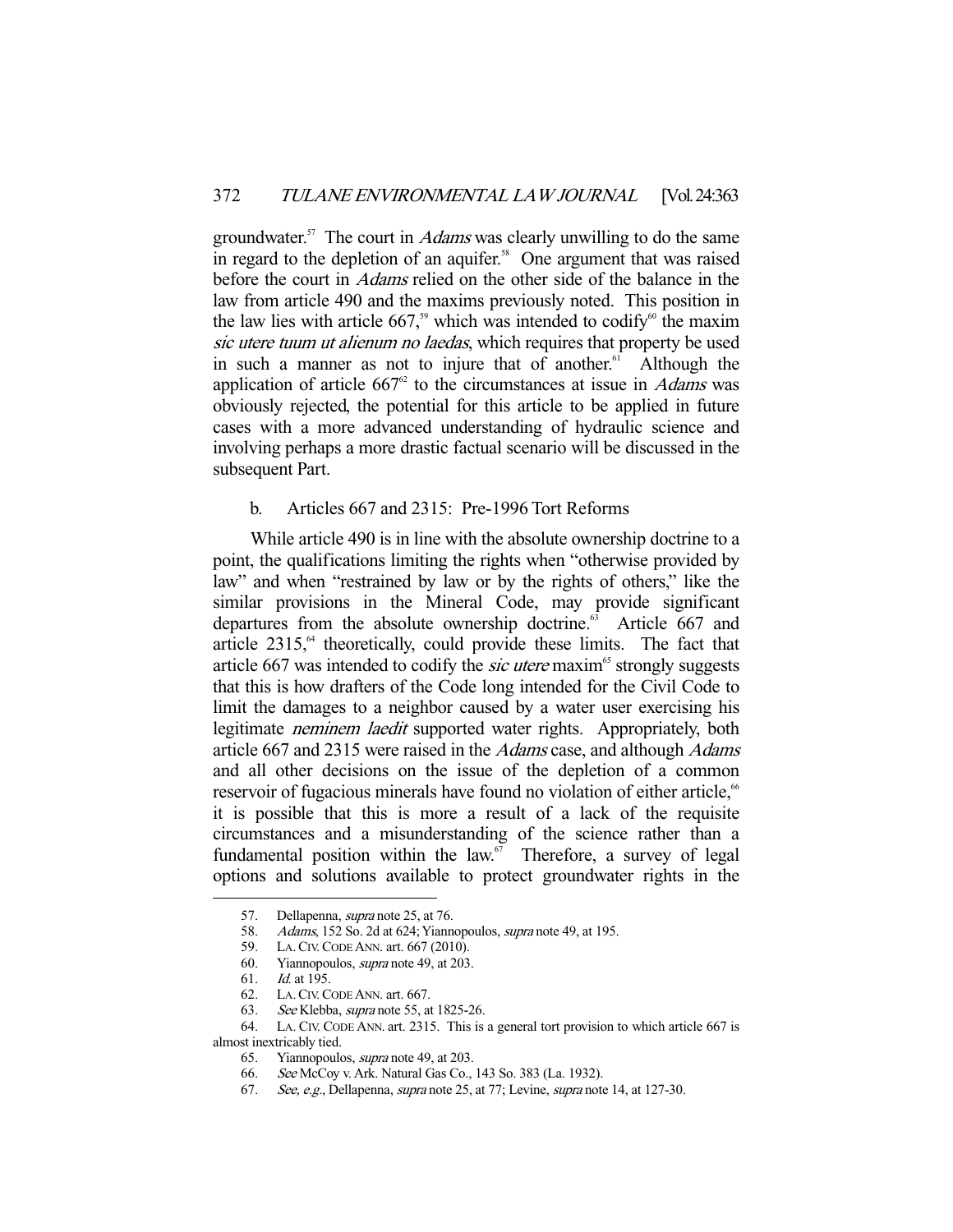Haynesville Shale would benefit from a brief exploration of the potential applicability of articles 667 and 2315. Because, however, the Louisiana legislature's 1996 Tort Reform Act drastically changed both articles and, incidentally, their applicability to water rights, the following Parts will divide analysis of the articles between their applicability before and after the 1996 reforms.

 Article 667 has been interpreted in Louisiana courts in a wide variety of ways.<sup>68</sup> The two main lines of jurisprudence, however, have treated it as either a matter of tort law or of property law.<sup>69</sup> Professor Yiannopoulos explains away these various interpretations of article 667 as "[c]ourts embark[ing] on a search for theory only in cases in which theory is essential for the resolution of a particular controversy. $\frac{1}{10}$  As illustrations, Yiannopoulos notes courts applying a tort theory to explain the application of a one-year prescriptive period<sup> $\pi$ </sup> or a holding of liability for nonlandowners.<sup>72</sup> He further notes that courts apply the propertybased interpretation in order to justify an application of strict liability, perhaps not available under tort theory,<sup>33</sup> or to limit this strict liability application to landowners.<sup>74</sup> In fact, many of the tort-based interpretations were the result of efforts by Louisiana courts to incorporate strict liability into the jurisprudence out of a recognition that, as Professor Yiannopoulos explains, "[i]n a modern society . . . certain harms ought to be compensable even in the absence of blameworthiness."<sup>75</sup> Although Louisiana courts eventually supplemented article 2315 with several broad categories of strict liability, $\frac{7}{6}$  article 667 had been consistently held, at least in principle, to impose strict liability<sup> $\tau$ </sup> and was, therefore, utilized by analogy in circumstances where a negligence standard under article

 <sup>68.</sup> See Yiannopoulos, supra note 49, at 206-07 (citing Loesch v. R.P. Farnsworth & Co., 12 So. 2d 222, 225 (La. Ct. App. 1943) (discussing "quasi-contractual")); Codding v. Braswell Supply, Inc., 54 So. 2d 852, 856 (La. Ct. App. 1951) (discussing "hybrid as between tort and nuisance"); Higgins Oil & Fuel Co. v. Guar. Oil Co., 82 So. 206, 244 (La. 1919) (resting on the notion of abuse of right).

 <sup>69.</sup> See Devoke v. Yazoo & Miss. Valley R.R., 30 So. 2d 816 (La. 1947).

<sup>70.</sup> Yiannopoulos, *supra* note 49, at 207.

<sup>71.</sup> *Id.* (citing Craig v. Montelepre Realty Co., 211 So. 2d 627 (La. 1968)).

 <sup>72.</sup> Id. (citing Gulf Ins. Co. v. Emp'r Liab. Assurance Corp., 170 So. 2d 125 (La. Ct. App. 1965)).

 <sup>73.</sup> Id. at 208 (citing Fontenot v. Magnolia Petroleum Co., 80 So. 2d 845 (La. 1955)).

 <sup>74.</sup> Id. (citing Burke v. Besthoff Realty Co., 196 So. 2d 293 (La. Ct. App. 1967)).

<sup>75.</sup> *Id.* at 214.

 <sup>76.</sup> See Langlois v. Allied Chem. Co., 249 So. 2d 133 (La. 1982) (imposing strict liability for ultrahazardous activities); see also Entrevia v. Hood, 427 So. 2d 1146 (La. 1983) (imposing strict liability under article 2317 for unreasonably dangerous things).

<sup>77.</sup> Yiannopoulos, *supra* note 49, at 213-16 (citing Craig v. Montelepre Reality Co., 211 So. 2d 627 (La. 1968)).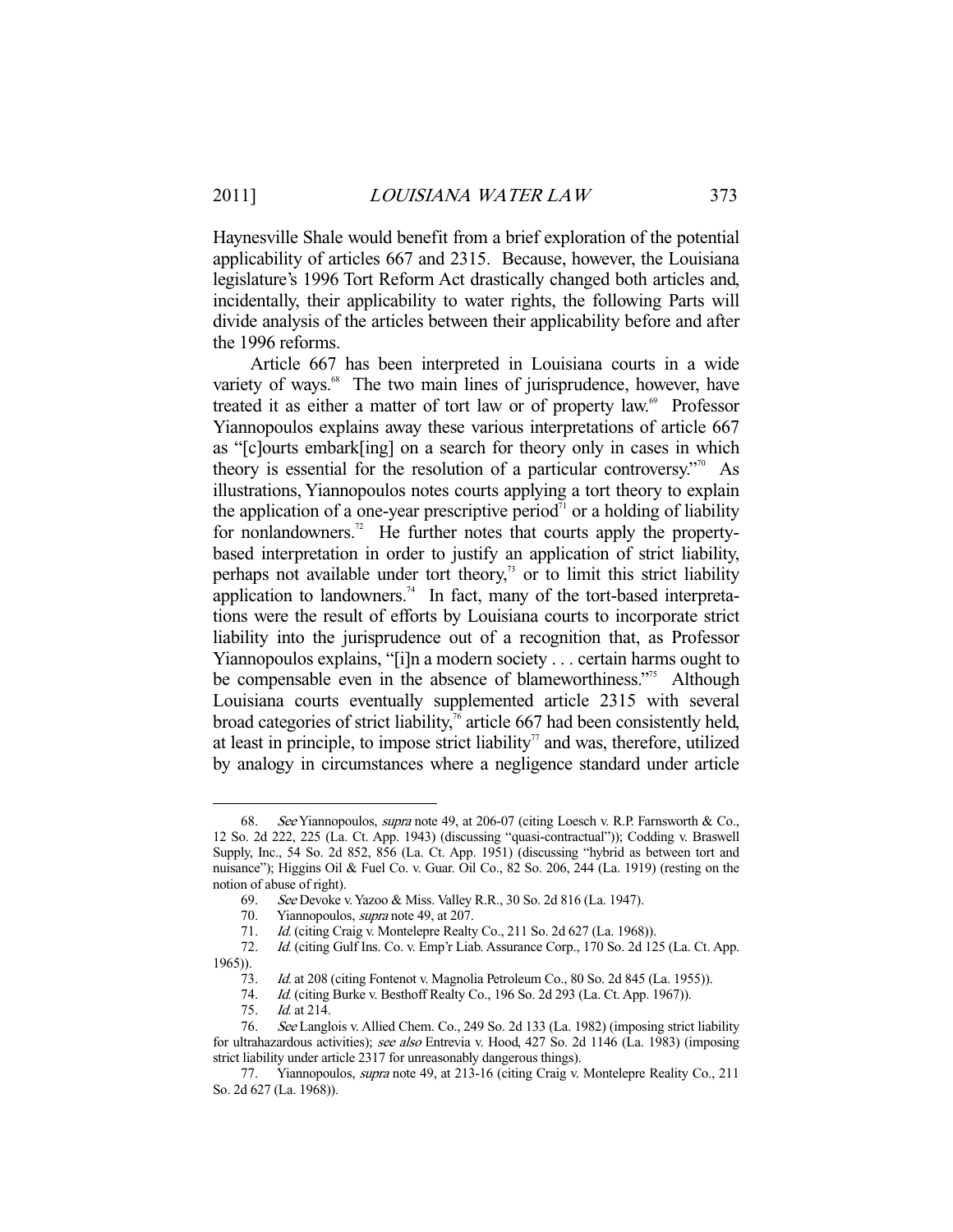2315 alone was thought insufficient.<sup>78</sup> Notably, in practice the jurisprudence largely limited landowner liabilities without showings of negligence solely to constructions<sup>79</sup> and ultrahazardous activities.<sup>80</sup> However, at least one commentator<sup>81</sup> and one court of appeal<sup>82</sup> found that the Louisiana Supreme Court's decision in *Butler v. Baber*<sup>33</sup> asserted that a violation of article 667, which established liability under article 2315, occurred if one use of land damaged another, regardless of whether the use was a construction or ultrahazardous activity. It should not be surprising that the differences between a landowner's article 2315 delictual obligations and article 667 predial servitudes became hard to differentiate in practice and often overlapped.<sup>84</sup>

 In the end, the numerous complications this interrelation spawned grew into nearly insurmountable obstacles to an application of article 667 to protect a "simple fact of life" threshold. There is additional significance, however, in viewing the varying interpretations of article 667 as a general trend in Louisiana jurisprudence. While Professor Yiannopoulos explained this flexibility in interpretation as the result of judicial searches to resolve each particular controversy,<sup>85</sup> perhaps it may also more broadly represent judicial efforts in line with the ageless practice of balancing the fundamental civil law property maxims. In this regard, the shifts in interpreting article 667 between property law, tort law, and other theories<sup>86</sup> may not have necessarily doomed future attempts to limit the absolute ownership under the article. Instead, these efforts at balancing property rights may have incorporated precisely the

 <sup>78.</sup> See Chaney v. Travelers Ins. Co., 249 So. 2d 181, 186 (La. 1971) (stating that an activity "which causes damage to a neighbor's property obliges the actor to repair the damage, even though his actions are prudent by usual standards"); see also Yiannopoulos, supra note 49, at 231.

See, e.g., Betz v. Coteau, 261 So. 2d 373 (La. Ct. App. 1972) (discussing a retaining wall); Borenstein v. Joseph Fein Caterers, Inc. 255 So. 2d 800 (La. Ct. App. 1971) (discussing planter and vine over shared wall).

 <sup>80.</sup> See, e.g., Gotreaux v. Gary, 94 So. 2d 293 (La. 1957) (discussing aerial spraying of chemicals); Fontenot v. Magnolia Petroleum Co., 80 So. 2d 845 (La. 1955) (discussing dynamite blasting); Lombard v. Sewerage & Water Bd. of New Orleans, 284 So. 2d 905 (La. 1973) (discussing pile driving).

<sup>81.</sup> Frank L. Maraist & Thomas C. Galligan, Jr., Burying Caesar: Civil Justice Reform and the Changing Face of Louisiana Tort Law, 71 TUL. L. REV. 339, 362 (1996).<br>82. Street v. Equitable Petroleum Corp., 532 So. 2d 887, 889 (La. Ct. Ap

<sup>82.</sup> Street v. Equitable Petroleum Corp., 532 So. 2d 887, 889 (La. Ct. App. 1988).<br>83. 529 So. 2d 374 (La. 1988).

<sup>529</sup> So. 2d 374 (La. 1988).

<sup>84.</sup> See Yiannopoulos, *supra* note 49, at 223; see also Gina Palermo, Waking the Neighbors: Determining a Landowner's Liability for Rowdy Tenants Under Louisiana Law, 70 LA. L.REV. 1339, 1345-50 (2010).

 <sup>85.</sup> Yiannopoulos, supra note 49, at 207.

 <sup>86.</sup> See id.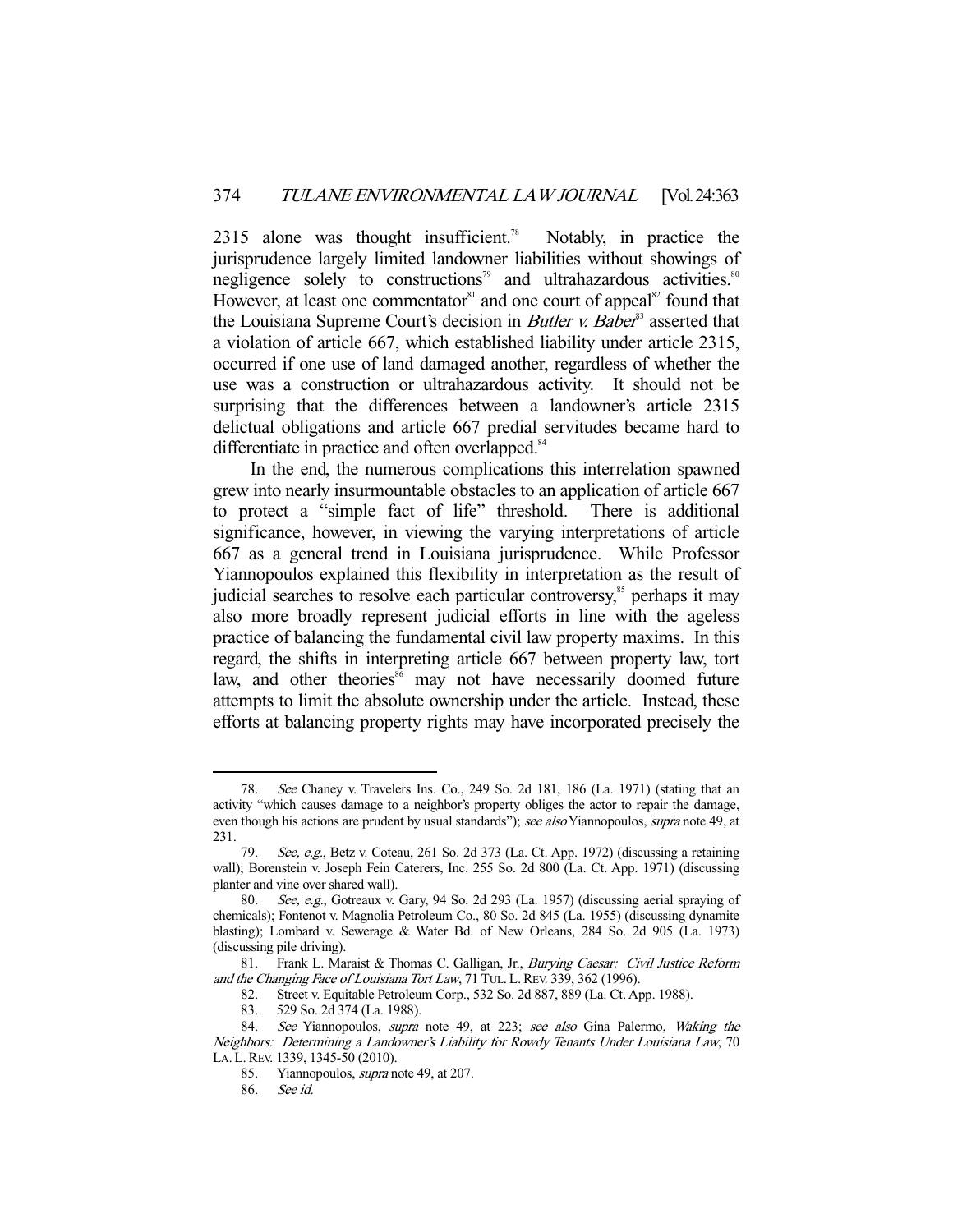strain of reasoning a court could entertain in applying article 667 to protect a "simple fact of life" threshold.

 Despite the uncertainty, articles 667 and 2315 "continue[d] to establish distinct grounds of responsibility."87 These responsibilities were tort law, under article 2315, and property law, under article 667.<sup>88</sup> Therefore, an action brought under article 667 was "one that [sprang] from an obligation imposed upon property owners by the operation of law so that all may enjoy the maximum of liberty in the use and enjoyment of their respective properties."<sup>89</sup> The Louisiana Supreme Court defined article 667 as "a species of legal servitude in favor of neighboring property, an expression of the principle of *sic utere*.<sup>"90</sup> In regard to property use that is neither negligent nor characterized as an ultrahazardous activity, the property law concept of abuse of right of ownership defined what the landowner's obligation under article 667 entailed.<sup>91</sup> The abuse of right of ownership concept drew the line "between what a proprietor may do with impunity and what he cannot do without incurring civil responsibility."<sup>92</sup> Although it must be decided "by a careful weighing of all the circumstances" rather than "any broad or inflexible rule,"93 essentially, it held a landowner responsible when his intentional acts caused damages in excess of their social and economic purposes recognized under the law.<sup>94</sup> The overlap between articles 667 and 2315 is seen here too. The property law abuse of right of ownership, defining article 667, was a counterpart to the general abuse of right incorporated in article  $2315$ .<sup>95</sup> A use of property to cause intentional damage to a neighbor, for instance, would be an abuse of right of ownership in violation of article  $667$ ,<sup> $\circ$ </sup> whereas a negligent use of property that causes damage to a neighbor would instead invite a negligence action under article 2315.<sup>97</sup>

 The application of the abuse of right of ownership doctrine to circumstances involving neither negligence, intentional misconduct, or

 <sup>87.</sup> Id. at 223.

 <sup>88.</sup> Id.

 <sup>89.</sup> Id. at 207.

 <sup>90.</sup> Id.

 <sup>91.</sup> See Dep't of Transp. & Dev. v. Chambers Inv. Co., 595 So. 2d 598 (La. 1992) (citing A.N. Yiannopoulos, *Predial Servitudes, in* 4 LA. CIVIL LAW TREATISE § 50, at 139-40 (1983)); Yiannopoulos, *supra* note 49, at 219, 238.

<sup>92.</sup> Yiannopoulos, *supra* note 49, at 238.

<sup>93.</sup> Higgins Oil & Fuel Co. v. Guar. Oil Co., 82 So. 206, 211 (La. 1919).<br>94. Yiannopoulos, *supra* note 49, at 219-20.

Yiannopoulos, *supra* note 49, at 219-20.

<sup>95.</sup> See id. at 218-19.

 <sup>96.</sup> See Adams v. Grigsby, 152 So. 2d 619, 624 (La. Ct. App. 1963).

 <sup>97.</sup> Cf. McCoy v. Ark. Natural Gas Co., 143 So. 383 (La. 1932).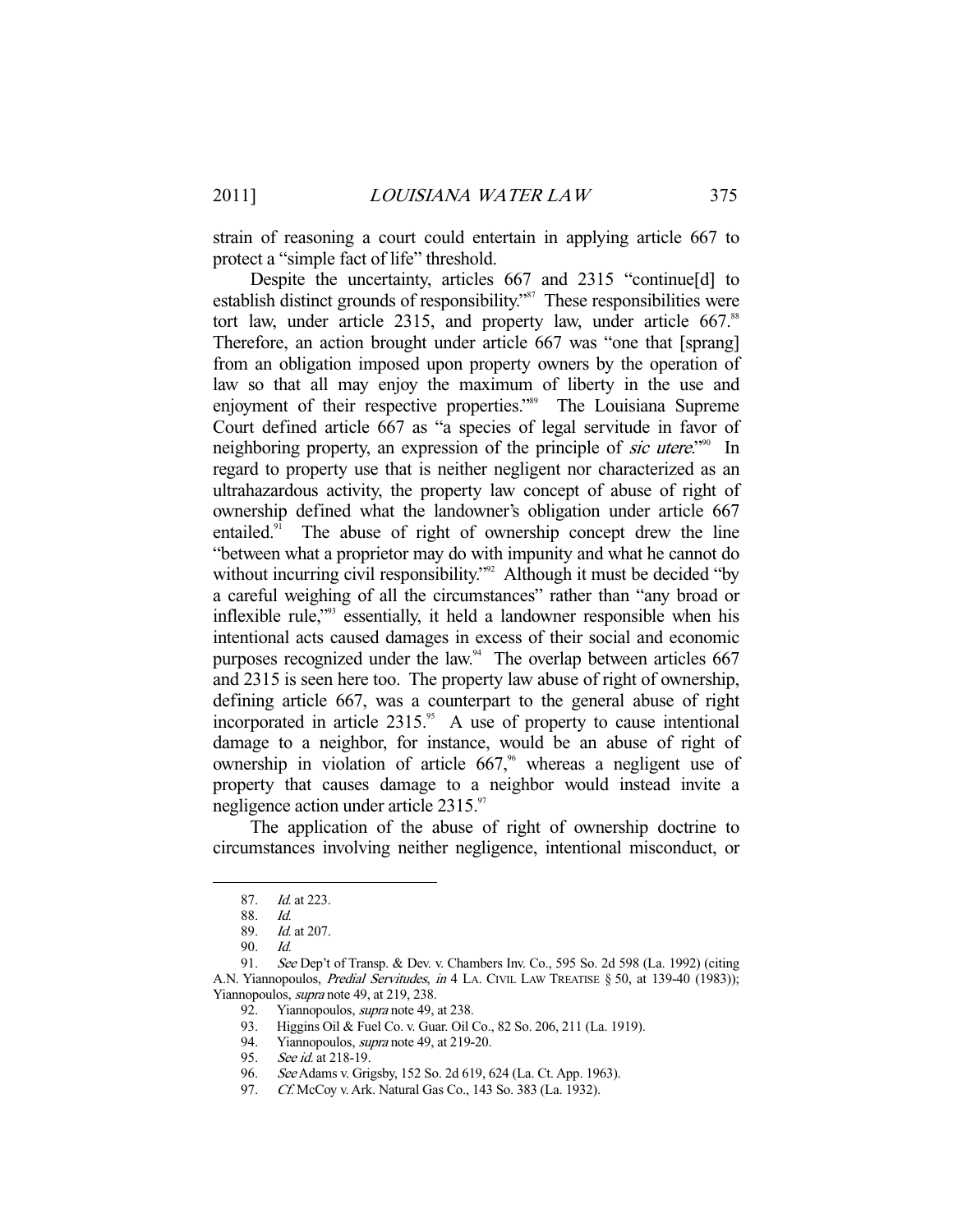ultrahazardous activities, while still dependent "on a careful weighing of all the circumstances,"98 had been limited in Louisiana jurisprudence to cases where there was no benefit to the defendant landowner by his or her actions,<sup>99</sup> or where there was an "undue interference" with the rights of the plaintiff neighbor.<sup>100</sup> Essentially, a landowner had an obligation under article 667 not to unduly interfere with the rights of any neighbor and an obligation, "even in the absence of any right,"101 not to injure his neighbor when benefiting him or herself. A natural gas fracing operation in the Haynesville Shale certainly draws some benefit to the energy company. Therefore, for a violation of article 667 to be found as an of abuse of right of ownership, there would have to be an undue interference with the rights of another landowner. Although there is nothing in Louisiana jurisprudence that finds the depletion of an aquifer as causing undue interference, this understanding of the abuse of right doctrine does not appear to preclude such an application of article 667.

 Article 2315, which states that "[e]very act whatever of man that causes damage to another obliges him by whose fault it happened to repair it,"102 premised responsibility on fault, whether it be negligence or intentional misconduct, including an abuse of right.<sup>103</sup> Louisiana courts, however, had come to apply a more technical definition of "fault" deriving from the landmark *Loescher v. Parr* decision.<sup>104</sup> In interpreting article  $2317$ ,<sup>105</sup> which was related to article  $2315$  and set responsibility for persons or things in one's custody, the courts established that the custodian of an unreasonably dangerous thing was liable if the thing presented an unreasonable risk of harm and caused damage.<sup>106</sup> Unlike an action for negligence under article 2317, under this strict liability standard, the plaintiff no longer needed to prove the custodian of the thing knew or should have known of the unreasonably dangerous condition. However, this was arguably the full extent of the divergence from an action for negligence. Because the determination of whether the

<sup>98.</sup> Higgins Oil, 82 So. at 211.

<sup>99.</sup> See, e.g., id. at 211 (stating that a landowner "must not in an unneighborly spirit do that which while of no benefit to himself causes damage to the neighbor"); Parker v. Harvey, 164 So. 507 (La. Ct. App. 1935).

 <sup>100.</sup> See Woods v. Tuberville, 168 So. 2d 915 (La. Ct. App. 1964).

 <sup>101.</sup> Higgins Oil, 82 So. at 211.

 <sup>102.</sup> LA.CIV.CODE ANN. art. 2315 (2010).

<sup>103.</sup> Yiannopoulos, *supra* note 49, at 197-200.

 <sup>104. 324</sup> So. 2d 441 (La. 1975).

 <sup>105.</sup> LA.CIV.CODE ANN. art. 2317.

 <sup>106.</sup> See Entrevia v. Hood, 427 So. 2d 1146, 1148 (La. 1983); Kent v. Gulf States Utils. Co., 418 So. 2d 493, 497 (La. 1982).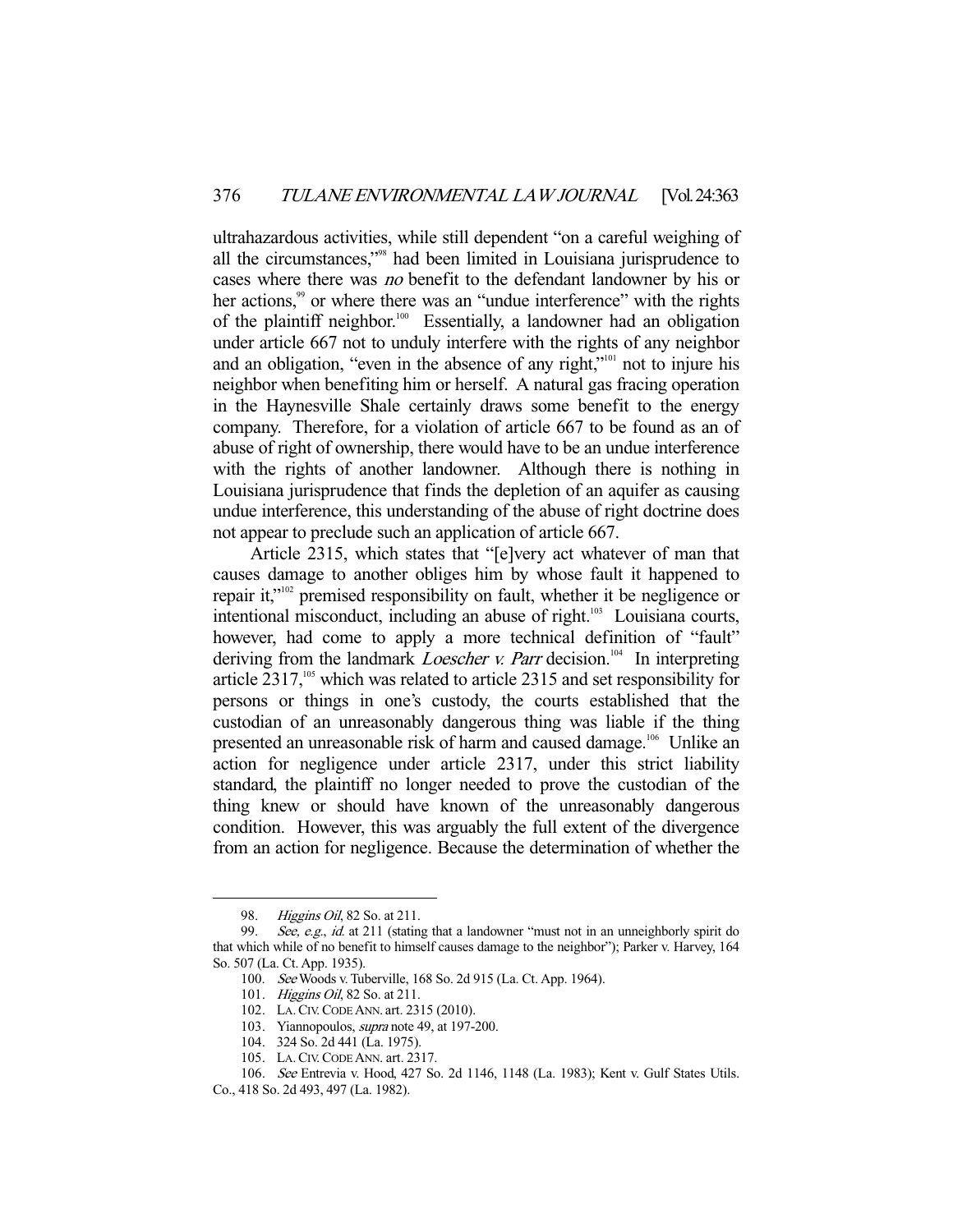thing posed an unreasonable risk was made on a case-by-case basis,<sup>107</sup> the facts involved in a strict liability action were determinative, just as in a negligence action.<sup>108</sup> For example, a diseased tree in a city<sup>109</sup> may pose an unreasonable risk whereas a diseased tree in a forest may not.<sup>110</sup> In bringing this "revolutionary interpretation of fault,"<sup>111</sup> the Louisiana Supreme Court also established a new judicial philosophy favoring the "innocent victim."<sup>112</sup> The court's rationale was, as one court later explained, that the owner "is in a better position than the innocent victim to detect, evaluate and take steps to eliminate an unreasonable risk of harm which arises from the thing."<sup>113</sup> In *Loescher*, the Louisiana Supreme Court looked to French, Belgian, and Canadian sources and interpreted their similar Civil Code articles.<sup>114</sup> Not all on the court were convinced by these arguments; Chief Justice Sanders made known that he thought such "a drastic extension of liability . . . should be made by the Legislature in connection with the revision of the  $\dots$  code."<sup>115</sup>

 Nevertheless, the fact that the majority of the court could find a new, broad strict liability application within the Civil Code as consistent with existing civil law jurisprudence has relevance to potential Haynesville Shale water litigation. Domestic water users relying on aquifers in the Haynesville Shale area would epitomize the "innocent victim" the Louisiana courts had emphasized protecting. Clearly, these water users are in a poor position "to detect, evaluate and take steps to eliminate an unreasonable risk of harm which arises from" the extraordinary water withdrawals of the natural gas fracing operations.<sup>116</sup> As Louisiana groundwater laws currently stand, water users who feel their rights were damaged by a neighbor are largely limited to actions for negligence and intentional misconduct. In the same manner that the Loescher court decided that it would be rational and consistent with civil law traditions that remedies for damage from unreasonably dangerous things not be limited to where negligence is found, a court facing an aquifer depletion action against a nonnegligent fracing operation could find it both rational and consistent with the ancient *sic utere* maxim to

 <sup>107.</sup> Entrevia, 427 So. 2d at 1149.

<sup>108.</sup> Maraist & Galligan, *supra* note 81, at 360.

 <sup>109.</sup> Loescher, 324 So. 2d at 449.

 <sup>110.</sup> Luttrell v. Int'l Paper Co., 532 So. 2d 389, 391 (La. Ct. App. 1988).

<sup>111.</sup> Joseph S. Piacun, The Abolition of Strict Liability in Louisiana: A Return to a Fairer Standard or an Impossible Burden for Plaintiffs?, 43 LOY. L. REV. 215, 219 (1997).

 <sup>112.</sup> Id. at 220.

 <sup>113.</sup> Sistler v. Liberty Mut. Ins. Co., 558 So. 2d 1106, 1112 (La. 1990) (citations omitted).

 <sup>114. 344</sup> So. 2d 441 (La. 1975).

 <sup>115.</sup> Holland v. Buckley, 305 So. 2d 113, 121 (La. 1974) (Sanders, C.J., dissenting).

 <sup>116.</sup> Sistler, 558 So. 2d at 1112.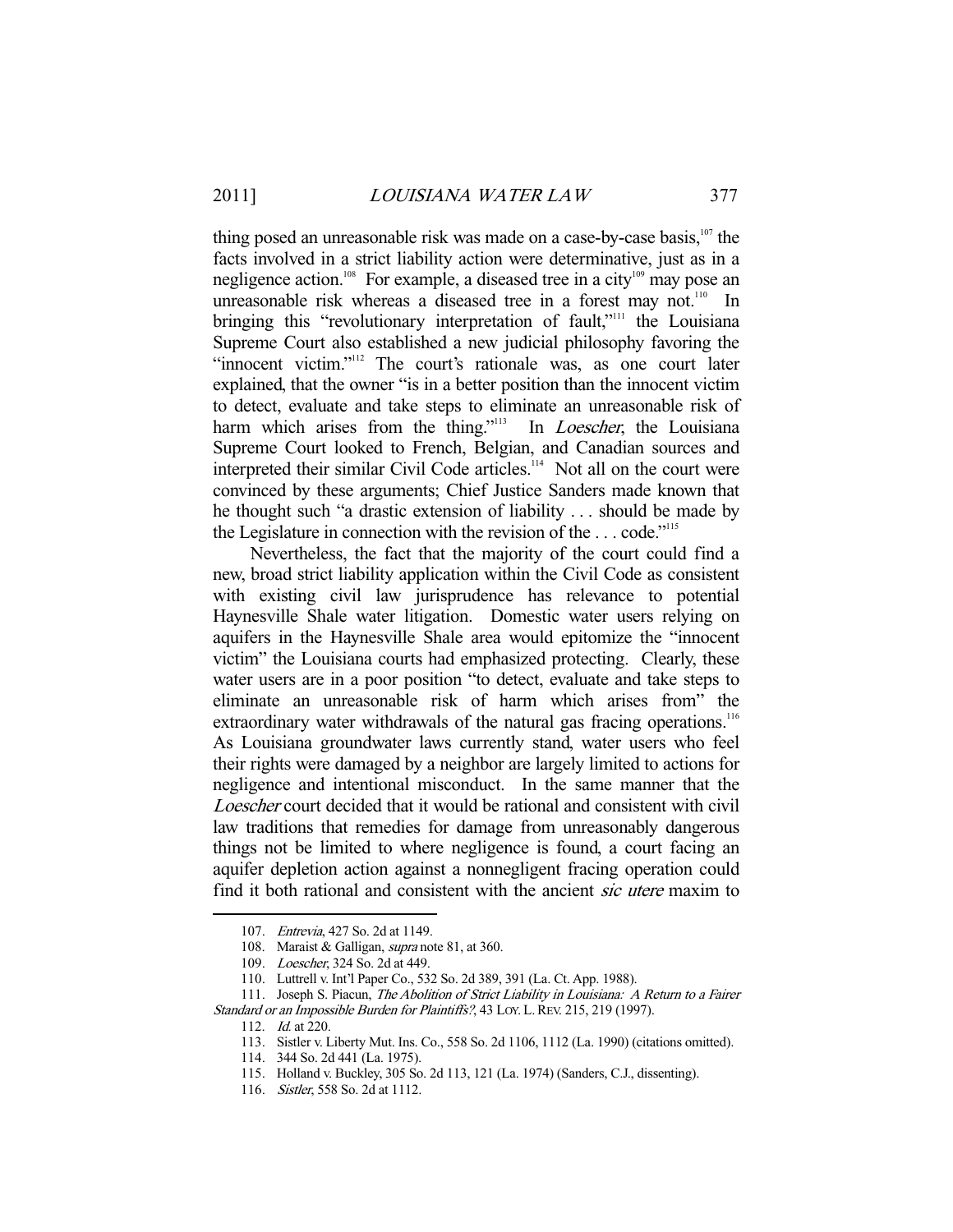establish a limit to the reach of the absolute ownership doctrine. Like the Louisiana court supplanting a negligence determination with an unreasonably dangerous determination, courts in this situation need only, at an acceptable minimum, to replace a negligence determination with a "simple fact of life" threshold determination. If the facts prove that groundwater withdrawals from the defendant user are threatening the continued existence of an aquifer upon which the plaintiff neighbor necessarily relies, then the defendant's withdrawals may be found unreasonable.

 Therefore, while a groundwater withdrawal for fracing operations may not be an unreasonably dangerous activity, it certainly could be considered unreasonable. The reasonable use doctrine for groundwater, as defined in the Restatement of the Law, Second Torts, holds one who withdraws groundwater liable if, among other things, his withdrawal "unreasonably causes harm to a proprietor of neighboring land through lowering the water table or reducing artesian pressure, [or] exceeds the proprietor's reasonable share of the annual supply or total store of ground water."<sup>117</sup> In facing litigation over aquifer depletion in the Haynesville Shale area, a Louisiana court would have civil law maxims, statutory provisions, rational concerns over justice and fairness, and numerous other reasons to apply reasonableness-based limits to groundwater withdrawal rights.

## c. Articles 667 and 2315: Post-1996 Tort Reforms

 In 1996, the Louisiana legislature passed a tort reform act that brought significant changes to tort law provisions within the Civil Code.<sup>118</sup> The principal purpose of the reform was to replace strict liability in Louisiana tort law with a fault-based system.<sup>119</sup> The legislature sought to overrule the line of Louisiana cases that had opened up the "fault" requirement in article 2315 and article 2317 to include strict liability for ultrahazardous activities<sup>120</sup> and for custodians of things that presented an unreasonable risk of harm.<sup>121</sup> However, because article  $\overline{667}$  had long been interpreted under tort theories equivalent to and often in a direct

 <sup>117.</sup> RESTATEMENT (SECOND) OF TORTS § 858 (1979).

 <sup>118. 1996</sup> LA.ACTS No. 1.

<sup>119.</sup> Maraist & Galligan, *supra* note 81, at 339.

 <sup>120.</sup> Langlois v. Allied Chem. Co., 249 So. 2d 133, (La. 1971).

 <sup>121.</sup> See Entrevia v. Hood, 427 So. 2d 1146, 1148 (La. 1983); Kent v. Gulf States Utils.

Co., 418 So. 2d 493, 497 (La. 1982); Loescher v. Parr, 324 So. 2d 441 (La. 1975).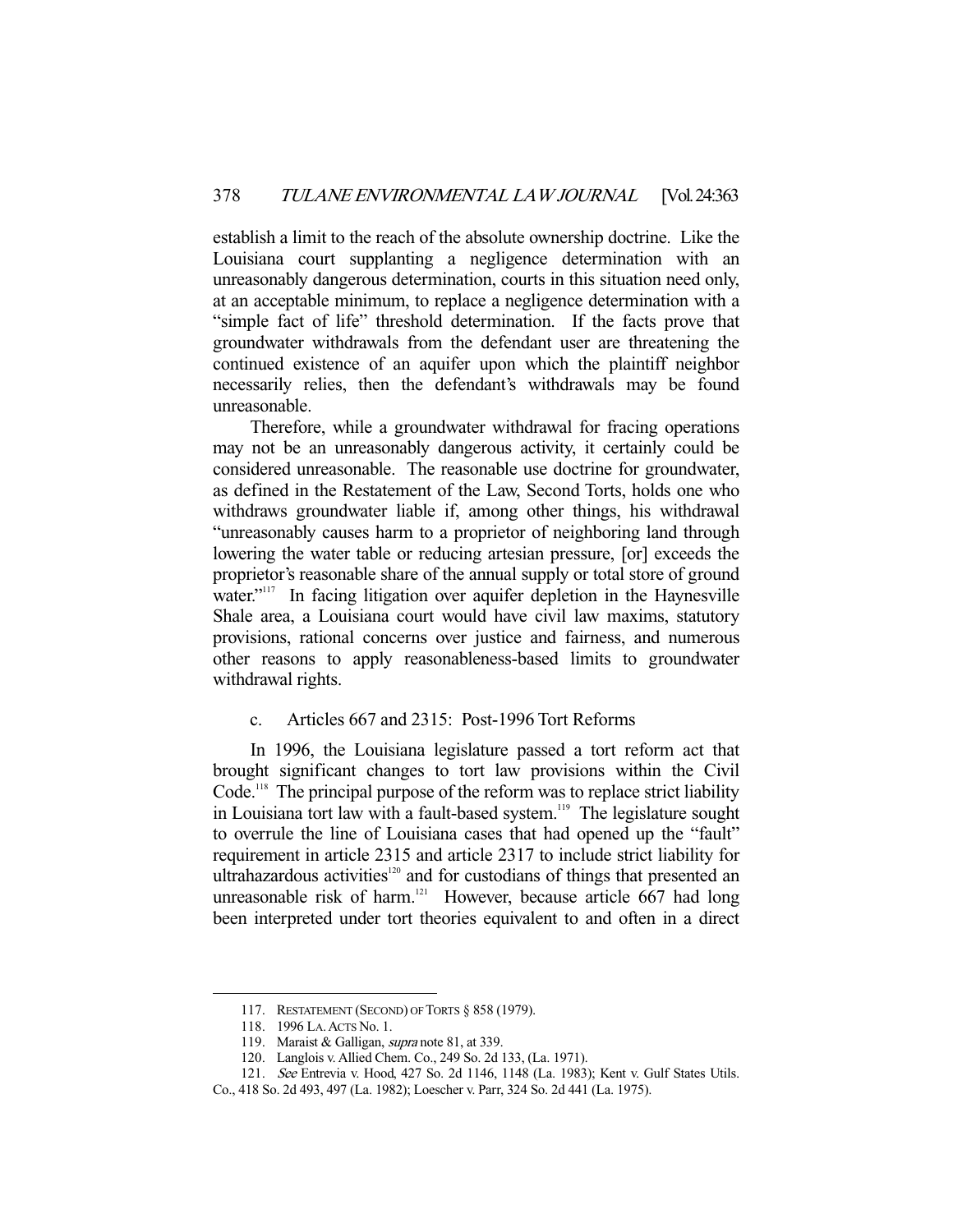relationship with article 2315,<sup>122</sup> it too, despite being a provision based in property law, attracted the legislature's attention.<sup>123</sup> Article 667 currently reads as follows, with the additions emphasized:

Although a proprietor may do with his estate whatever he pleases, still he cannot make any work on it, which may deprive his neighbor of the liberty of enjoying his own, or which may be the cause of any damage to him. However, if the work he makes on his estate deprives his neighbor of enjoyment or causes damage to him, he is answerable for damages only upon a showing that he knew or, in the exercise of reasonable care, should have known that his works would cause damage, that the damage could have been prevented by the exercise of reasonable care, and that he failed to exercise such reasonable care. Nothing in this Article shall preclude the court from the application of the doctrine of res ipsa loquitur in an appropriate case. Nonetheless, the proprietor is answerable for damages without regard to his knowledge or his exercise of reasonable care, if the damage is caused by an ultrahazardous activity. An ultrahazardous activity as used in this Article is strictly limited to pile driving or blasting with explosives.<sup>124</sup>

The first two sentences added clearly establish a fault-based standard for article 667 liability, thus eliminating the absolute<sup>125</sup> or strict liability<sup>126</sup> standards that Louisiana courts had "consistently declared since the end of the last century."127 By explicitly referencing tort concepts such as "reasonable care" and *res ipsa loquitur*, these sentences also leave little doubt that the legislature was content with the blurring of property and tort law in applying article 667. On the other hand, the final sentence added, which specifically lists the only two ultrahazardous activities where strict liability applied (pile-driving and blasting with explosives), clearly shows the legislature had no tolerance for the case-by-case determinations Louisiana courts had engaged in regarding ultrahazardous and unreasonably dangerous activities in the past. The reforms similarly left article 2315 with a definition of fault strictly based on blameworthiness.<sup>128</sup>

 Clearly, the 1996 tort reforms radically changed the prospects for potential litigation over groundwater access threatened in the Haynesville

 <sup>122.</sup> See Gulf Ins. Co. v. Employers Liab. Assurance Corp., 170 So. 2d 125, 129 (La. Ct. App. 1965) ("[T]he violation of the duty set out by Article 667 constitutes 'fault' within the meaning of Article 2315."); see also Butler v. Baber, 529 So. 2d 374 (La. 1988).

 <sup>123.</sup> LA.CIV.CODE ANN. art. 667 (2010).

 <sup>124.</sup> Id. (emphasis added).

 <sup>125.</sup> Fontenot v. Magnolia Petroleum Co., 80 So. 2d 845, 849 (La. 1955).

 <sup>126.</sup> Craig v. Montelepre Realty Co., 211 So. 2d 627, 631 (La. 1968).

<sup>127.</sup> Yiannopoulos, *supra* note 49, at 213.

<sup>128.</sup> Maraist & Galligan, *supra* note 81, at 342.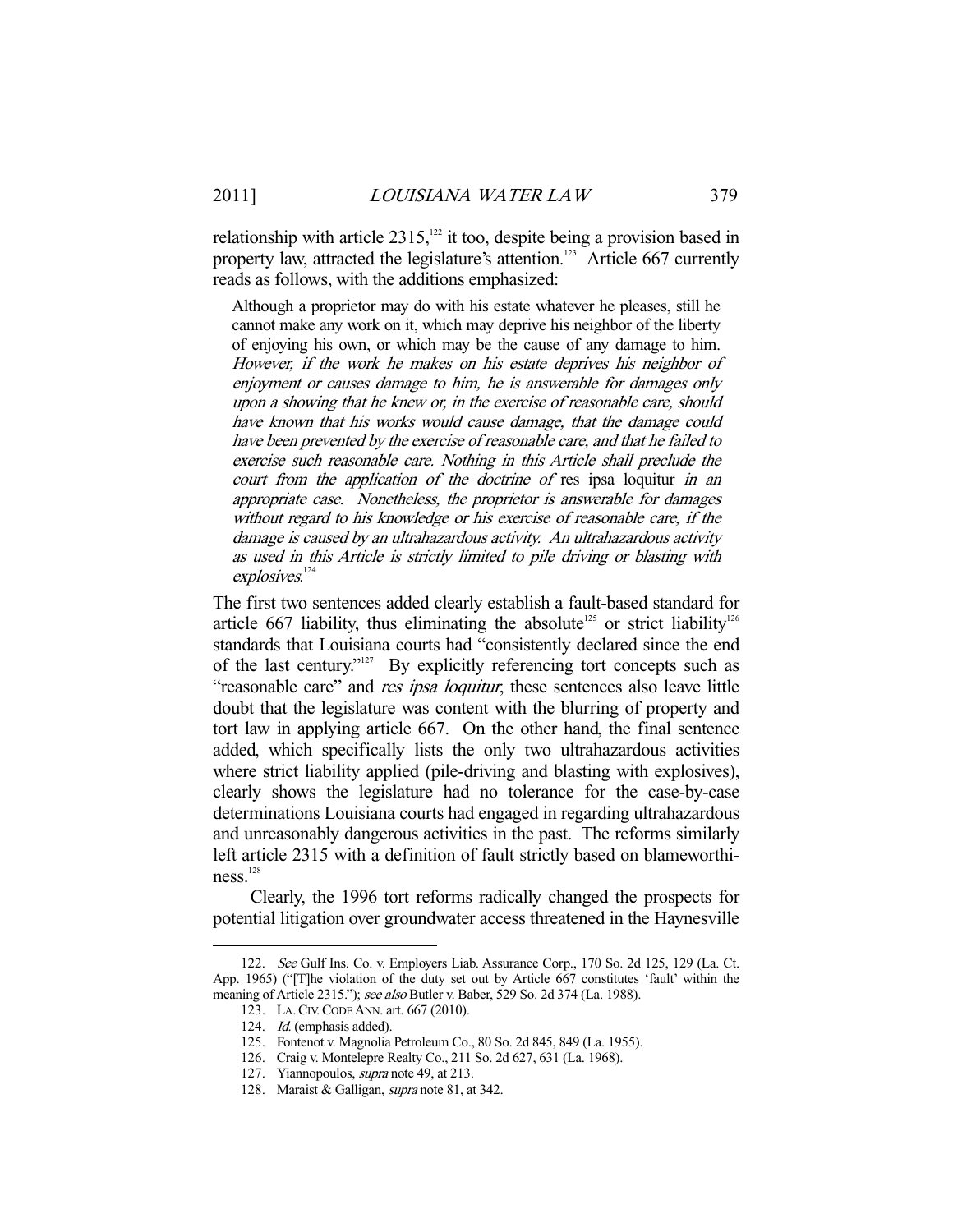Shale area. Unfortunately, because it was intended as a solution to a perceived litigation problem, the effect that the tort reform would have on potential actions to protect groundwater rights, an area of Louisiana law virtually devoid of litigation, was likely not intended or anticipated by the legislature. The fault-based requirement that replaced the strict liability standard that had long accompanied article 667 effectively foreclosed any potential utilization of article 667 in its natural civil law role as the sic utere balance to the other water user's neminem laedit right to withdraw.<sup>129</sup> Each potential avenue to limit the absolute ownership doctrine previously highlighted was eliminated. While the intertwining of tort law and property law and the resulting complications remained,<sup>130</sup> the judicial balancing role this flexibility embodied was expressly rejected. In circumstances not involving negligence, intentional misconduct, or ultrahazardous activities, the obligations of a landowner under the property law concept of abuse of right of ownership not to unduly interfere with the rights of a neighboring landowner<sup>131</sup> were largely purged from the law. Finally, the legislature's emphatic rejection of the evolution in Louisiana jurisprudence to recognize unreasonably dangerous activities as warranting strict liability<sup>132</sup> also eliminates any possibility that a Louisiana court could similarly replace the negligence determination with a reasonableness determination for water use. Evidently, any protection of a "simple fact of life" threshold and limit to the absolute ownership doctrine in Louisiana groundwater law will need to emerge from the legislature and not the courts.

## C. Louisiana Administrative Code and Revised Statutes

The court in *Adams* made rather obvious overtures to the Louisiana legislature, lamenting the implications of its holding but noting that it was not a matter of judicial concern.<sup>133</sup> Because article 490 of the Louisiana Civil Code controlled only in the "absence of statutory regulation, apportionment or allocation of the amount of water which may be withdrawn,"<sup>134</sup> the legislature was free to enact substantial legislation. Concerned that the *Adams* ruling might result in waste,<sup>135</sup> the legislature eventually responded by authorizing the Department of Public

 <sup>129.</sup> Yiannopoulos, supra note 49, at 203.

 <sup>130.</sup> See id.

<sup>131.</sup> See supra text accompanying notes 91-102.

<sup>132.</sup> See supra text accompanying notes 105-115.

 <sup>133.</sup> Adams v. Grigsby, 152 So. 2d 619, 623-24 (La. Ct. App. 1963).

 <sup>134.</sup> Id. at 624.

 <sup>135.</sup> JOHN W.JOHNSON, UNITED STATES WATER LAW: AN INTRODUCTION 101 (2009).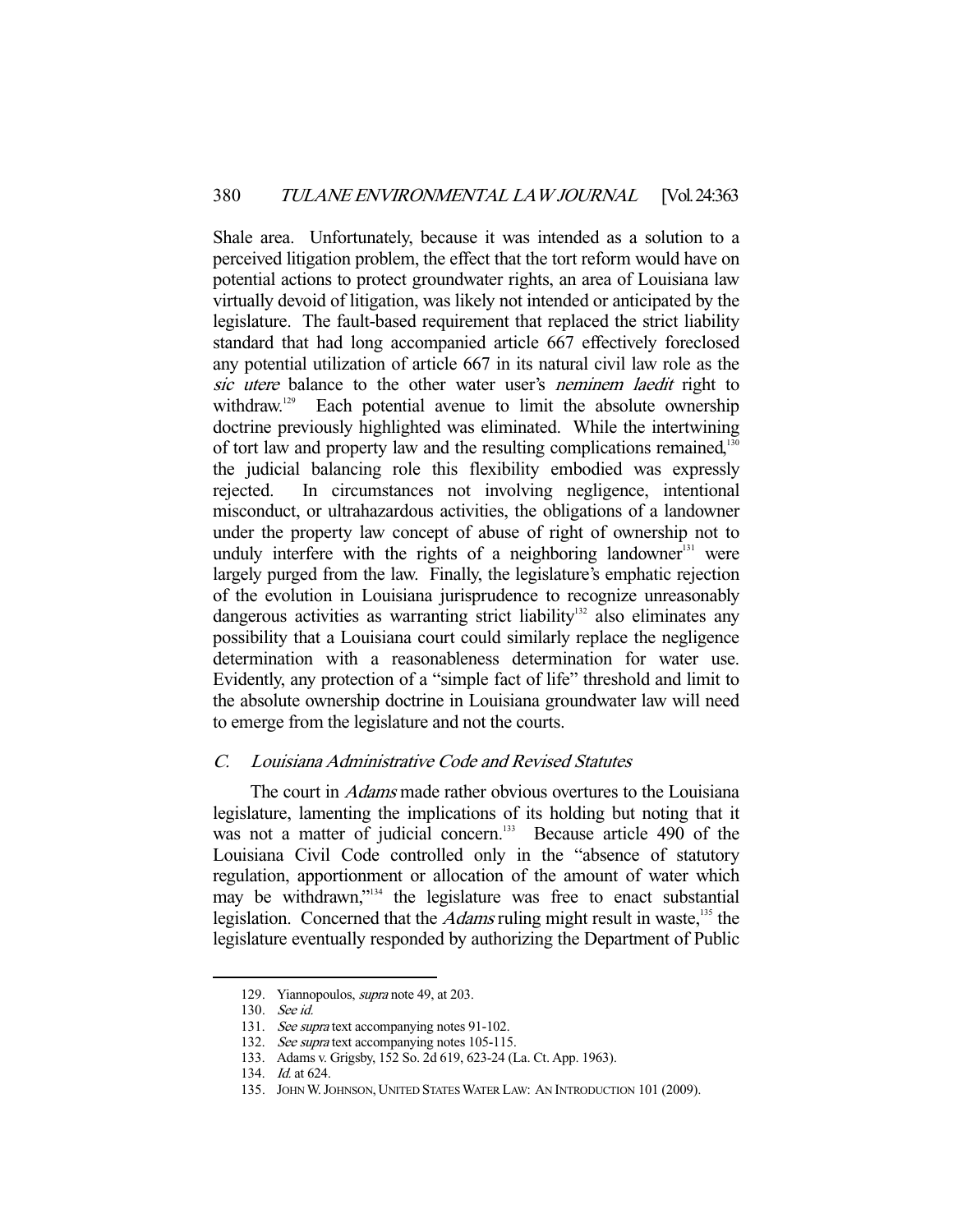Works (Department) to regulate "all water wells, regardless of yield or use."<sup>136</sup> The regulations are generally confined to registration The regulations are generally confined to registration requirements and the purpose is limited to ensuring "that water wells and holes are properly constructed; to collect, catalog and store water well construction and drilling data; and to gather data on water resources of the state."137 Other than a requirement that control devices be installed on free-flowing water wells producing more than  $25,000$  gallons per day,<sup>138</sup> the regulations offer few enforceable provisions aimed at "conserv[ing] the ground water resources of the state."<sup>139</sup>

 Far more significant are the watershed districts established by the legislature and whose Board of Commissioners (Board) has the authority "[w]ithin affected areas, to limit rates of production of water from any aquifer . . . when the quality or quantity of the supply of water afforded  $\ldots$  is in danger for any reason."<sup>140</sup> In this affected area, the Board has the authority to set limits based on "detailed research, considering both recharge and withdrawal data,"141 but cannot deny any person holding a water right from a "reasonable opportunity to produce and beneficially use his just and equitable share of the groundwater supply affected by an order limiting rates of production."<sup>142</sup> While what makes up an "affected area" within a district is left entirely to the discretion of the Board, each "just and equitable" share determination made within an affected area is to be based on "demonstrable geologic and hydrologic data taking into consideration the volume of groundwater in storage, the maximum perennial recharge potential, and any groundwater use priorities established by the [B]oard."143 While the incorporation of geologic and hydrologic data in the first part of this calculation suggests universal limits for all users of an aquifer similar to the correlative rights doctrine, the inclusion of use priorities developed by the Board reflects instead the reasonable use doctrine. Although it is unknown what priority each Board may attach to hydraulic fracturing operations, the statute does not leave uncertain whether hydraulic fracing operations fall under the Board's regulatory authority.<sup>144</sup> At oil and gas

 <sup>136.</sup> LA.ADMIN.CODE tit. 56, pt. 1, § 105 (2010).

<sup>137.</sup> *Id.* § 103.

 <sup>138.</sup> Id. §§ 703, 705. A free-flowing well is defined as "an artesian well which is allowed to flow, under natural conditions, at or above the ground surface." Id.  $\S$  113.

<sup>139.</sup> *Id.* § 703.

 <sup>140.</sup> LA.REV. STAT.ANN. § 38:3076(A)(19) (2010).

 <sup>141.</sup> Id.

<sup>142.</sup> *Id.* § 38:3076(B).

<sup>143.</sup> *Id.* § 38:3073(11).

<sup>144.</sup> *Id.* § 38:3076(C).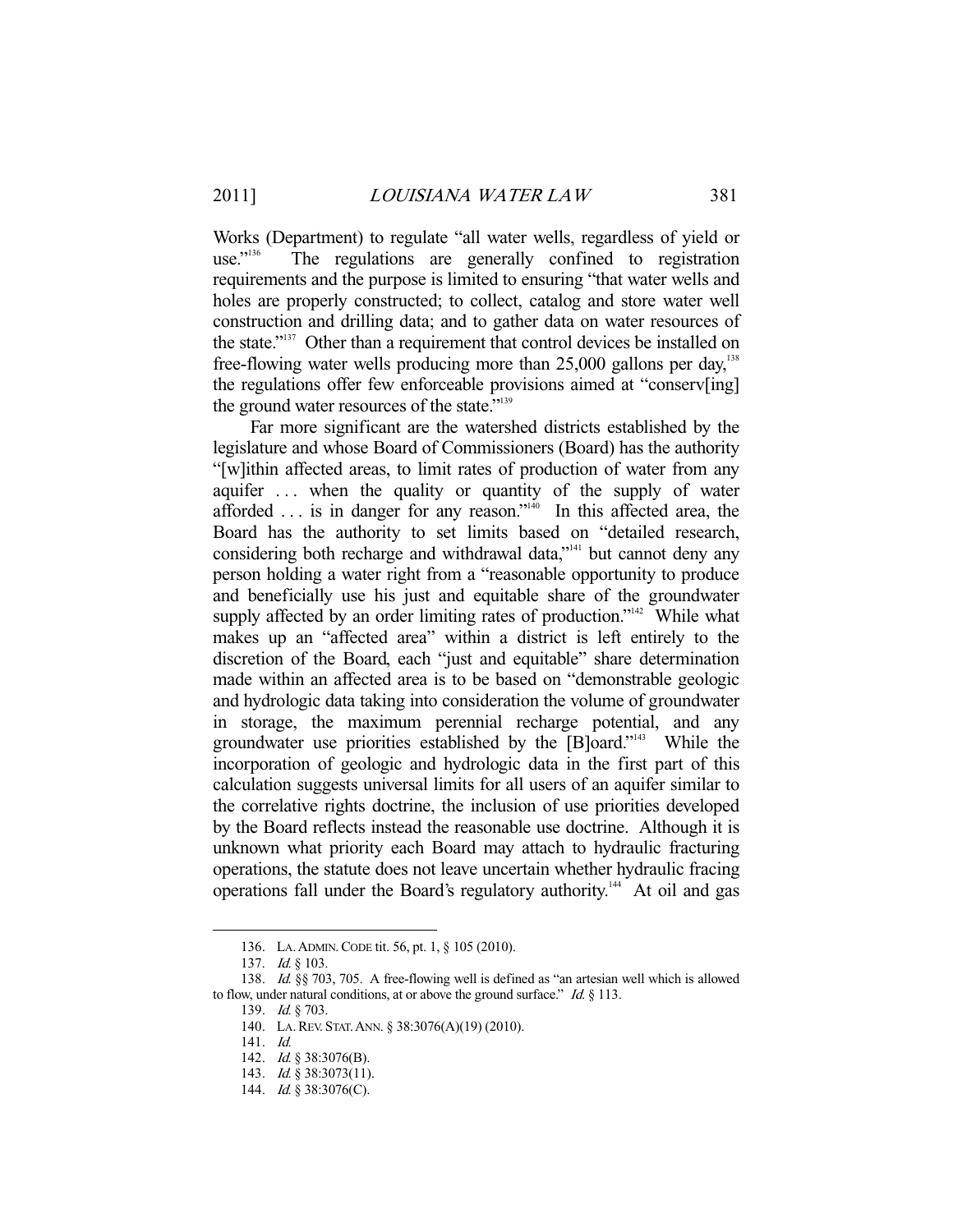rigs, the production of salt water for secondary recovery operations such as fracing is specifically exempted, thus impliedly endorsing the regulation of fresh water.<sup>145</sup>

 The legislature also established a Ground Water Management Commission (Commission) with statewide authority over new large wells and new wells of all sizes that are in an area determined by the Commissioner of Conservation (Commissioner) to be an area of groundwater concern.<sup>146</sup> The determination of areas of concern is made upon the filing of an application to the Commissioner by any owner of a well that is significantly and adversely affected by water level decline or other listed problems. $147$  The Commission must hold a public hearing and issue a written decision "based on good management practices and scientifically sound data gathered from the application."<sup>148</sup> Within thirty days of receiving a new well registration, the Commissioner can then issue an order against any well in the area of groundwater concern and "fix[] allowable production, spacing and metering, necessary to properly manage the state's ground water resources."<sup>149</sup> These regulations are not uniformly assigned and, therefore, do not reflect any recognition of correlative rights, although the criteria typical of reasonable use determinations are also absent from the statute. The regulatory power is curtailed for wells that are not large and are not in areas of groundwater concern, which can only be restricted in terms of well spacing.<sup>150</sup> There are also several types of wells, including oil or gas drilling supply wells used for the immediate needs of rig operations, which are exempt from the registration requirements and, therefore, the broad powers of the Commission to limit the absolute control doctrine.<sup>151</sup> Importantly, fracing water supply wells do not fall under the definition of drilling rig supply wells, and the Commissioner issued a memorandum on August 21, 2008, which explicitly stated this fact and reaffirmed the requirement for the registration of any new well, or well newly used for a nonexempt purpose.<sup>152</sup>

 <sup>145.</sup> Id.

<sup>146.</sup> *Id.* §§ 38:3097.3, .6.

<sup>147.</sup> *Id.* § 38:3097.6(A).

 <sup>148.</sup> Id. § 38:3097.6(B).

 <sup>149.</sup> Id. § 38:3097.3(i)(C)(4)(b)(i).

 <sup>150.</sup> Id. § 38:3097(C)(4)(b)(ii).

<sup>151.</sup> *Id.* § 38:3097.3(C)(4)(a)(i)-(v).

 <sup>152.</sup> Memorandum from James H. Welsh, Comm'r of Conservation, La. Office of Conservation, to Oil & Gas Exploration & Production Well Operators, Ground Water Use Other than Drilling Rig Supply (Aug. 21, 2008), *available at http://dnr.louisiana.gov/assets/docs/* minerals/hayesvilleshale/JHW-hsmemo-20080821.pdf.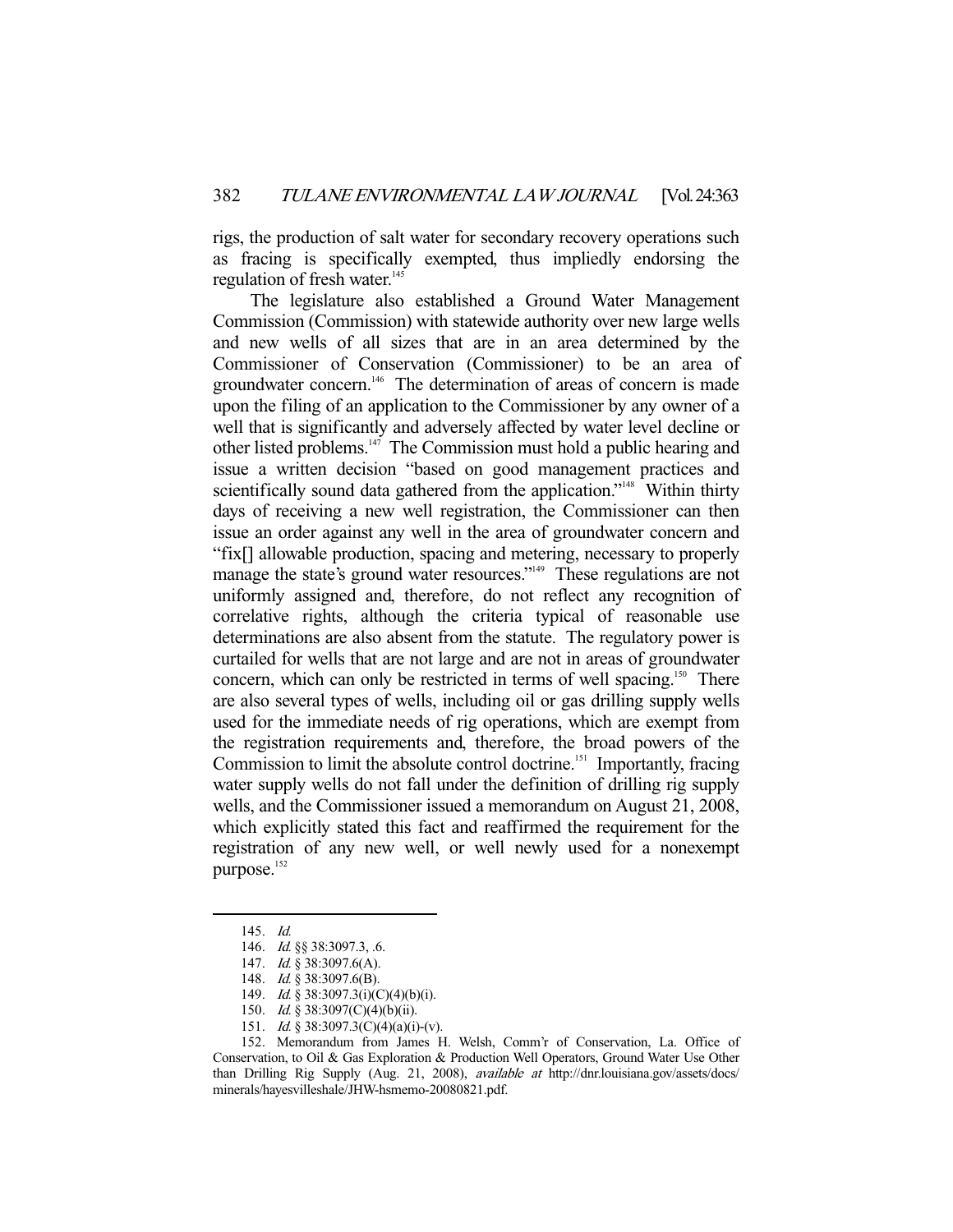In bestowing these regulatory powers on the Department, the Board, and the Commissioner, the extent to which the Louisiana legislature limited the absolute control doctrine is dependent on the characteristics of each well to be regulated. It is likely no coincidence that the more conflicting a regulatory provision is with the absolute control doctrine, the more limiting the provision is to its application. While all agencies have registration and reporting requirements<sup>153</sup> that are unfamiliar to the absolute control doctrine but not wholly inconsistent with it, only the Commissioner has complete control over the amount of water withdrawn,154 which runs directly against the absolute control doctrine. Even then, the Commissioner is limited to exercising power only over large new wells or new wells in an area of groundwater concern.<sup>155</sup> With regard to protecting the "simple fact of life" threshold for Louisiana communities relying on threatened groundwater aquifers, ideally under the regulatory system set up by the legislature, the board for the appropriate watershed district would identify the affected area and limit the amount of water withdrawn from all existing wells to the "just and equitable" share to which user is entitled.<sup>156</sup> Simultaneously, the Commissioner could control the amount of water withdrawn for any new, large wells. Also, if the Commissioner received an application from a user that was significantly and adversely affected by declining water levels, the Commissioner could identify an area of groundwater concern and could control the amount of water withdrawn for any new well in the area.<sup>157</sup> Therefore, fully implemented, the Louisiana groundwater Therefore, fully implemented, the Louisiana groundwater regulatory system can result in large exceptions to the absolute control doctrine.

 Nonetheless, despite the broad and at times overlapping powers of the various administrative agencies, the protection of the "simple fact of life" threshold is not directly guaranteed by the statutes. The effectiveness of the statutory scheme in protecting this threshold may benefit from a brief examination of some of the Commissioner's responses to the Haynesville Shale water issues. Interestingly, despite noting the substantial threats the fracing operations posed to the Carrizo-Wilcox Aquifer, the Commissioner did not appear to frequently or significantly exercise his powers to control the amount of water

 <sup>153.</sup> LA.REV. STAT.ANN. §§ 38:3076(A)(3)-(4), 38:3097.3(C)(4)(a).

 <sup>154.</sup> Id. § 38:3097.3(C)(4)(b)(i).

 <sup>155.</sup> Id.

 <sup>156.</sup> Id. §§ 38.3076(B), 38:3073(11).

 <sup>157.</sup> Id. § 38.3097.3(C)(4)(b)(i).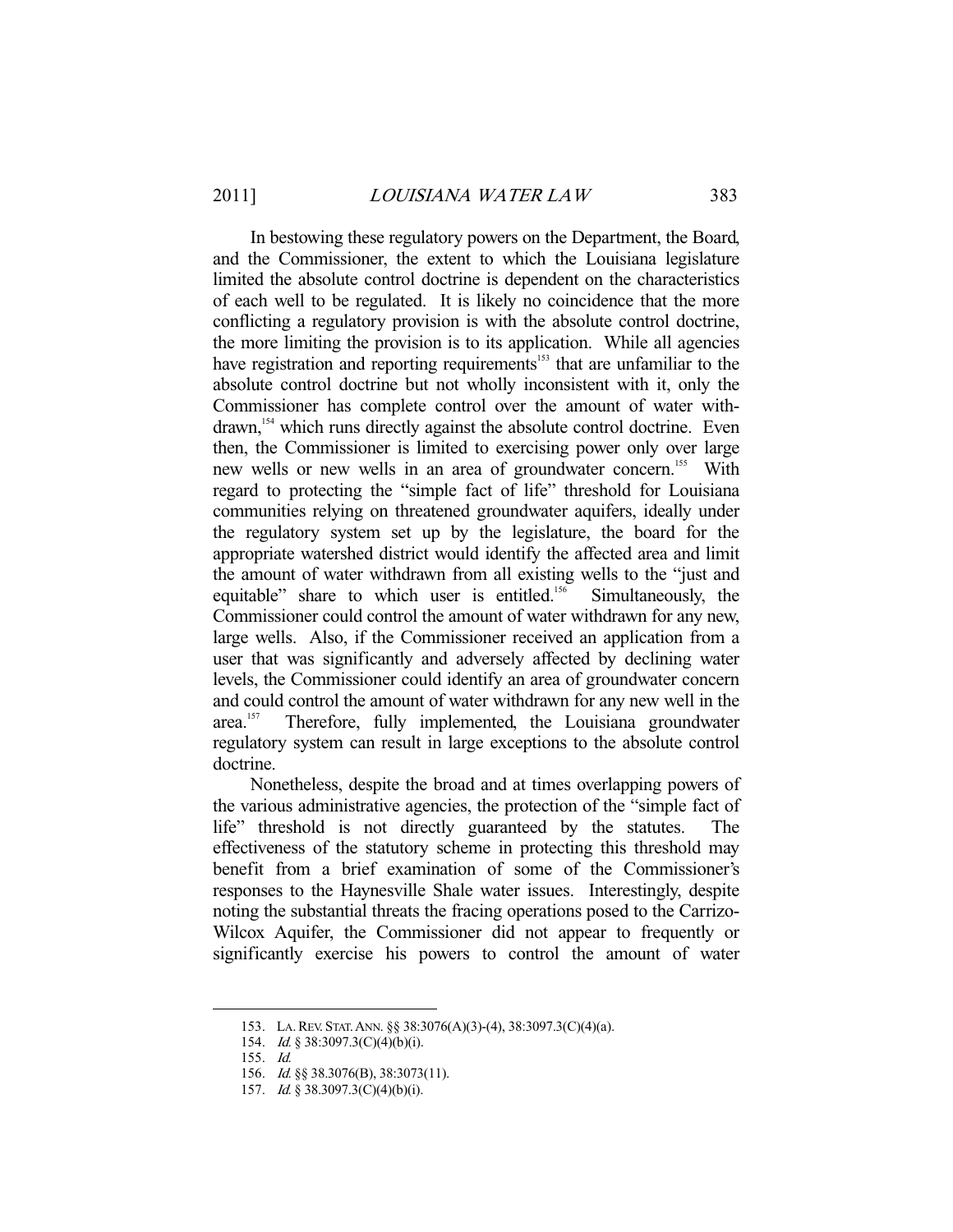withdrawn.<sup>158</sup> The Commissioner had, however, issued several memoranda and news releases<sup>159</sup> reinforcing the reporting and registration requirements and encouraging, where practical and feasible, surface water sources to be used instead of the Carrizo-Wilcox Aquifer.<sup>160</sup> The Commissioner also issued regulations allowing the recycling of water used in hydraulic fracturing or other industrial operations for future fracing use, reversing the previous regulations.<sup>161</sup> A nonprofit organization named State Review of Oil and Natural Gas Environmental Regulations, Inc. (STRONGER) reviewed the Louisiana administrative management of the Haynesville Shale water issues and concluded, "[a]s a result of [the actions the Commissioner took], water demand for the year from October 1, 2009 to September 30, 2010 was met primarily (seventy-eight percent) by surface water. $\frac{1}{100}$  Compared to initial fracturing operations in which nearly all of the water used was groundwater, this transformation led STRONGER to observe that the agency was "confident that the long-term adverse impacts to the Carrizo-Wilcox aquifer have been prevented."<sup>163</sup>

 Despite this apparently successful result, Louisiana groundwater users may have some insecurities as to the manner in which the Carrizo-Wilcox Aquifer was protected, and whether it represented any limit to the absolute control doctrine or protection of the "simple fact of life" threshold. It is unknown to the author how many orders the Commissioner or various watershed district boards issued limiting allowable production at groundwater wells. However, these orders, if any were issued, were not heralded by the agencies, $164$  outside organizations, $165$ or the public<sup>166</sup> for solving the Haynesville Shale water issues. It was the transfer of fracing water withdrawals to surface water resources that protected the aquifer, and there is no evidence that ordered limits on groundwater withdrawals were what brought on this voluntary shift

 <sup>158.</sup> At the time of this writing, the author was unable to locate any evidence of orders issued by the commissioner limiting the production of a water well.

 <sup>159.</sup> See DNR Reinforces Well Notification Rules, LA. DEP'T OF NATURAL RES. (Aug. 13, 2008), http://dnr.louisiana.gov/index.cfm?md=newsroom&tmp=detail&aid=495; Memorandum from James H. Welsh, supra note 152.

 <sup>160.</sup> Memorandum from James H. Welsh, supra note 152.

 <sup>161.</sup> LA.ADMIN.CODE tit. 43, pt. 19, § 313 (2010).

 <sup>162.</sup> LA. DEP'T OF NATURAL RES., LOUISIANA HYDRAULIC FRACTURING STATE REVIEW 5 (2011), available at http://dnr.louisiana.gov/assets/news\_releases/FinalLouisiana-HFReview-2011.pdf.

 <sup>163.</sup> Id.

<sup>164.</sup> Memorandum from James H. Welsh, *supra* note 152.

 <sup>165.</sup> LA. DEP'T OF NATURAL RES., supra note 162.

<sup>166.</sup> Succession in Shale To Be Shared, SHREVEPORT TIMES, Sept. 7, 2010.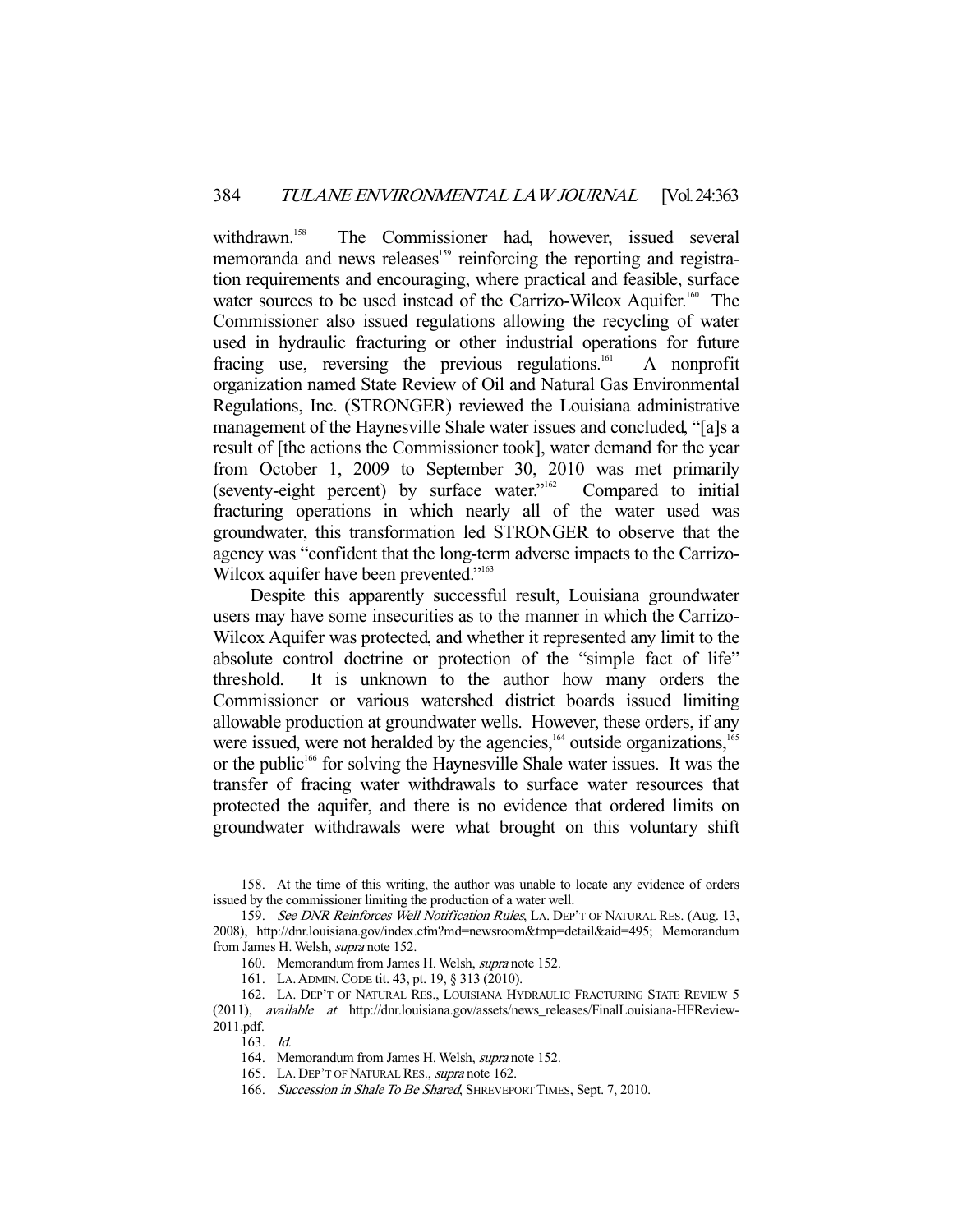within the industry. If, in fact, the regulatory agencies did not implement the full force of their allowable amount withdrawn powers, an understanding of their reasoning could help us understand whether the legislature's statutory groundwater management scheme will adequately protect the "simple fact of life" threshold in the future. The most obvious explanation is that the drastic well production control powers were not needed to protect the aquifer. Clearly, to some extent, this must be the case because the aquifer was protected. However, encouraging a shift to surface water resources is only incidentally among the Commissioner's statutory directions, if at all. The Commissioner is instructed to "consider a well owner's efforts to develop alternate water sources" before placing restrictions on a well outside of a critical area of groundwater concern, $167$  but there is no statutory instruction for the Commissioner to encourage the development of alternate water resources before placing a restriction on the well. Furthermore, the Commissioner is generally charged with "stress[ing] conservation as the primary mechanism for the protection of the state's groundwater resources,<sup>"168</sup> and while this coincides with the order allowing recycled water to be used for fracing operations,<sup>169</sup> a search for alternate water resources is scarcely mentioned in the statute despite being an essential part of the agencyendorsed solution. Considering that the Commissioner must place the restrictions on the well within thirty days of receiving the application, $170$ there is little room, temporally or within the language of the statute, to recognize the encouragement of alternate sources of water as preceding or supplanting the Commissioner's well restriction powers. Therefore, if the statutory scheme did not directly protect Louisiana aquifers, the likelihood that the groundwater regulations will protect the "simple fact of life" threshold in the future, when perhaps surface water resources are not available, may depend on why the Commissioner found the memoranda encouraging the use of surface water resources so effective, but not, apparently, the allowable production controls.

 One plausible explanation is that by merely issuing memoranda reasserting the registration requirements, especially the reminder that all new wells and existing wells newly used to supply hydraulic fracturing operations must register, $171$  the regulated industry anticipated future well withdrawal restrictions and followed the Commissioner's suggestions to

 <sup>167.</sup> LA.REV. STAT.ANN. § 38:3097.3(C)(4)(b)(i) (2010).

 <sup>168.</sup> Id. § 38:3097.3(C)(7).

 <sup>169.</sup> LA.ADMIN.CODE tit. 43, pt. 19 & 313.3 (2010).

 <sup>170.</sup> LA.REV. STAT.ANN. § 38:3097.3(C)(4)(b).

 <sup>171.</sup> Memorandum from James H. Welsh, supra note 152.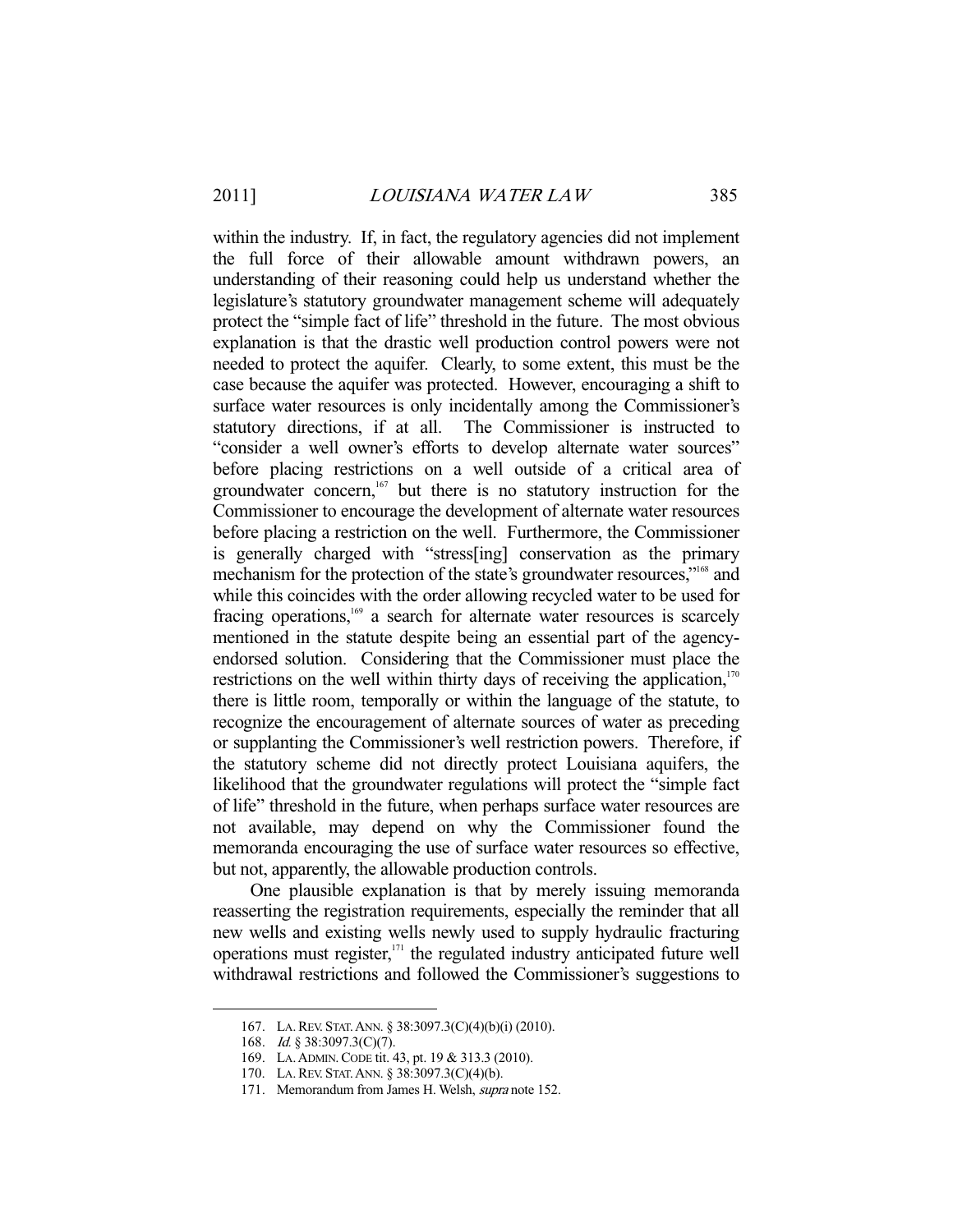utilize surface water resources. If this is indeed what occurred, then the regulatory scheme would be indirectly responsible for protecting the Carrizo-Wilcox Aquifer and would have shown a promising potential to protect other aquifers in the future. However, it is not the only explanation for why well restrictions were not exercised as effectively as alternative source utilization. It is also possible that the Commissioner found that the circumstances surrounding the development of the Haynesville Shale natural gas play foreclosed any significant utilization of allowable production restrictions. For example, the executive director of a Louisiana Surface Water Management Commission acknowledged that if the "bells and whistles" go off, he would "be the guy who says 'stop.'"172 However, he added that he did not anticipate this happening and further revealed to his audience of oil and gas operators: "Believe me guys, we didn't ask for this .... We don't want to get in the way. These guys are doing big business for the state of Louisiana."<sup>173</sup> The irresistible economic force that the Haynesville Shale natural gas play represented could have stayed any agency action that would have threatened development of the play. Speculation as to future water access could doom investment in a field that completely relies on millions of gallons of water to remain profitable. Beyond the economic benefits to the state, Louisiana agencies may have also been apprehensive of the potential financial liabilities the state may face from taking of property challenges brought by well owners who had their allowable production limited. Although similar challenges have been rejected elsewhere, $174$  the exceptionally large investment-backed expectations involved in the development of the Haynesville Shale play may have made the state want to avoid a potential outcome for the plaintiffs, however unpredictable or unlikely.

 Finally, there could be snags and loopholes within the statutory mechanisms that make the issuance of well restriction orders impracticable. For instance, the designation of areas of groundwater concern is made in total reliance on the application submitted by the owner of a well that is significantly and adversely affected by water level decline.<sup>175</sup> This application, which must be sufficiently constructed for the resulting decision to be "based on good management practices and

<sup>172.</sup> AG: Flowing Water Is Under State's Control, SHREVEPORT TIMES, Apr. 3, 2010.

 <sup>173.</sup> Id.

<sup>174.</sup> See, e.g., Shields v. Norton, 289 F.3d 832 (5th Cir. 2002) (holding that the application of the Edwards Aquifer Act is not a taking of property); Crookston Cattle Co. v. Minn. Dep't of Natural Res., 300 N.W.2d 769 (1980) (holding that replacing the absolute control rule with regulated riparian statute is not a taking of property).

 <sup>175.</sup> LA.REV. STAT.ANN. § 38:3097.6(A) (2010).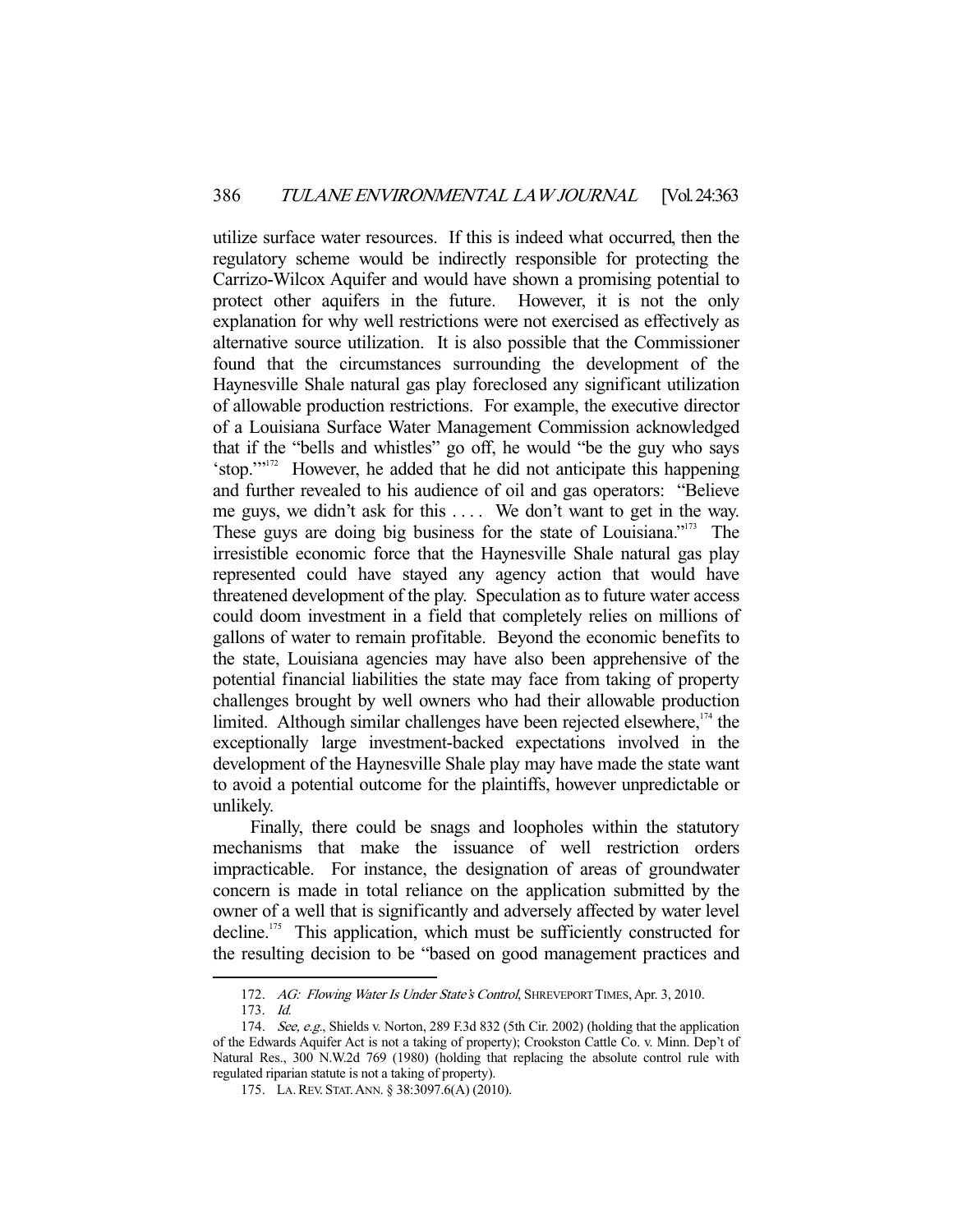scientifically sound data,"<sup>176</sup> burdens the significantly and adversely affected well owners who seek its protection with large research and development expenses. However, in this regulatory scheme, unlike a judicially enforced water right, there is no hope of damages or injunctions to motivate interested parties to overcome the high transaction costs. Instead, the designation of an area of groundwater concern gives the Commissioner the power to issue restrictions on new wells,<sup>177</sup> not the wells that have adversely affected the well owner that submitted the application. If the high transaction costs did lead to an insufficient recognition of areas of groundwater concern, there would therefore be a significant and possibly growing gap in the statutory scheme. In the end, the important role that an agency-supported shift from groundwater to surface water withdrawals played, and the limited role that withdrawal restrictions may have played in resolving the Haynesville Shale water crisis, raises questions as to whether the statutory scheme represents real and necessary limits to the absolute control doctrine. Interestingly, a self-interested plaintiff well owner seeking protection of a water right, like those that may have potentially been recognized in the Louisiana Civil Code or Mineral Code, would not encounter any of the outside influences or procedural inefficiencies that may have helped hold in check meaningful limits to the absolute control doctrine.

#### IV. SURFACE WATER—RIPARIAN RIGHTS

 Louisiana surface water law, much like the state's groundwater law, very closely resembles a common law system of water rights: American common law riparianism.178 American riparianism was in fact first drawn from civil law sources including the Code Napoleon.<sup>179</sup> As is also the case with groundwater law, the ample availability of water and infrequency of conflicts over its use have left the riparian system in Louisiana with less variance from the common law doctrine than the common law states that neighbor it. $180$  The Civil Code has three provisions that codify riparian rights. Article 657 states, "[t]he owner of an estate bordering on running water may use it as it runs for the purpose

 <sup>176.</sup> Id. § 38:3097.6(B).

 <sup>177.</sup> Id. §§ 38:3097.3, .6.

 <sup>178.</sup> Klebba, supra note 55, at 1791.

<sup>179.</sup> Thomas S. Currier, Acquisition of the Right To Use Water, 29 TUL. L. REV. 554 (1955) (citing C.E. Busby, American Water Rights Law, 5 SO.CAR. L.Q. 106, 113-16 (1952)).

 <sup>180.</sup> Dellapenna, supra note 25, at 73.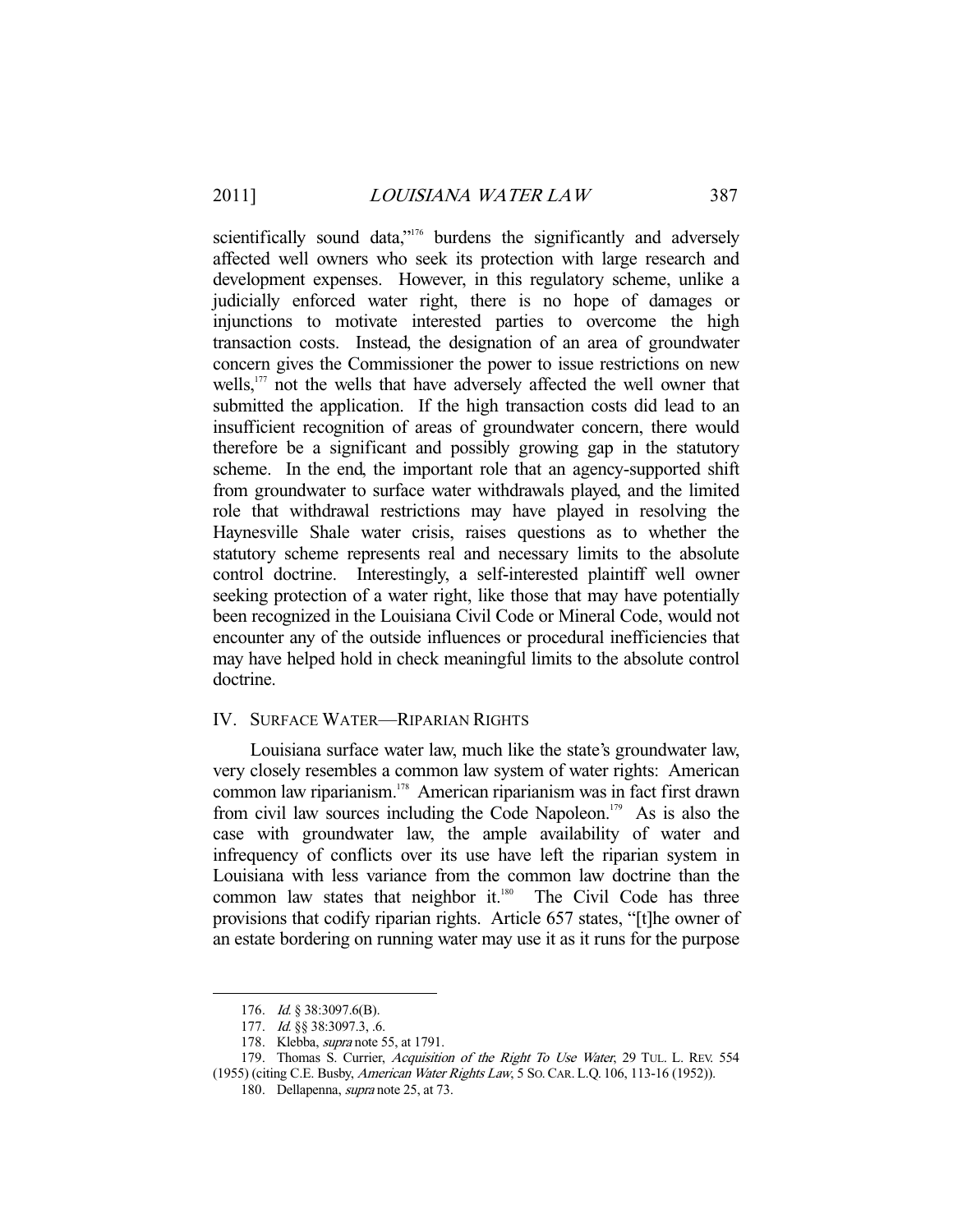of watering his estate or for other purposes."<sup>181</sup> Article 658 establishes identical rights for estates where water runs over the land, adding only that the owner is bound to return the water to its natural channel before it leaves the estate.<sup>182</sup> The final provision is article 667, which, as already discussed, limits the uses available to a landowner to those that do not interfere with a neighbor's like use or cause damage to a neighbor.<sup>183</sup>

 In regard to the amount of water available to each riparian user, common law riparian rights frequently adopt the natural flow theory or the reasonable use theory. Under the natural flow theory, each riparian owner has a right for the stream to flow at its natural quality and quantity, with only small exceptions for the natural uses of upstream riparian property.<sup>184</sup> Natural uses are usually limited to domestic uses.<sup>185</sup> The reasonable use theory evolved to allow more substantial use of the water than mere domestic uses,<sup>186</sup> and instead limits the amount of water available for each user based on the circumstances, evaluating the relative needs of the riparian owners, the natural conditions of the stream, and the types of use proposed. $187$  While domestic uses are not exclusively permitted under the reasonable use theory, as they are under the natural flow theory, they are given a preference over other uses.<sup>188</sup> Louisiana, like many other common law riparian states, does not explicitly embrace either theory.<sup>189</sup> The obligation in article 658 to return water to its ordinary channel is in line with the natural flow theory. However, Louisiana courts have applied reasonable use concepts without reference to any code provisions. $190$  There is uncertainty, for example, as to whether the Louisiana Supreme Court's allowance of a reasonable amount of pollution in Long v. Louisiana Creosoting Co. effectively resolves the question in favor of reasonable use theory, or whether the "as it runs" language in article 661 may still have applicability in establishing natural flow theory rights.<sup>191</sup> As one commentator explained, "'reasonable use' is

-

 190. Id. (citing Long v. La. Creosoting Co., 69 So. 281 (La. 1915); Jackson v. Walton, 2 La. App. 53 (La. Ct. App. 1925)).

 <sup>181.</sup> LA.CIV.CODE ANN. art. 657 (2010).

 <sup>182.</sup> Id. art. 658.

 <sup>183.</sup> Id. art. 667.

<sup>184.</sup> See, e.g., Currier, *supra* note 179, at 555.

 <sup>185.</sup> Id.

 <sup>186.</sup> JOHNSON, supra note 135 (citing Harris v. Brooks, 283 S.W.2d 129 (Ark. 1955)).

<sup>187.</sup> See, e.g. Currier, supra note 179, at 555-56.

 <sup>188.</sup> Id.

 <sup>189.</sup> Dellapenna, supra note 25, at 75.

<sup>191.</sup> Compare Currier, supra note 179, at 563 (explaining that Long establishes reasonable use theory), with Dellapenna, supra note 25, at 75 (discussing uncertainty as to whether Long establishes reasonable use theory).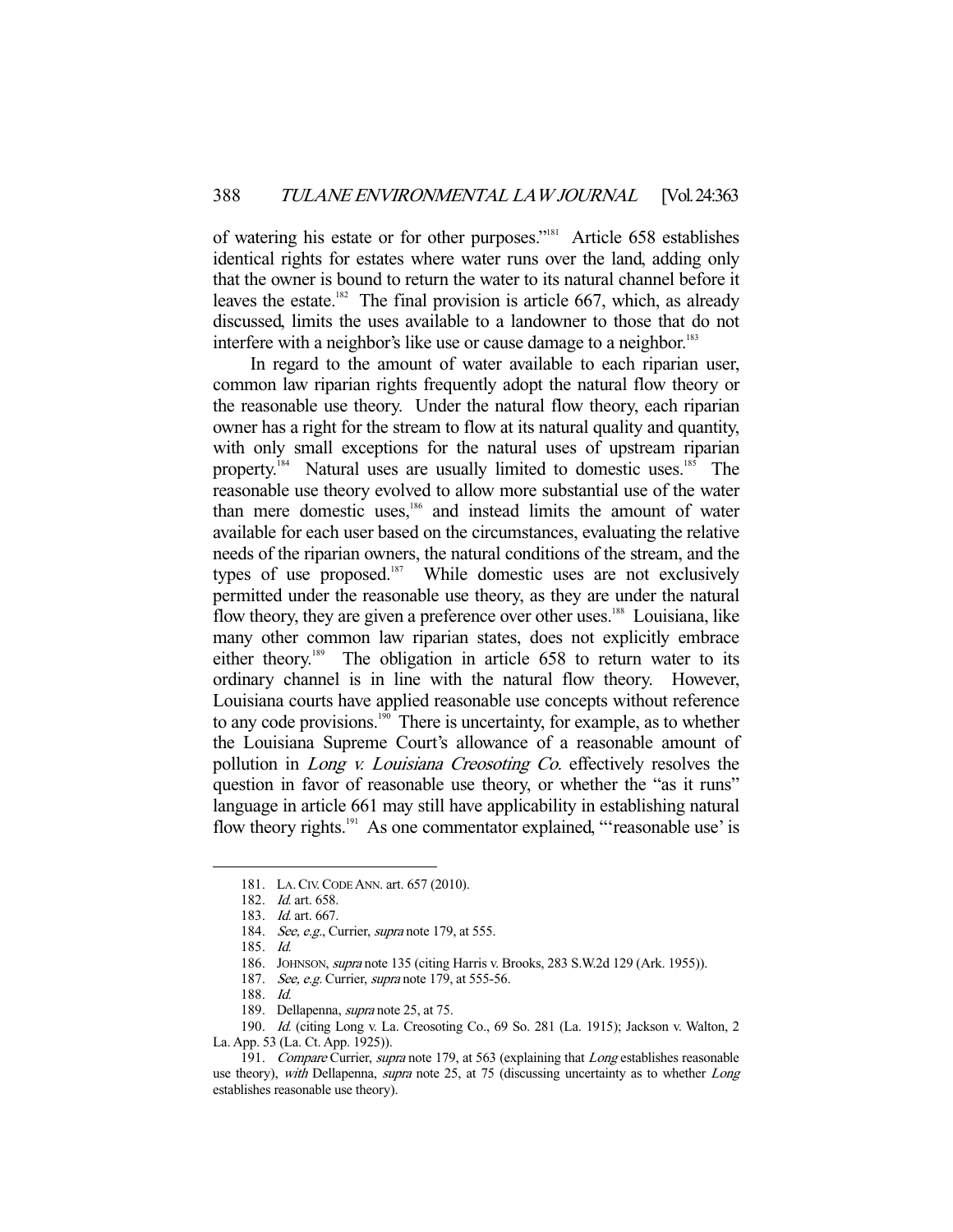nearly universally recognized in American courts today," even though "[t]he natural flow language still exists in some jurisdictions."192 Given the lack of litigation and legislation, and the importance of statutory provisions in Louisiana law, it is likely too early and too difficult to anticipate the full extent to which Louisiana will adopt the reasonable use theory without specific legislative action.

 This is not the end to the uncertainty in Louisiana surface water law. The transferability of a riparian right apart from the transfer of land, while a long established right in many jurisdictions, $193$  has never been addressed by a Louisiana court.<sup>194</sup> Some commentators have recognized that article 661 creates a servitude in favor of the downstream estate, and because servitudes in Louisiana cannot be conveyed separate from the land to which they are attached, water rights, therefore, cannot be separated from the land.<sup>195</sup> Ambiguity also shrouds the legality of nonriparian uses and withdrawals not exercised under any transferred riparian right. Although there is no general statutory authority for withdrawals to be used for nonriparian lands, they appear to be accepted by all interested parties.<sup>196</sup> The legislature has shown its approval by passing numerous statutes authorizing nonriparian uses by nonriparians such as waterworks companies, $\frac{197}{100}$  irrigation companies, $\frac{198}{100}$  and municipalities.199 Riparian water users seldom sue over nonriparian water use, authorized or not, and the courts have faced a dearth of litigation as a result.<sup>200</sup> One of the few applicable cases, *Jackson v. Walton*,<sup>201</sup> is a 1915 decision by the Louisiana Second Circuit Court of Appeal. The court held that a riparian landowner was not entitled to an injunction against the water withdrawals of a nonriparian unless he showed actual or threatened damage to his riparian rights.<sup>202</sup> As a result, while uncertainty plagues surface water law in regard to limiting the amount withdrawn and who can withdraw it, generally, any action brought before actual or

<sup>192.</sup> JOHNSON, *supra* note 135, at 25.

<sup>193.</sup> *Id.* at 25-26 ("In most jurisdictions, water rights may be transferred . . . . Ordinarily water rights may be severed from the land.").

 <sup>194.</sup> Dellapenna, supra note 25, at 75. A right of access, as opposed to a right to withdraw, has been upheld by a Louisiana court of appeals. Keeley v. Schexnailder, 97-1093 (La. App. 3 Cir. 4/1/98); 708 So. 2d 838.

 <sup>195.</sup> See Currier, supra note 179, at 563-64; LA. CIV. CODE ANN. art. 650 (2010); see also Klebba, supra note 55, at 1795.

 <sup>196.</sup> Dellapenna, supra note 25, at 75.

 <sup>197.</sup> LA.REV. STAT.ANN. § 19:2(4) (2010).

 <sup>198.</sup> Id. § 45:61.

<sup>199.</sup> *Id.* § 33:3815.

 <sup>200.</sup> Dellapenna, supra note 25, at 75.

 <sup>201.</sup> Jackson v. Walton, 2 La. App. 53 (La. Ct. App. 1925).

 <sup>202.</sup> Id.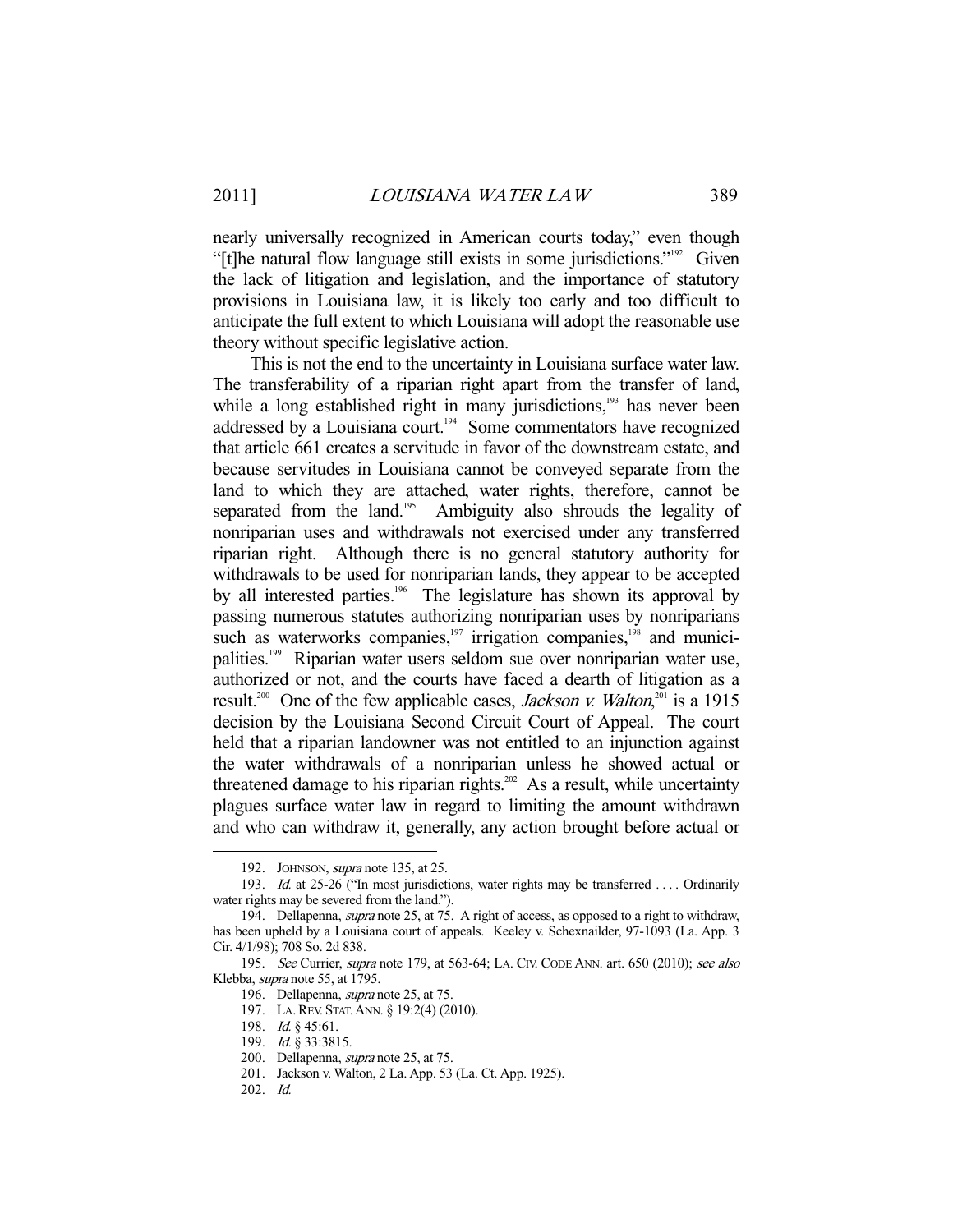threatened damages would involve a "theoretical conflict" brought "as a matter of principle or perversity [that] probably would not be successful."<sup>2</sup>

 Significantly, however, a 1978 revision to the Louisiana Civil Code imparted an important control on the use of surface water. Running and navigable waters were reclassified as "public things" belonging to "the state or its political subdivisions in their capacity as public persons."<sup>204</sup> A prohibition against the donation of public property or things of value in the Louisiana Constitution was a constraint on nonriparian uses of running surface water.<sup>205</sup> Article VII, section 14 of the Louisiana Constitution reads: "Except as otherwise provided by this constitution, the . . . property, or things of value of the state or of any political subdivision shall not be . . . donated to or for any person, association, or corporation, public or private."206 The Louisiana Supreme Court recently reevaluated the constitutionality of certain transactions involving public and private entities under article VII, section 14, in a case involving the issuance of bonds by a city in Louisiana to facilitate economic development through the construction of two retail centers.<sup>207</sup> Cabella's, the Louisiana Supreme Court held that a violation of article VII, section 14, occurs only where there is a "gratuitous alienation" of state property.<sup>208</sup> In making its determination, the court first assessed the transaction as a whole to see if it was gratuitous on its face.<sup>209</sup> Passing this test, the court then submitted the transaction to two additional requirements: that it be for a public purpose, and that, judging by the intent of the parties, the public entity had an expectation of receiving something of value in return for expending the public property.<sup>210</sup> Regarding the facts at issue in *Cabella's*, the Louisiana Supreme Court found that both of these requirements were satisfied.<sup>211</sup> The goal of facilitating economic growth was a public purpose and there was an expectation on the part of the public entity, when looking at the agreement as a whole, that it would receive more than it gave up. As the court surmised, the city had "not entered into the obligations at issue

<sup>203.</sup> Klebba, *supra* note 55, at 1797.

 <sup>204.</sup> LA.CIV.CODE ANN. art. 450 (2010).

 <sup>205.</sup> LA.CONST. art. VII, § 14.

 <sup>206.</sup> Id. art. VII, § 14.

 <sup>207.</sup> Bd. of Dirs. of the Indus. Dev. Bd. of Gonzales v. All Taxpayers, Prop. Owners, Citizens of Gonzales (Cabella's), 2005-C-2298 (La. 9/6/06); 938 So. 2d 11.

 <sup>208.</sup> Id. at 20.

 <sup>209.</sup> Id.

 <sup>210.</sup> Id. at 22.

 <sup>211.</sup> Id.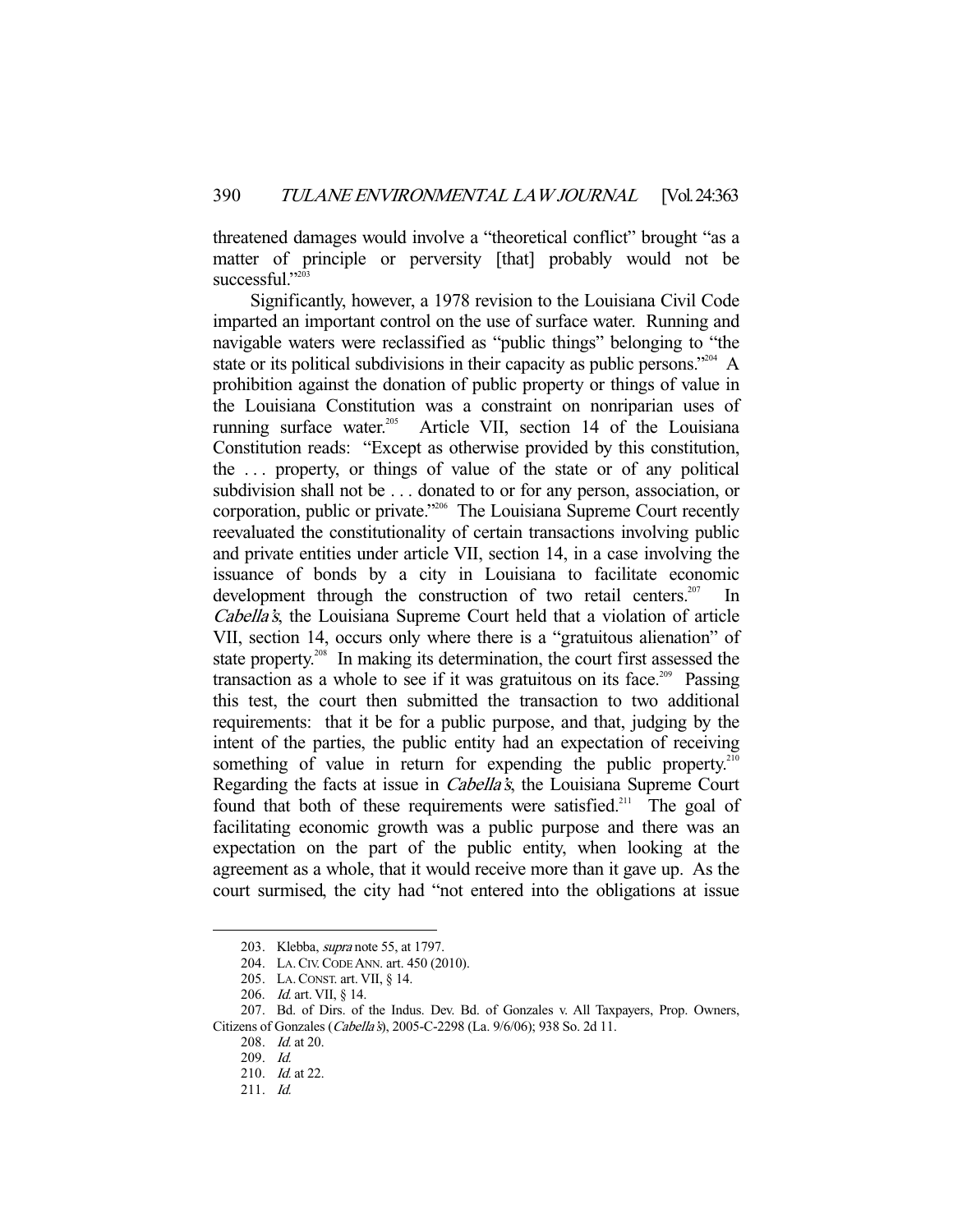gratuitously. Clearly, both parties expect to receive something of value in return for the performance of their obligations."<sup>212</sup> There was no indication by the Louisiana Supreme Court that the expectation of the public entity needed to be that it would receive more than it gave up.<sup>213</sup>

 As it relates to the availability of running surface water for hydraulic fracturing operations in the Haynesville Shale, which are largely nonriparian interests, the requirements of article VII, section 14 of the Louisiana Constitution may be easily satisfied. The enormous economic benefit to the state in exchange for millions of gallons of running surface water would likely offer both a public benefit and an expectation on the part of the public entity of receiving something of value above giving it away. However, as clear a calculation as this appears to be, there are notable environmental considerations lying deeper below the surface. How the legislature dealt with the environmental issues and constitutional requirements upon implementing a surface water management act in response to the Haynesville Shale water crisis will be discussed in Part VI.

#### V. COMPLEXITIES AND FAILURES OF LOUISIANA WATER LAW

 As the Louisiana legislature first began to evaluate the water issues and interests at stake in the Haynesville Shale area, the complexity and inadequacy of the current legal systems must have been apparent. Virtually from its inception, Louisiana water law was built upon a legal fiction of perpetual availability, which, absent major modifications, would doom the water system to ultimate failure.<sup>214</sup> Amassed upon this scientific ignorance relatively unique to Louisiana water law is the fundamental flaw of water law generally: the scientifically unwarranted division of water law into distinct groundwater and surface water universes.<sup>215</sup> As one commentator describes what modern science fully comprehends, "[t]he terms 'ground water' and 'surface water' both apply to a single, indivisible resource-the fresh water supply[.] These terms simply describe this water at different points in the hydrological cycle."<sup>216</sup>

 Louisiana water law also suffers from the ill-effects of decades of hibernation and neglect within the courts and the legislature. Perhaps the most detrimental effects have resulted from the century-long onslaught water law quietly endured from numerous, dissimilar areas of law. Water

 <sup>212.</sup> Id. at 24.

 <sup>213.</sup> Id.

<sup>214.</sup> See supra text accompanying notes 20-25.

 <sup>215.</sup> Levine, supra note 14, at 1125-26.

<sup>216.</sup> *Id.* at 1125.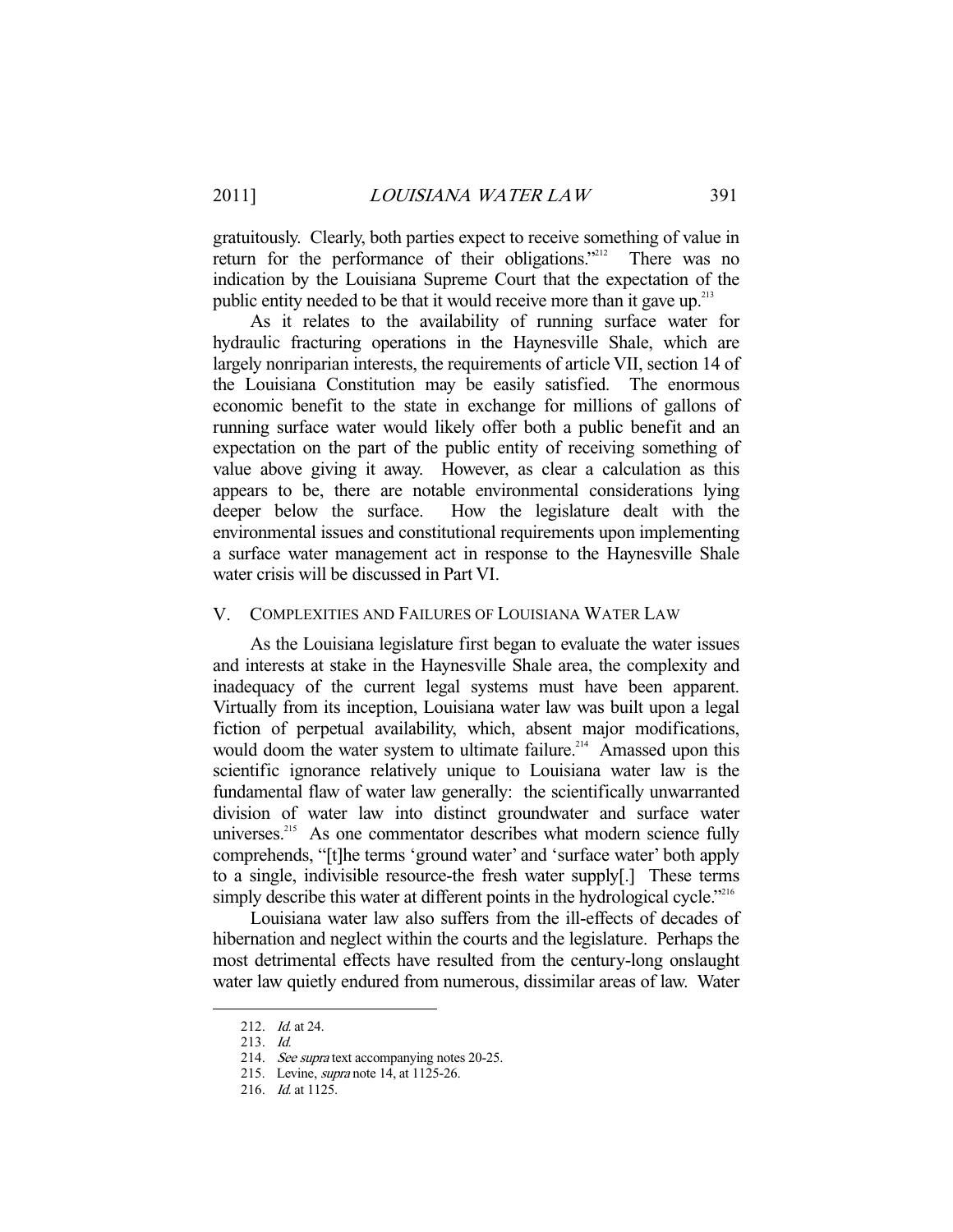law in Louisiana, by judicial analogy, legislative oversight, and overlap within the Civil Code, existed at the intersection of oil and gas law, tort law, and property law. An application of ancient but generalized property law maxims such as *ad coelom* was first supplemented within oil and gas jurisprudence by the "ferae naturae" concept and then analogized to water law.<sup>217</sup> The codification of these maxims became entangled in a long progression of fluctuating court decisions that grasped alternatively between property and tort law interpretations of the Code provisions in order to solve the controversy at issue.<sup>218</sup> Despite affecting potential water rights, these cases rarely involved actual consideration of water law.<sup>219</sup> Furthermore, while this judicial vacillating may have represented efforts to find the long sought after balance between the ancient maxims, a general trend in Louisiana jurisprudence that offered a promising strain of reasoning for the recognition of limits to the absolute ownership doctrine, $220$  it was nevertheless halted by the 1996 tort reforms imposed by the Louisiana legislature. Remarkably, the unfavorable effects of the intertwining of tort and property law that culminated in the tort reforms even reached the protections of an abuse of right of ownership resting purely in property law. At various times, therefore, the most fundamental water rights of Louisiana citizens, or more often the legal protections of those rights, were curtailed or virtually eliminated by the courts and the legislature. Furthermore, this often occurred even without the benefits of the due process safeguards of an adversarial dispute or the democratic assurances of a legislative debate.

 The effect this had on Louisiana groundwater law is obvious. The analogy to oil and gas applied a system of laws alien to most essential necessities of a water law system. While the goal of a fossil fuel regulatory system such as the Mineral Code may be to "promote the production of all natural resources in a manner that will prevent waste and allow a greater ultimate recovery,"<sup>221</sup> the goals of a system of water laws quite clearly should revolve around protection of an aquifer and not the most efficient depletion of its precious life-giving resource.

What the *Adams* court did appreciate, however, is "the growing value and importance of water as a natural resource," noting that "in

 <sup>217.</sup> Higgins Oil & Fuel Co. v. Guar. Oil Co., 82 So. 206 (La. 1919); Adams v. Grigsby, 152 So. 2d 619 (La. Ct. App. 1963).

<sup>218.</sup> See supra text accompanying notes 68-75.

<sup>219.</sup> The *Adams* decision is one of the only instances in Louisiana jurisprudence involving the Code articles that is raised in a water law context.

<sup>220.</sup> See supra text accompanying notes 84-85, 115-117.

 <sup>221.</sup> Conly, supra note 41, at 1244.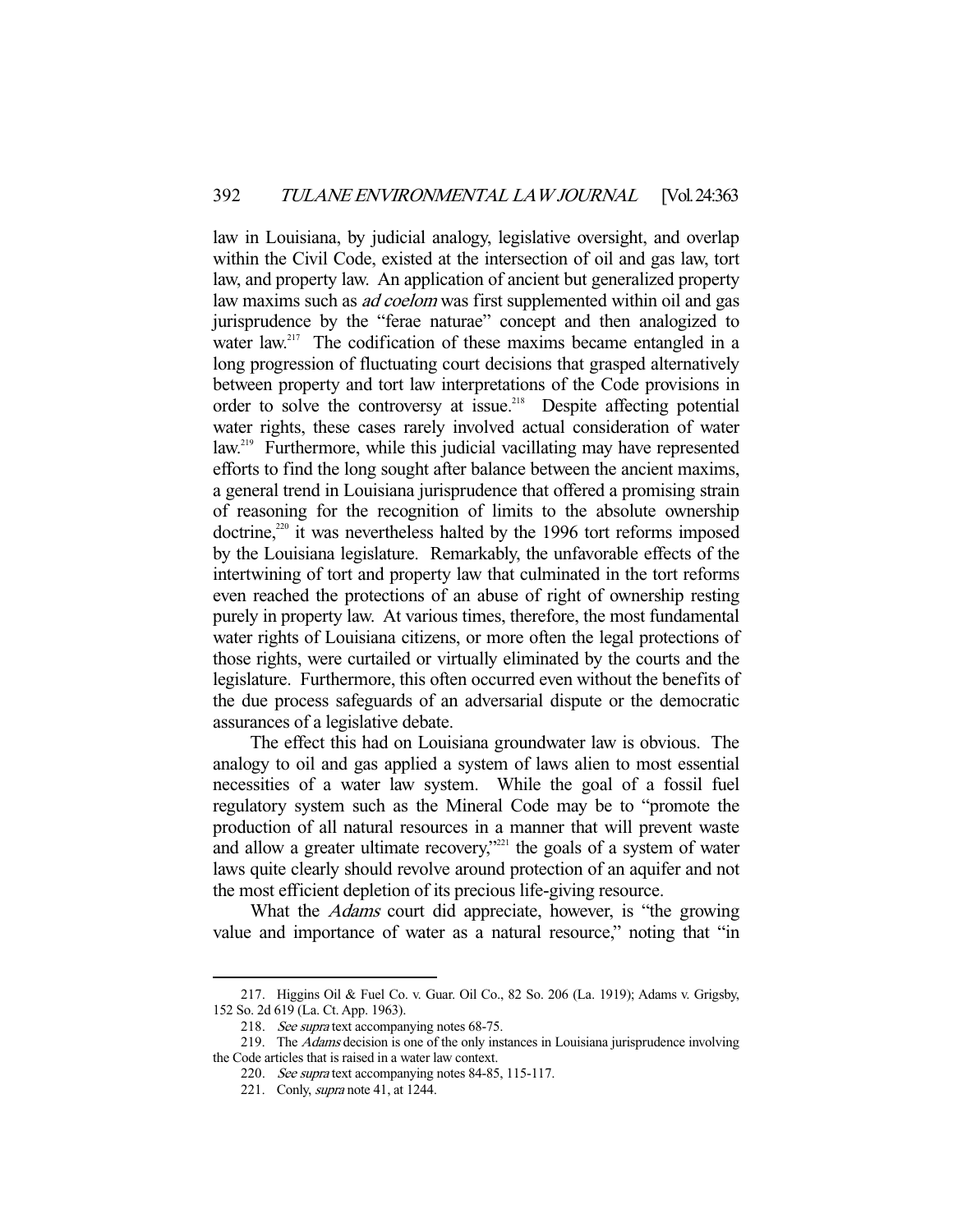some instances, it is more valuable and necessary than oil or gas."<sup>222</sup> The court proceeded to rather explicitly call upon the legislature to address "the problem of the regulation and control of water supply and use."<sup>223</sup> Indeed, the absolute ownership doctrine may have been a survivable water law system in Louisiana if the legislature had effectively acted at some point during the decades between conflicts to ensure adequate legal protection of Louisiana citizens' fundamental water rights. Instead, however, water laws languished under an inattentive legislature that not only failed to address the shortcomings of the law, but instituted radical changes to the areas of law that shaped and surrounded water law, effectively eliminating or impairing the few potential protections water users had. In its 1996 tort reforms, the legislature, which was attempting to address problems it saw in tort litigation, fundamentally altered an area of water law that had been utterly devoid of litigation.<sup>224</sup> With inflexible fault-based standards, a Louisiana plaintiff can never enjoin or collect damages from a prudent and efficient hydraulic fracturing operation that is depleting their shared groundwater aquifer. When the legislature did eventually respond, it was with a regulatory scheme that may be procedurally inefficient and susceptible to outside forces that curtail its application.

#### VI. ACT 955: SURFACE WATER MANAGEMENT

 The Louisiana legislature's response to the Haynesville Shale water issues was twofold. First, it passed a resolution that called for the Ground Water Resource Commission to prepare a comprehensive report and recommendations on the state's ground and surface water resources by March 1, 2012.<sup>225</sup> Given the complexities of the science and the existing law, the legislature's action can hardly be questioned. However unwilling to halt the irresistible economic force that the natural gas boom had become, the legislature passed Act 955: Surface Water Management Act<sup>226</sup> to protect surface water resources before the Ground Water Resource Commission's final report.<sup>227</sup> The Act allows the Secretary of the Department of Natural Resources (Secretary) to enter into cooperative agreements with water users by which users can purchase set

 <sup>222.</sup> Adams, 152 So. 2d at 623-24.

 <sup>223.</sup> Id.

<sup>224.</sup> See Levine, supra note 14, at 1128.

 <sup>225.</sup> LA. DEP'T OF NATURAL RES. OFFICE OF CONSERVATION, GROUND WATER RESOURCES COMMISSION 18TH REGULAR MEETING (2010), available at http://dnr.louisiana.gov/assets/docs/ conservation/groundwater/20101006-transcript.pdf.

 <sup>226.</sup> Act No. 955, H.B. 1486, Reg. Sess. (La. 2010).

 <sup>227.</sup> Id. § 2.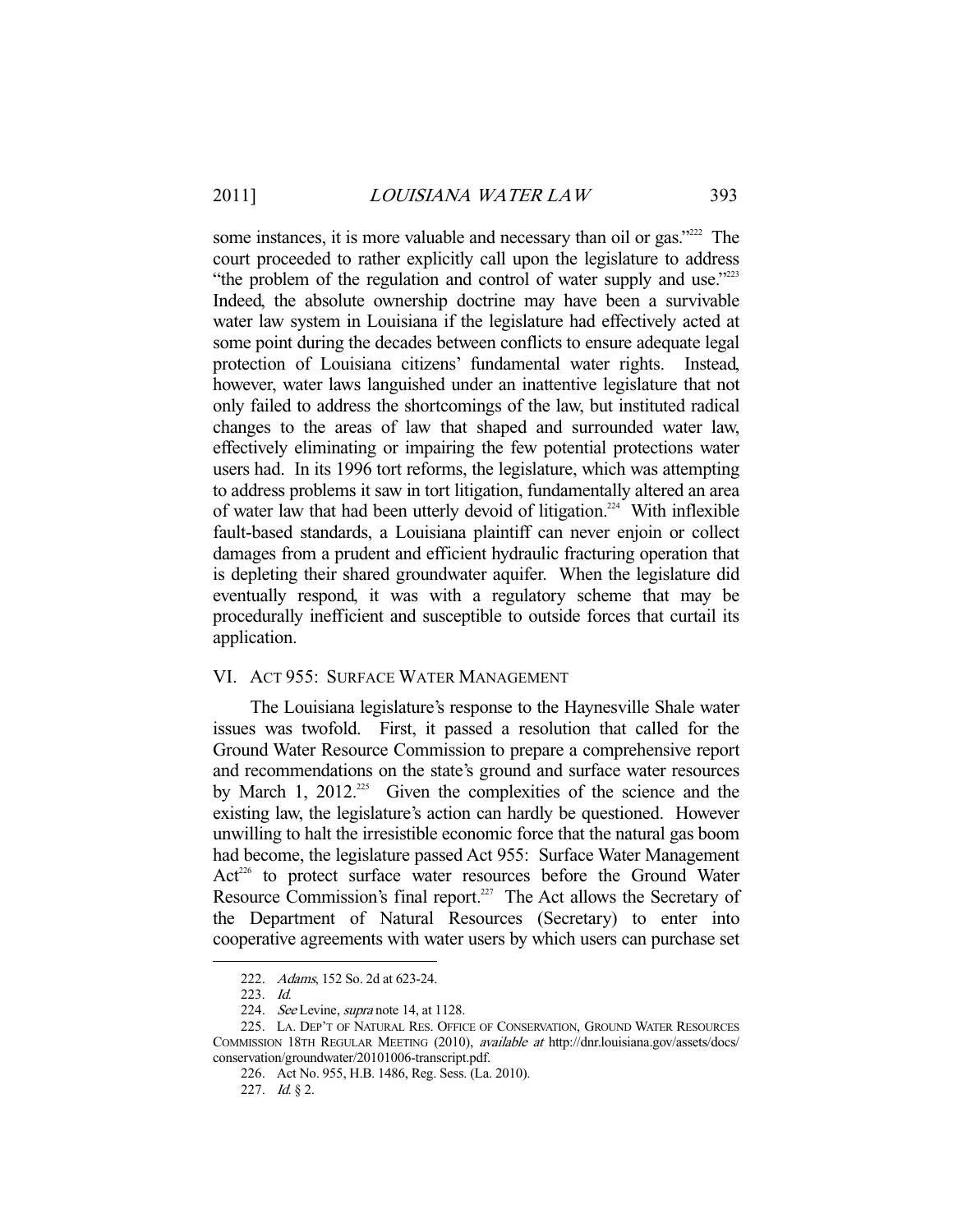amounts of running water from the state.<sup>228</sup> To satisfy the prohibition against the donation of state property in article VII, section 14 of the Louisiana Constitution, the private user must provide fair market value for the water and ensure that it will be put to a use that is in the public interest.<sup>229</sup> Importantly, economic development, employment, and increased tax revenue created by water uses are included in the Act as acceptable means of determining the fair market value.<sup>230</sup>

 Additionally, the Secretary must determine that the agreement is based on best management practices and sound science, and that it performs the balancing of environmental and ecological impacts with economic and social benefits as required by article IX, section 1 of the Louisiana Constitution.<sup>231</sup> Act 955 also requires the Secretary to consider other existing and potential users of the running surface water and to prioritize the uses by human consumption, agricultural uses, and commercial or industrial uses.<sup>232</sup> Finally, the Act reserves to the Secretary the power to reduce, condition, or terminate the amount of water withdrawn where it is necessary to maintain a sustainable environmental or ecological balance.<sup>233</sup>

## VII. EVALUATING ACT 955

## A. Water Law Implications

 When the Louisiana legislature reacted to the Haynesville Shale water issues, the decision to shift the fracing withdrawals from groundwater to surface water had already been made by the state administrative agencies and the oil and gas industry.<sup>234</sup> Louisiana groundwater law, along with the groundwater resources themselves, did not appear capable of protecting the Louisiana communities that relied on the aquifers. Even the solution to move to surface water resources was encouraged by Louisiana agencies but not, perhaps, from a statutory origin.<sup>235</sup> Simultaneously, Louisiana surface water laws appeared both legally and physically available, with only the cost to the state unknown.

 <sup>228.</sup> Id. § 1.

 <sup>229.</sup> Id.

 <sup>230.</sup> Id.

 <sup>231.</sup> LA. CONST. art. IX, § 1 ("The natural resources of the state, including air and water, and the healthful, scenic, historic, and esthetic quality of the environment shall be protected, conserved, and replenished insofar as possible and consistent with the health, safety, and welfare of the people. The legislature shall enact laws to implement this policy.").

 <sup>232.</sup> Act No. 955, H.B. 1486, Reg. Sess. (La. 2010).

 <sup>233.</sup> Id.

 <sup>234.</sup> See supra text accompanying notes 160-163.

<sup>235.</sup> See supra text accompanying notes 163-179.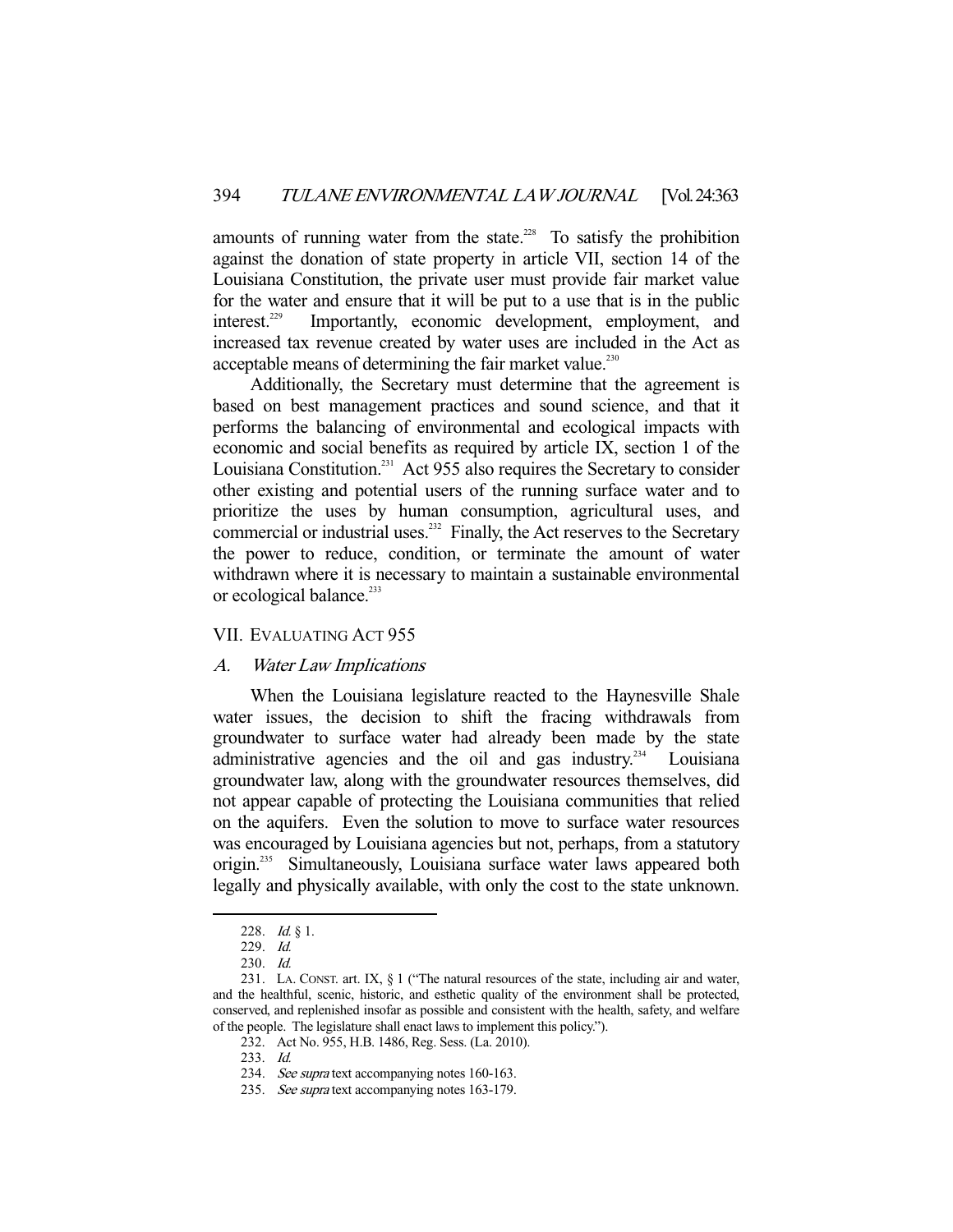With the pressure of enormous economic benefits, the legislature acted both to gain an understanding of the complexities of the Louisiana water system and to facilitate the constitutional transfer of state-owned surface water interests to those of the energy company.<sup>236</sup> Furthermore, Act 955 has numerous environmental protections, a statutorily imposed priority for domestic and agricultural uses, and an agency reserved right to alter or terminate any agreement.<sup>237</sup> Because the Act states that it does not change riparian rights, riparian water users are free to assert their rights in court.<sup> $238$ </sup> Although it is regrettable that Act 955 did not address the numerous groundwater issues, ideally this legislation will come after the 2012 comprehensive report is produced and a comprehensive and scientifically sound water law system put in place. As a temporary solution to a long dormant and exceedingly complex problem, Act 955 is a good addition to Louisiana water law.

## B. Constitutional Implications

 What lay before the Louisiana legislature, as it contemplated the Haynesville Shale water crisis, was a fundamentally flawed and hopelessly complex amalgamation of laws that contradicted the rights, even the "simple fact of life" rights, that Louisiana citizens needed to have as part of a water system that, in turn, contained its own unappreciated complexity and unknown environmental and ecological effects. To each individual legislator, the uncertainties must have been overwhelming. As a whole, the legislature certainly could not have failed to appreciate the monumental task finally put before it, and its understandable hesitation is evident. It first called for a comprehensive study and only then enacted a temporary act to regulate the surface water being withdrawn.<sup>239</sup> Any evaluation of a legislative action engineered so hastily to address a problem so complex at the behest of economic interests so irresistible arguably garners a presumption of imprudence at the onset.

 There are, of course, bounds to the freedom of the Louisiana legislature, the most important of which are enshrined in the constitution. Considering the blatant complexity of the problem before the legislature, the various circumstances of which culminate in a near presumption against the merits of their action, and the legislature's apparent recognition of this weakness, it comes as no surprise that Act 955

<sup>236.</sup> See supra text accompanying notes 225-233.

 <sup>237.</sup> See Act. No. 955, H.B. 1486 § 1, Reg. Sess. (La. 2010).

 <sup>238.</sup> Id.

 <sup>239.</sup> See id.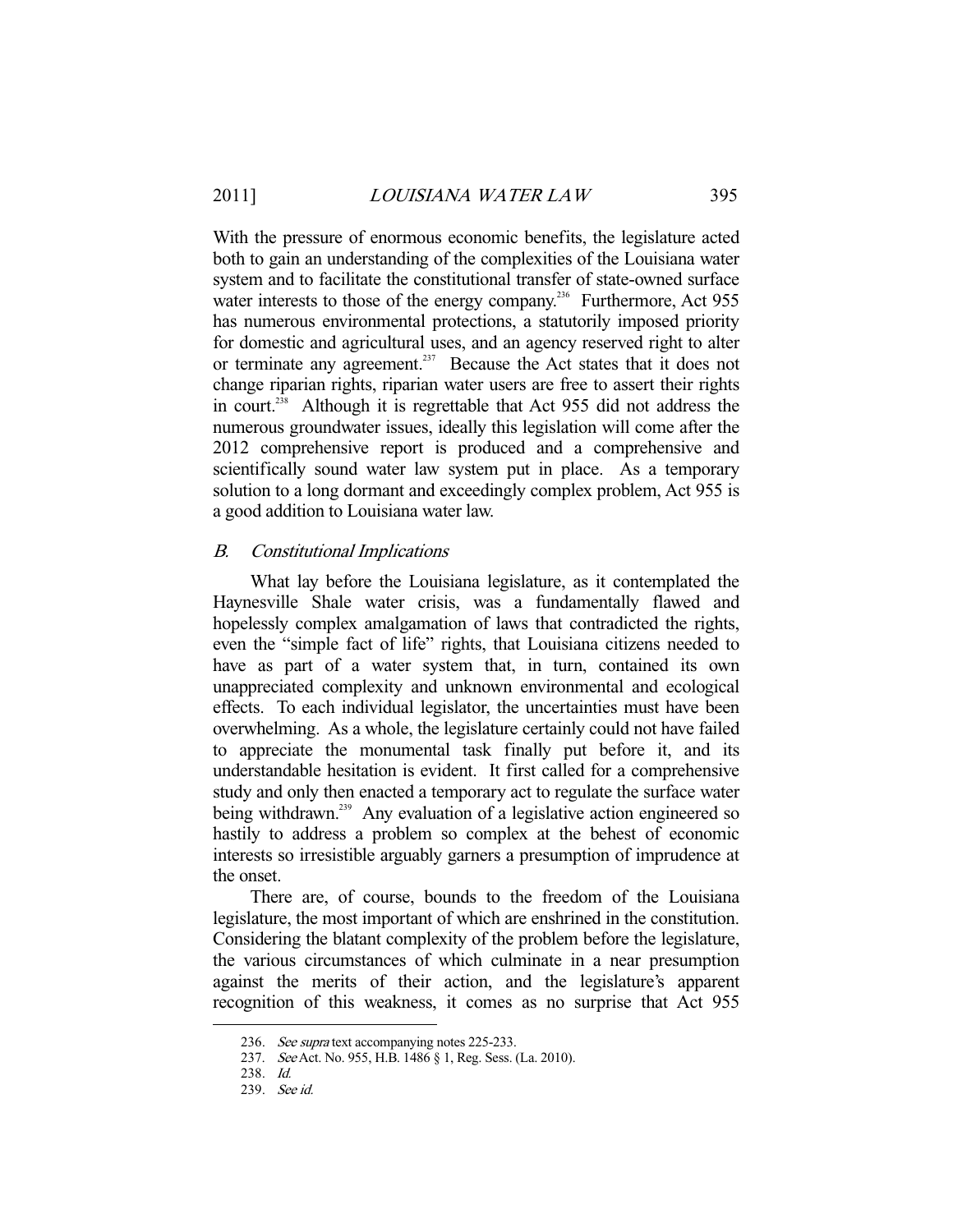contains special procedural and substantive emphasis on the satisfaction of two essential constitutional provisions.<sup>240</sup> To assure the constitutional prohibition against the donation of state property, as found in article VII, section 14, the legislature required fair market value be reached in exchange for any amount of water withdrawn.<sup>241</sup> This fair market value requirement extends beyond the gratuitous alienation standard set by the Louisiana Supreme Court.<sup>242</sup> While the court found that the constitutional prohibition did not extend beyond an expectation on the part of the public entity that it would benefit from the transaction and thus make it nongratuitous, $243$  the legislature evidently determined that this gratuitous alienation standard, which was accommodating to its own discretion, was nonetheless inadequate to ensure the constitutionality of the transactions that would result from Act 955. Surely, the guarantee of the law that a prohibition in a constitution will not be violated by public entities, including the state legislature, cannot depend on the legislature itself recognizing each impending risk of a violation and subjecting itself on each occasion to an interpretation and application of the constitutional requirements of the requisite strictness. Instead, the courts must enforce the prohibition by applying the strictest standards in every circumstance to which it is applicable. In passing Act 955, the Louisiana legislature decided, in its most vulnerable moment, that a public entity receiving less than fair market value in a transaction for a state-owned natural resource violated article VII, section 14 of the Louisiana Constitution.<sup>244</sup>

 Additionally, the legislature emphasized that each cooperative agreement must involve the balancing of environmental and ecological impacts with the economic and social benefits as required by article IX, section 1 of the Louisiana Constitution.<sup>245</sup> Act 955 did not explicitly tie the calculations involved in this balancing to the calculations involved in assessing the fair market value, but the connection follows logically and by necessity. The Louisiana Supreme Court has held that article IX, section 1 of the constitution is a "rule of reasonableness" that "requires a balancing process in which environmental costs and benefits must be given full and careful consideration along with economic, social and other factors."246 As applied through Act 955, the environmental costs are

<sup>240.</sup> See supra text accompanying notes 228-231.

<sup>241.</sup> See supra text accompanying note 229.

<sup>242.</sup> See supra text accompanying notes 207-213.

<sup>243.</sup> See supra text accompanying note 210.

<sup>244.</sup> See supra text accompanying note 228.

<sup>245.</sup> See supra text accompanying note 231.

 <sup>246.</sup> Save Ourselves, Inc. v. La. Envtl. Control Comm'n, 452 So. 2d 1152, 1157 (La.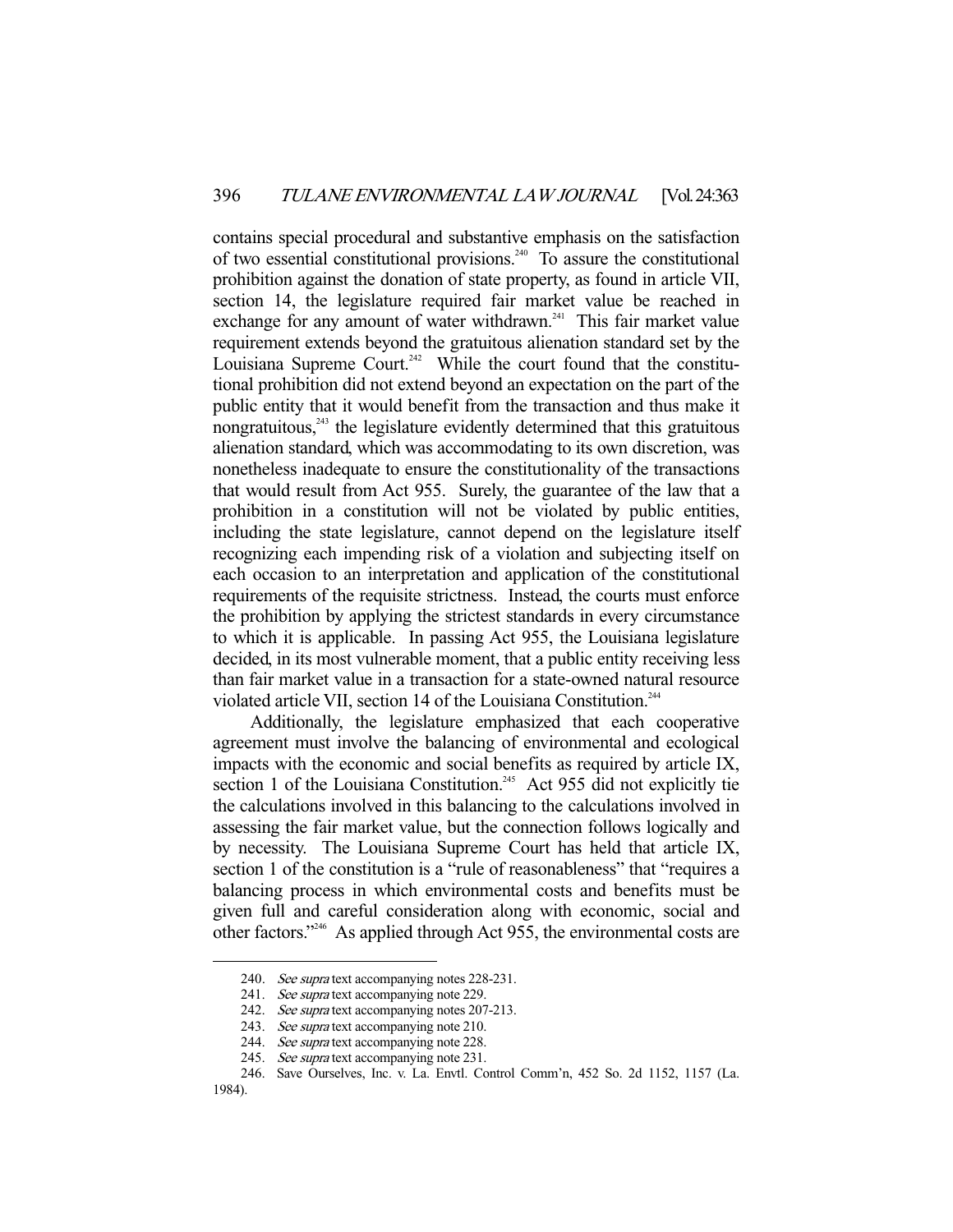certainly not to be considered for the balancing process but forgotten for the fair market value determination. Once the environmental damages and liabilities accompanying any transaction are identified and introduced, a fair market would unquestionably operate to incorporate these costs in any corresponding valuations. An artificial separation of these calculations, through market manipulation or institutional amnesia, cannot not be read into Act 955. This is not to say that the market for water in Louisiana would itself fully account for these harms; indeed, water is largely considered a free good with a price paid only for extraction, treatment, and delivery.<sup>247</sup> However, the well-criticized failure of water law systems in general to include a real cost for the volume of water pumped $248$  should not be adopted as a limitation to the inclusiveness of a fair market for water. As one commentator forewarned, "charging to nature all the consequences of an unpriced demand on the basis that []water is a free good will become ever harder to justify,"<sup>249</sup> and certainly, the legislature did not intend to justify it here.

 Therefore, the explicit allowance for employment, increased tax revenue, and the especially indirect benefit of economic development in meeting the fair market value must be met by a full and careful consideration of the direct and indirect environmental costs. The direct costs include harm to the fish and wildlife habitats, to groundwater recharge, and to sediment load carrying capacity, among other things.<sup>250</sup> However, the indirect costs extend far beyond these and include the enormous amount of trucking required to get the water to the drilling site, the disposal of the fracing water after it is used and contaminated, the liabilities for potential groundwater contamination, the liabilities for potential blowouts at the drill site, the noise pollution at the drill site, and even the contribution to air pollution that indirectly results from increased natural gas production. The business sales, categorized otherwise as economic development and injected into the Louisiana economy because of hydraulic fracturing, are projected to be over sixty times larger than the tax revenue.<sup>251</sup> The inclusion of these indirect benefits and their enormous weight in the fair market value determination invites the inclusion of the indirect environmental costs.

<sup>247.</sup> BECK & KELLEY, *supra* note 19, § 18.07.

<sup>248.</sup> *See generally id.* at 18.65-.77.

<sup>249.</sup> Id. § 18.08.

<sup>250.</sup> See Ronald A. Kaiser & Shane Binion, Untying the Gordian Knot: Negotiated Strategies for Protecting Instream Flows in Texas, 38 NAT. RESOURCES J. 157, 158 (1998).

<sup>251.</sup> Carolyn Roy, Haynesville Shale Economic Impact Study Released, LA. OIL & GAS ASS'N (May 15, 2009), http://loga.la/Haynesville-shale-news/?p=40.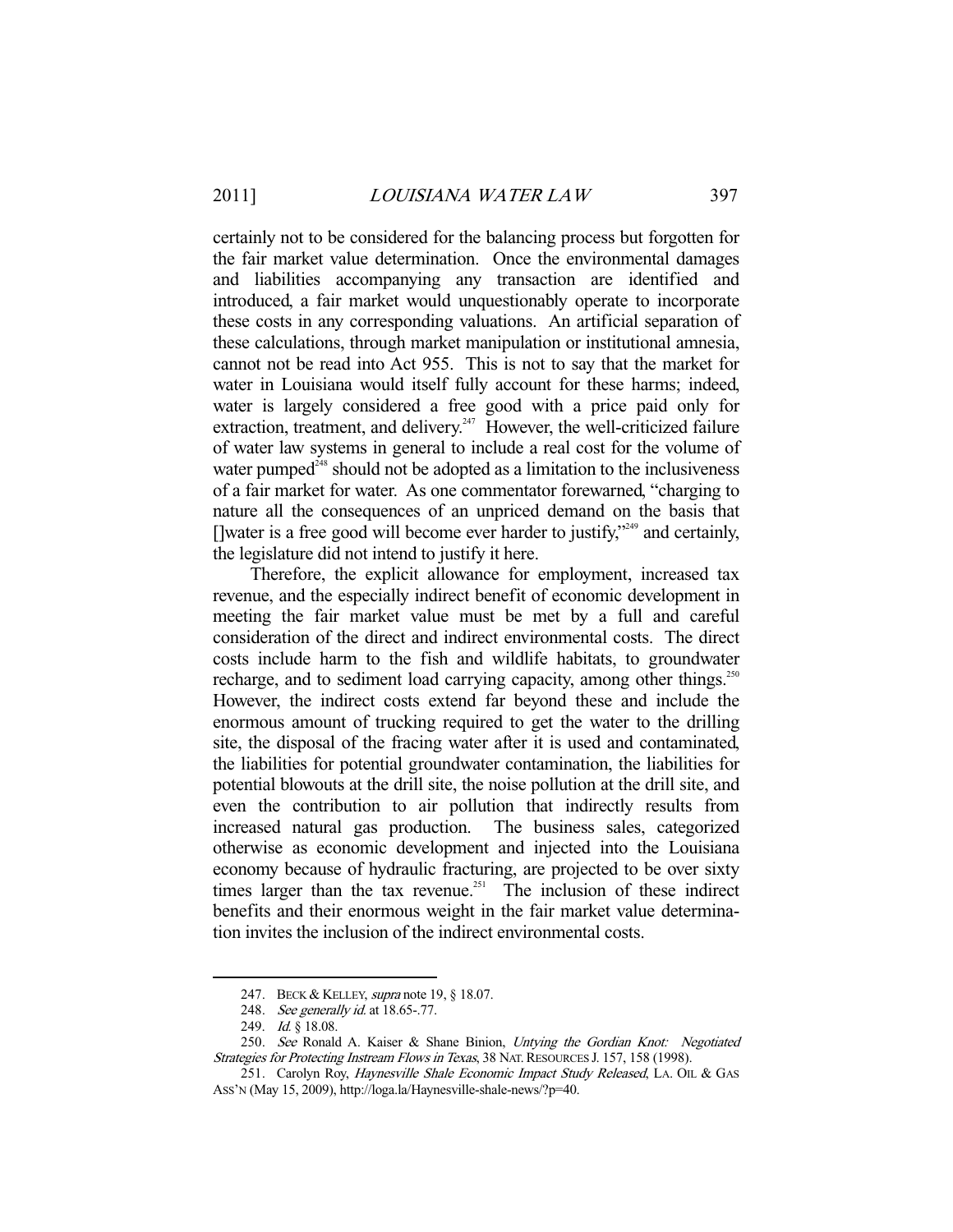Under these measures, Act 955 must be declared unconstitutional because it fails to give the environmental costs and benefits full and careful consideration. This is apparent from the legislature's own implied admission, because it does not follow that the legislature can call for a comprehensive study to assess environmental effects while simultaneously ordering agencies to give full and careful consideration to these yet-to-be-studied environmental effects.<sup>252</sup> Because the requirements of article IV, section 1, are interwoven in Act 955 with the requirements of article XII, section 14, the fact that the fair market value calculations are in their infancy reveals a clear violation of both constitutional requirements. As a Department of Natural Resources official commented, "right now we don't have the luxury of having all of the assessments of value of water; so we use the best assessment we can get."253 Satisfying the constitution, of course, is not a luxury, and even a casual factual assessment of the agency's best assessment of fifteen cents per  $1000$  gallons<sup>254</sup> seems woefully inadequate compared to the five dollars and forty cents per 1000 gallons a homeowner in rural Shreveport is currently paying for municipally supplied water.<sup>255</sup> The fifteen cents best assessment was taken from the "long-standing practice of the Sabine River Authority,<sup>3256</sup> and its adoption blatantly disregards both the effects that billions of gallons of increased water use would have on this figure and the differences in water values in regions of the Haynesville Shale area that may be experiencing shortages or enjoying surpluses. Furthermore, the failure to account for the additional, and perhaps exponential, environmental costs that accompany an exorbitant increase in the amount of water withdrawn makes the fair market value requirement a fantasy. Undervalued assessments of the fair market value of water can have substantial lasting consequences that can doom the regulatory system. As one commentator explained, "[a]ny valuable good . . . available at no or absurdly low cost will generate high, perhaps insatiable, demand, and that is the case with water. . . . Put bluntly, most

 <sup>252.</sup> See supra text accompanying notes 225, 227, 229.

 <sup>253.</sup> LA. DEP'T OF NATURAL RES., OFFICE OF CONSERVATION, GROUND WATER RESOURCES COMMISSION 17TH REGULAR MEETING 84 (Aug. 18, 2010) (statement of Rick Heck, Director, Petroleum Lands Division, Office of Mineral Resources, Department of Natural Resources), available at http://dnr.louisiana.gov/assets/docs/conservation/documents/Transcript.pdf.

<sup>254.</sup> Oil, Gas Operators Have Questions About New Water Law, SHREVEPORT TIMES, June 24, 2010.

<sup>255.</sup> Meter and Sewer Fees, DEP'T OF OPERATIONAL SERVICES, CITY OF SHREVEPORT, http://www.shreveportla.gov/service/water11.htm (last visited Apr. 19, 2011).

<sup>256.</sup> Vickie Welborn, New Louisiana Law Governs Use of Surface Water, INVESTORVILLIAGE.COM (June 24, 2010, 12:55:59 PM), www.investorvilliage.com/smbd.ups? mb=41468mn=574068pt=msg&mid=9185990.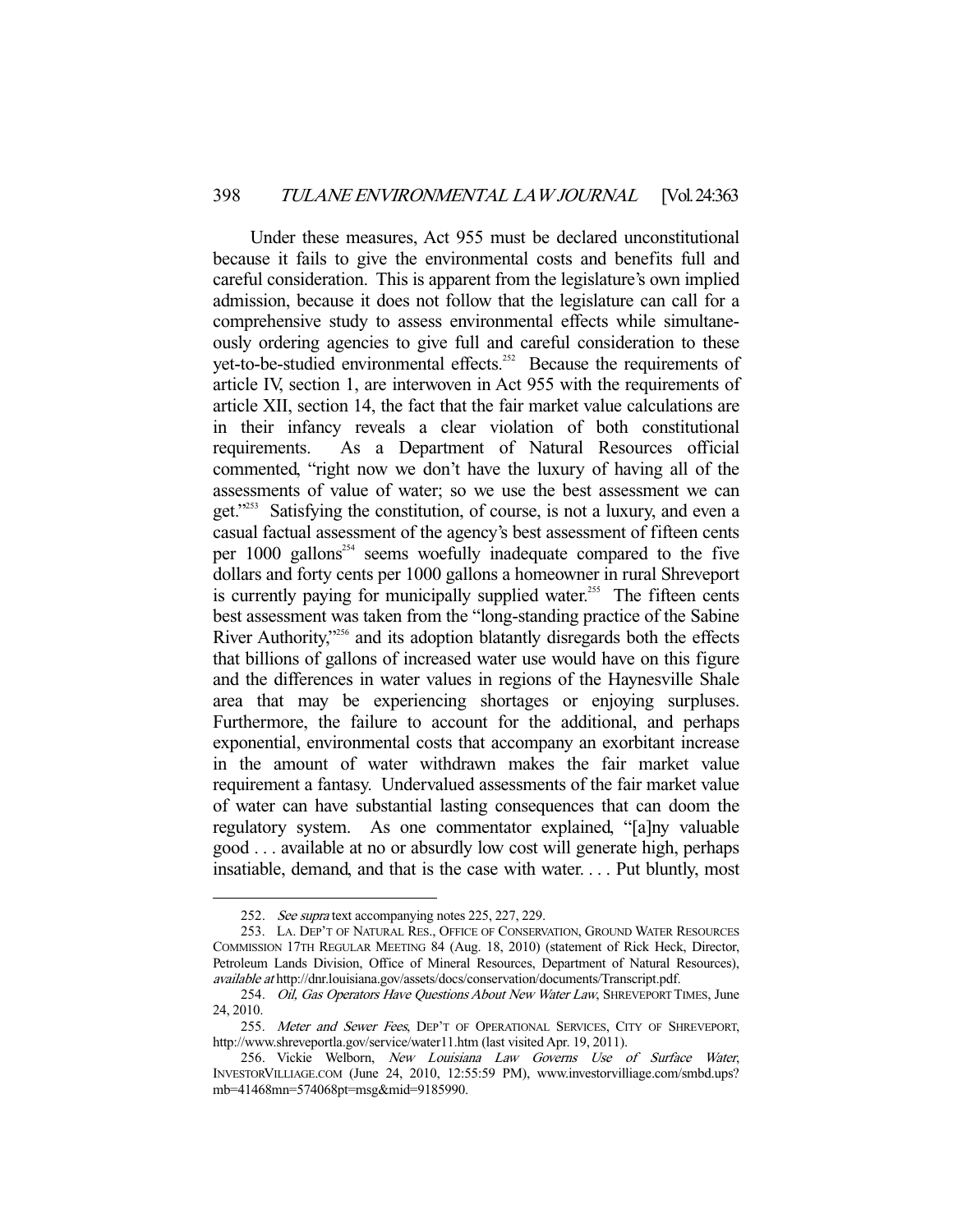-

farmers, households, and industries will not conserve until prices force them to do so."257

#### VIII. CONCLUSION

 The Haynesville Shale play represents an irresistible economic force within the State of Louisiana. However, when enormous water withdrawals supplying this booming development threatened the sustainability of groundwater withdrawals on which Louisiana citizens depended, the irresistible force met an immovable object. This is ultimately what decided the water crisis facing the Haynesville Shale area. Unfortunately, while both causes were politically undeniable, the antiquated Louisiana water laws offered unlimited withdrawal rights to the fracing operations and virtually no protections to the domestic uses of Louisiana citizens. Of its many faults, the entirely one-sided nature of Louisiana water law is perhaps its greatest shortcoming, because, even in the political arena, the citizens of Louisiana are left with little bargaining power. The knee-jerk reaction of the Louisiana legislature to redirect the flood of water withdrawals to the state's ample running water resources was a foregone conclusion. However, in a time when a legislature is at its weakest, constitutional protections must be given special regard. Legislative intent to hold its legislation to a higher constitutional standard must, in this instance, if in any at all, be held to outweigh a judicial standard based in legislative discretion and flexibility. Under article VII, section 14 of the Louisiana Constitution, therefore, the Louisiana Supreme Court should adopt a fair market value standard to assess the constitutionality of any transaction for a state-owned natural resource.

 Water laws both in Louisiana and the United States have generally earned characterizations as stagnant, inefficient, and unresponsive to reality. The traditional and near universal failure to charge a fair market value for water resources characterizes these failures. It is, in fact, "the success of failure" that this undervaluing represents that makes it "more difficult . . . politically to eliminate or modify it. . . . The more inefficient the government policy the more it will detract economic decisions away from those that would be made in absence of the policy."258 Regardless of the fact that Act 955 is only temporary while a comprehensive study is performed, if the cooperative agreements entered into under it, which can

<sup>257.</sup> BECK & KELLEY, supra note 19, § 18.07 (quoting Kenneth D. Frederick, The Legacy of Cheap Water, 83 RESOURCES 3 (1986)).

<sup>258.</sup> BECK & KELLEY, supra note 19, § 18.07 (quoting Dwight R. Lee, Political Provision of Water: An Economic/Public Choice Perspective, in SPECIAL WATER DISTRICTS: CHALLENGE FOR THE FUTURE 51, 61 (James N. Corbridge, Jr. ed., 1983)).